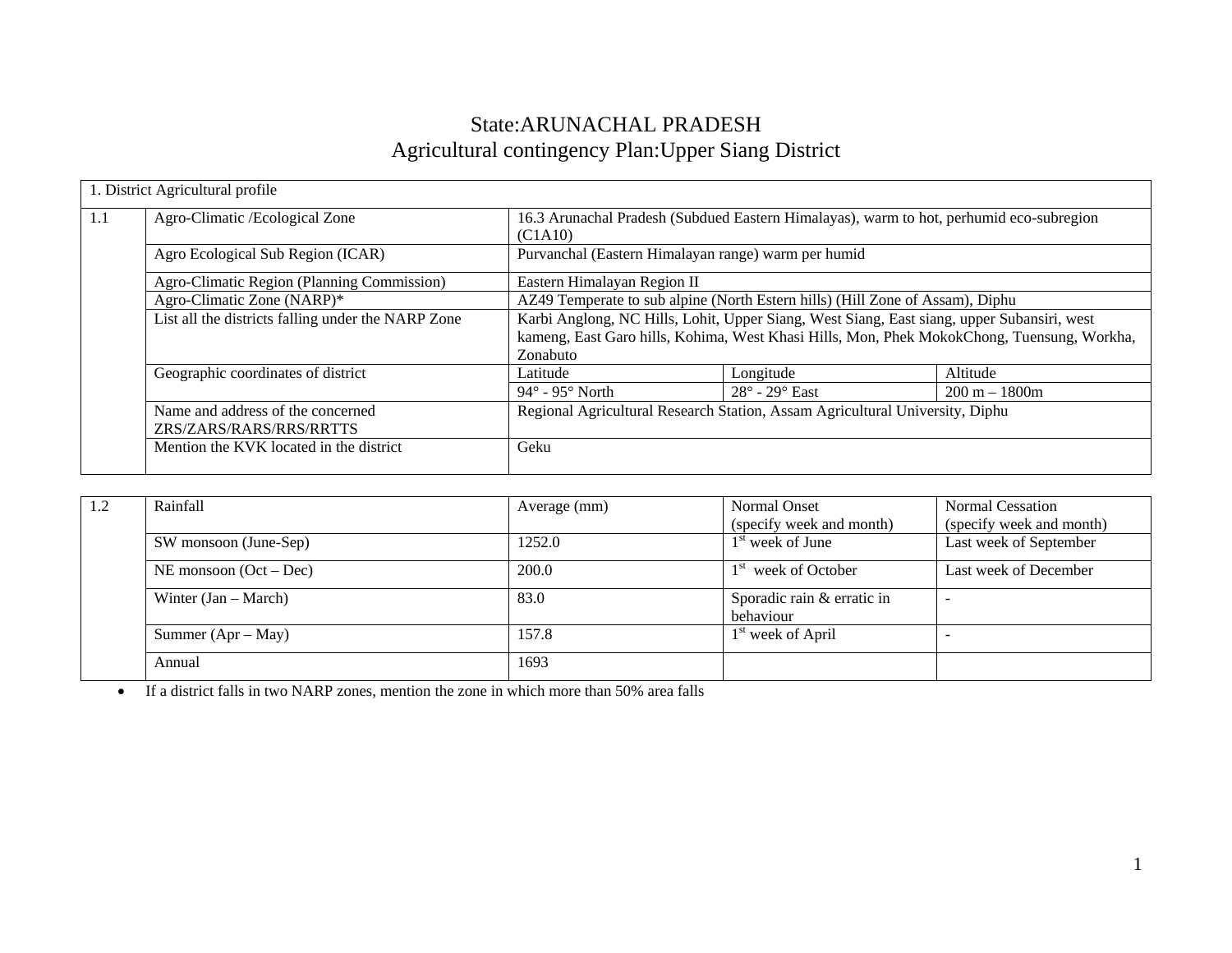| 1.3 | Land use<br>pattern of the<br>diatrict (latest<br>statistics)<br>Area (ha) | Geographical<br>area<br>'000 ha<br>705                                                                                     | Forest area<br>$000$ ha<br>562.7 | Land under<br>non-<br>agricultural<br>use<br>'000 ha<br>0.93 | Permanent<br>pastures<br>'000 ha<br>0.55 | Cultivable<br>wasteland<br><b>'000 ha</b><br>6.59 | Land under<br>misc tree<br>crops and<br>groves<br>'000 ha<br>0.64 | Barren and<br>uncultivabl<br>e land<br>'000 ha<br>0.66 | Current<br>fallows<br>'000 ha<br>1.50 | )ther<br>fallows<br>'000 ha<br>1.75 |
|-----|----------------------------------------------------------------------------|----------------------------------------------------------------------------------------------------------------------------|----------------------------------|--------------------------------------------------------------|------------------------------------------|---------------------------------------------------|-------------------------------------------------------------------|--------------------------------------------------------|---------------------------------------|-------------------------------------|
|     |                                                                            |                                                                                                                            |                                  |                                                              |                                          |                                                   |                                                                   |                                                        |                                       |                                     |
|     |                                                                            | *Source: Directorate of Economics and Statistics, Ministry of Agriculture, Govt.of.India.(Data provided for the year 2011) |                                  |                                                              |                                          |                                                   |                                                                   |                                                        |                                       |                                     |
| 1.4 |                                                                            | Major Soils                                                                                                                |                                  |                                                              |                                          | Area (ha)                                         |                                                                   | Percent of total                                       |                                       |                                     |
|     | 1. Sandy loam to clay loam soils                                           |                                                                                                                            |                                  |                                                              | NA                                       |                                                   |                                                                   |                                                        |                                       |                                     |
|     |                                                                            |                                                                                                                            |                                  |                                                              |                                          |                                                   |                                                                   |                                                        |                                       |                                     |
|     | 2. Radish sandy loam soils                                                 |                                                                                                                            |                                  |                                                              | NA                                       |                                                   |                                                                   |                                                        |                                       |                                     |
| 1.5 |                                                                            | Agricultural land use                                                                                                      |                                  |                                                              |                                          | Area ('000 ha)                                    |                                                                   |                                                        | Cropping intensity (%)                |                                     |
|     | Net sown area                                                              |                                                                                                                            |                                  |                                                              | 9.97                                     |                                                   |                                                                   |                                                        | 108%                                  |                                     |
|     | Area sown more than once                                                   |                                                                                                                            |                                  |                                                              | 0.81                                     |                                                   |                                                                   |                                                        |                                       |                                     |
|     | Net irrigated area                                                         |                                                                                                                            |                                  |                                                              | 2.24                                     |                                                   |                                                                   |                                                        |                                       |                                     |
|     | Gross cropped area                                                         |                                                                                                                            |                                  |                                                              | 10.78                                    |                                                   |                                                                   |                                                        |                                       |                                     |

\*Source: Directorate of Economics and Statistics, Ministry of Agriculture, Govt.of.India. (Data provided for the year 2011)

| 1.6 | Irrigation            | Area ('000 ha)           |                          |                          |
|-----|-----------------------|--------------------------|--------------------------|--------------------------|
|     |                       |                          |                          |                          |
|     | Net cultivated area   | $\overline{\phantom{a}}$ |                          |                          |
|     | Net irrigated area    | 18.25                    |                          |                          |
|     | Gross cultivated area | 1.79                     |                          |                          |
|     | Gross irrigated area  | 20.81                    |                          |                          |
|     | Rainfed area          | 1.79                     |                          |                          |
|     | Source of irrigation  | Number                   | Area ('000 ha)           | % area                   |
|     | Tanks                 | NA                       | $\qquad \qquad -$        | $\overline{\phantom{a}}$ |
|     | Bore wells            | ۰.                       | $\overline{\phantom{a}}$ | $\overline{\phantom{a}}$ |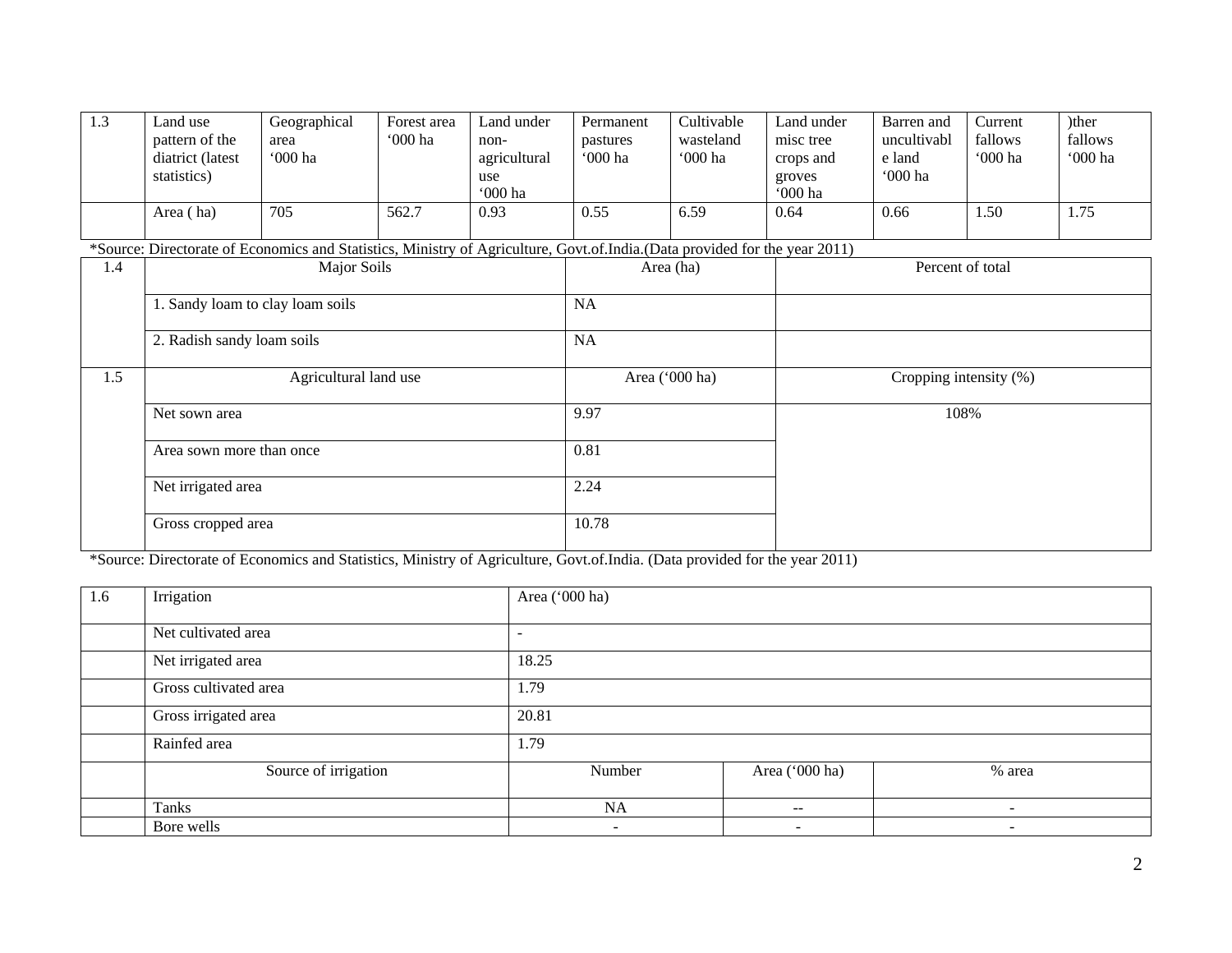| Lift irrigation                   |                          |                          |                          |
|-----------------------------------|--------------------------|--------------------------|--------------------------|
| Other sources (River & stream)    | $\overline{\phantom{a}}$ |                          | $\overline{\phantom{a}}$ |
| Total                             | $\sim$                   | $\overline{\phantom{0}}$ | $\overline{\phantom{0}}$ |
| Pumpsets                          | $\sim$                   | $- -$                    |                          |
| Micro-irrigation                  | $\overline{\phantom{a}}$ | $\overline{\phantom{a}}$ | $\overline{\phantom{a}}$ |
| Ground water availability and use | No. of blocks            | % of area                | Quality of water         |
| Over exploited                    | $\sim$                   | $\sim$                   | $\overline{\phantom{a}}$ |
| Critical                          | $\sim$                   | $\overline{\phantom{a}}$ | $\overline{\phantom{a}}$ |
| Semi-critical                     | $\sim$                   | $\overline{\phantom{a}}$ | $\overline{\phantom{a}}$ |
| Safe                              |                          |                          | -                        |
| Waste water availability and use  | $\sim$                   | $\overline{\phantom{a}}$ | $\overline{\phantom{a}}$ |

\* Over-exploited: ground water utilization> 100% ; Critical: 90 – 100%; Semi-critical: 70-90%; Safe: < 70%

\*Source: Directorate of Economics and Statistics, Ministry of Agriculture, Govt. of. India.(Data provided for the year 2008-09)

| 1.6. a.        | <b>Fertilizer and Pesticides use</b> | Type                                 | Total quantity (000' tonnes) in 2005-06 |
|----------------|--------------------------------------|--------------------------------------|-----------------------------------------|
|                | Fertilizers*                         | Urea                                 | $5 \text{ kg/ha}$                       |
|                |                                      | DAP                                  |                                         |
|                |                                      | Potash (MOP)                         | $2 \text{ kg/ha}$                       |
|                |                                      | <b>SSP</b>                           | 5kg/ha                                  |
|                |                                      | Other straight fertilizers (specify) |                                         |
|                |                                      | Other complex fertilizers (specify)  |                                         |
|                |                                      | <b>Biofertilizers</b>                |                                         |
| $\overline{2}$ | Chemical Pesticides*                 | Insecticides                         | $100$ ml/ha                             |
|                |                                      | Fungicides                           | $90$ g/ha                               |
|                |                                      | Weedicides                           | 50/ha                                   |
|                |                                      | Others (specify)                     |                                         |

Source : District Agriculture

Area under major field crops & horticulture etc.:

| –<br>$\pm \cdot$ |   | Field crops | Total area (Ha) | Irrigated (Ha) | Rainfed (Ha) |
|------------------|---|-------------|-----------------|----------------|--------------|
|                  |   |             |                 |                |              |
|                  |   | Paddy       | 3300            |                | 2890         |
|                  | ∼ | Paddy(Jhum) | 3100            |                | 3330         |
|                  |   | Maize       | 1320            |                | 6414         |
|                  |   | Millet      | 1110            |                | 3793         |
|                  |   | Pulses      | 280             |                | 539          |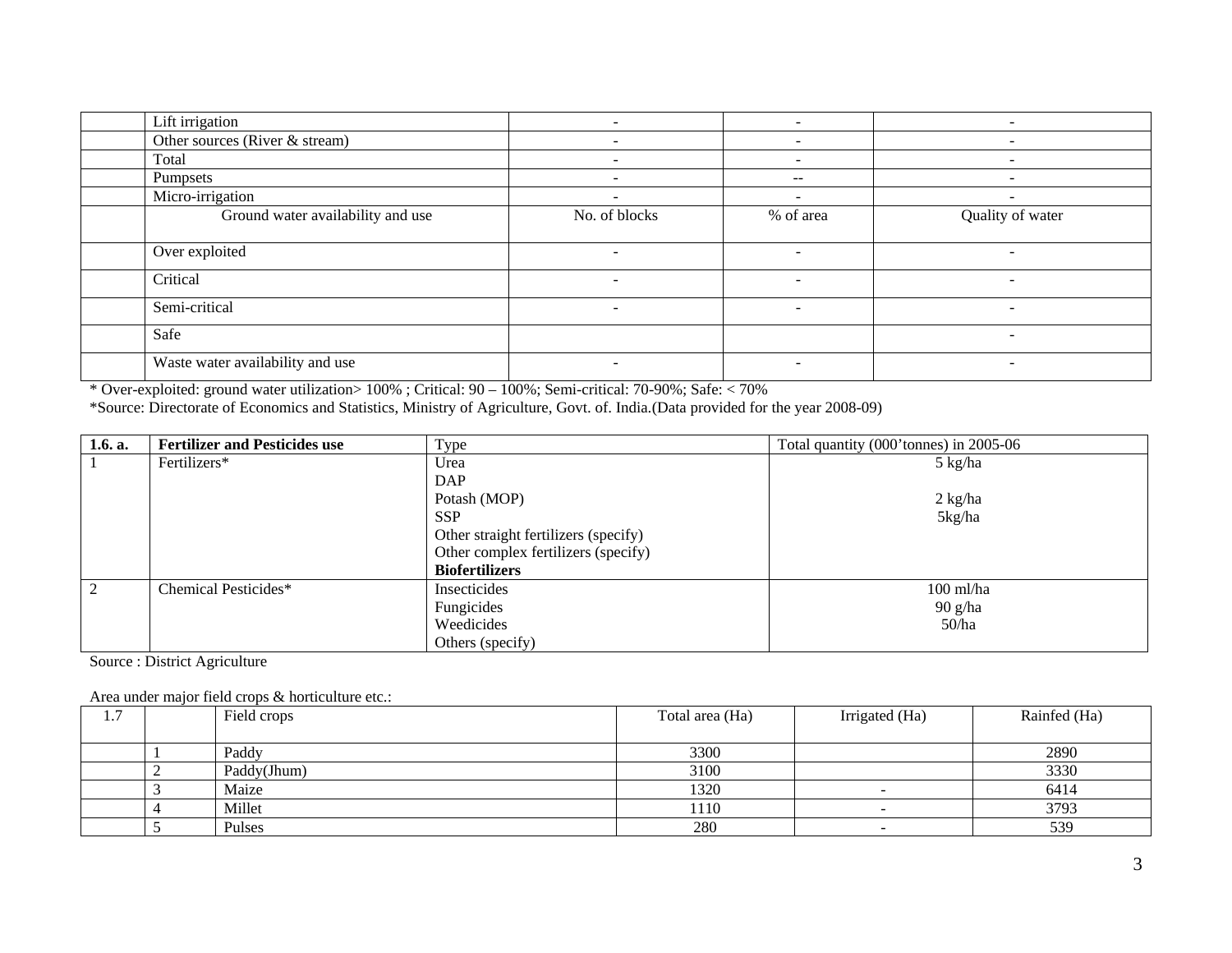|           | $\sqrt{6}$       | Oilseeds                                                                 | 85              | $\blacksquare$           | 10               |  |  |
|-----------|------------------|--------------------------------------------------------------------------|-----------------|--------------------------|------------------|--|--|
|           | $\overline{7}$   |                                                                          |                 |                          |                  |  |  |
|           |                  | Horticultural crops - Fruits                                             |                 |                          |                  |  |  |
|           |                  |                                                                          |                 |                          |                  |  |  |
|           |                  |                                                                          |                 |                          |                  |  |  |
|           | $\mathbf{1}$     | Apple                                                                    | 205             | $\blacksquare$           | 205              |  |  |
|           | $\overline{2}$   | Banana                                                                   | 195             | $\blacksquare$           | $\overline{195}$ |  |  |
|           | 3                | Pineapple                                                                | 157             | $\sim$                   | 157              |  |  |
|           | $\overline{4}$   | Jackfruit                                                                | 30              | $\sim$                   | 30               |  |  |
|           | 5                | Pears                                                                    | $\overline{5}$  | $\blacksquare$           | $\overline{5}$   |  |  |
|           | 6                | Papaya                                                                   | 35              | $\blacksquare$           | 35               |  |  |
|           | $\overline{7}$   | Lemon                                                                    | $\overline{5}$  |                          | $\overline{5}$   |  |  |
|           |                  | Horticultural crops- Vegetables & Spices                                 |                 |                          |                  |  |  |
|           |                  |                                                                          |                 |                          |                  |  |  |
|           | $\mathbf{1}$     | Potato                                                                   | 85              | $\overline{\phantom{a}}$ | 2933             |  |  |
|           |                  | Vegetables                                                               | 280             | $\omega$                 | 280              |  |  |
|           |                  | Chilly                                                                   | 230             | $\sim$                   | 230              |  |  |
|           |                  | Ginger                                                                   | 255             | $\sim$                   | 255              |  |  |
|           |                  | Sugarcane                                                                | 110             | $\blacksquare$           | 110              |  |  |
|           |                  | Turmeric                                                                 | 112             | $\blacksquare$           | 112              |  |  |
|           |                  |                                                                          |                 |                          |                  |  |  |
|           | $\overline{2}$   | Rabi vegetables                                                          | 1620            | 1500                     | 120              |  |  |
|           | 3                | Kharif vegetables                                                        | 3310            | 2300                     | 1010             |  |  |
|           | $\overline{4}$   | Turmeric                                                                 | 472             | $\omega$                 | 472              |  |  |
|           | 5                | Ginger                                                                   | 25              | $\mathbf{r}$             | $\overline{25}$  |  |  |
|           | 6                | Chilli                                                                   | 2515            | $\blacksquare$           | 2515             |  |  |
|           | $\overline{7}$   | Black peeper                                                             | $\overline{65}$ | $\sim$                   | $\overline{65}$  |  |  |
|           |                  | Plantation crops                                                         |                 |                          |                  |  |  |
|           |                  |                                                                          |                 |                          |                  |  |  |
|           | $\mathbf{1}$     | Oranges                                                                  | 878             |                          | 878              |  |  |
|           | $\overline{2}$   | Citrus(Valencia)                                                         | 5               |                          | 5                |  |  |
|           |                  | Large cardamom green                                                     | 360             |                          | 360              |  |  |
| $\bullet$ |                  | If break-up data (irrigated, rainfed) is not available, give total area) |                 |                          |                  |  |  |
| 1.8       | Live stock       |                                                                          |                 | Number ('000)            |                  |  |  |
|           | Cattle           |                                                                          |                 | 15                       |                  |  |  |
|           | <b>Buffaloes</b> |                                                                          |                 |                          |                  |  |  |
|           |                  | Commercial dairy farms                                                   |                 |                          |                  |  |  |
|           | Goat             |                                                                          |                 | $\overline{7}$           |                  |  |  |
|           | Sheep            |                                                                          |                 |                          |                  |  |  |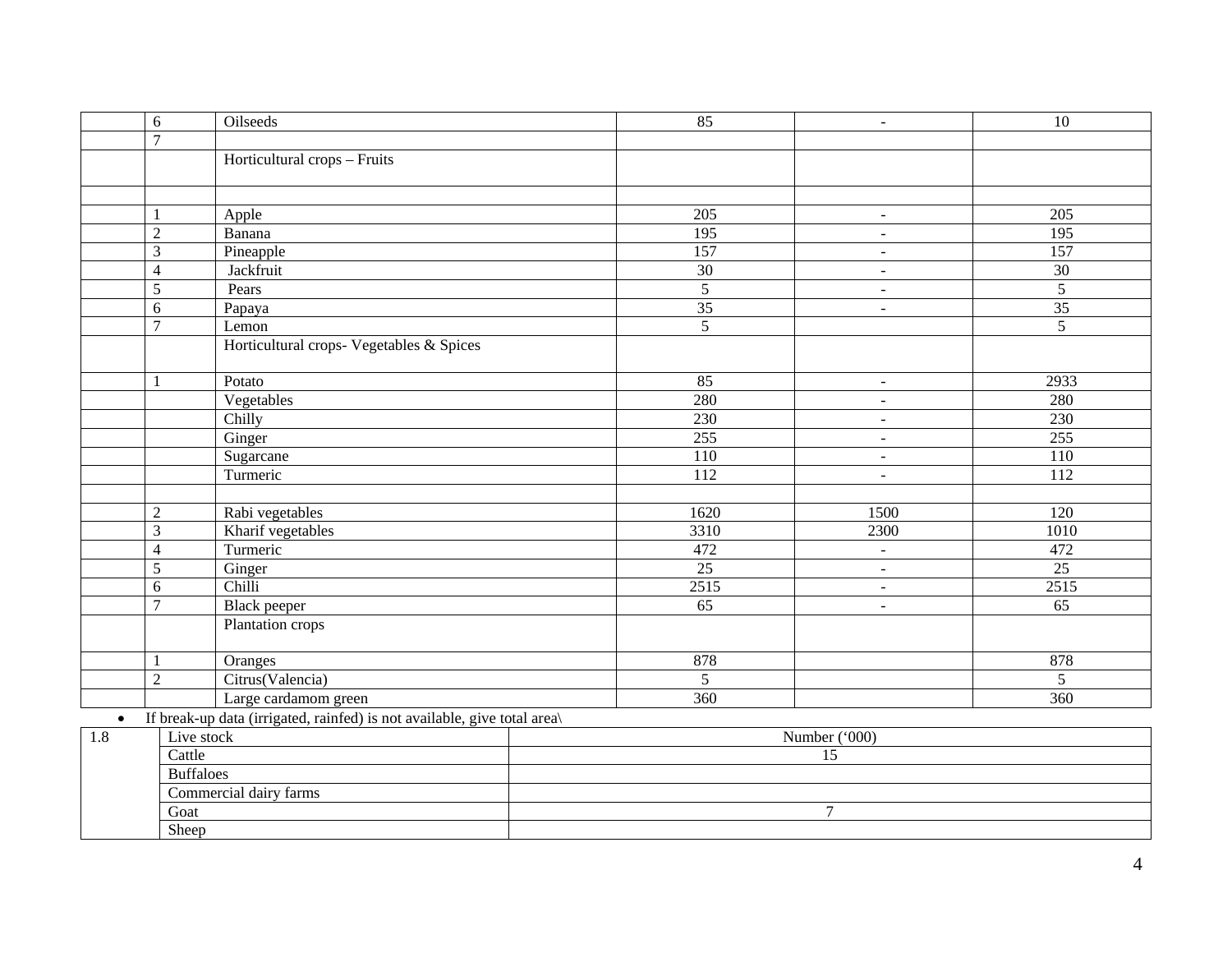|      | Others (Pig)            |           | 24             |                    |  |
|------|-------------------------|-----------|----------------|--------------------|--|
| 1.9  | Poultry                 |           |                |                    |  |
|      | Commercial              |           | 26             |                    |  |
|      | Backyard                | 52.573    |                |                    |  |
| 1.10 | <b>Inland Fisheries</b> | Area (ha) | Yield $(t/ha)$ | Production (tones) |  |
|      | Fresh water             |           |                |                    |  |
|      | Others                  |           |                |                    |  |

| 1.11              | Name of crop                                                              |            | Kharif       |            | Rabi         |            | Summer       |            | Total        | Crop residue         |
|-------------------|---------------------------------------------------------------------------|------------|--------------|------------|--------------|------------|--------------|------------|--------------|----------------------|
|                   |                                                                           | Production | Productivity | Production | Productivity | Production | Productivity | Production | Productivity | as fodder            |
|                   |                                                                           | (000 t)    | (kg/ha)      | (000 t)    | (kg/ha)      | (000 t)    | (kg/ha)      | (000 t)    | (kg/ha)      | $^{\prime}000$ tons) |
|                   | Major Field crops (Crops to be identified based on total acreage)         |            |              |            |              |            |              |            |              |                      |
|                   |                                                                           |            |              |            |              |            |              |            |              |                      |
| Crop <sub>1</sub> | Rice                                                                      | 1.127      | 1910         |            |              | 1.127      | 1910         | 1.127      | 1910         |                      |
| Crop 2            | Rape $\&$                                                                 |            |              |            |              |            |              |            |              |                      |
|                   | Mustard                                                                   |            |              |            |              |            |              |            |              |                      |
| Crop 3            | Maize                                                                     | 0.0002     | 1530         |            |              |            |              | 0.0002     | 1530         |                      |
| Crop <sub>4</sub> | Sugarcane                                                                 |            |              |            |              |            |              |            |              |                      |
| Crop 5            |                                                                           |            |              |            |              |            |              |            |              |                      |
| Others            |                                                                           |            |              |            |              |            |              |            |              |                      |
|                   | Major Horticultural crops (Crops to be identified based on total acreage) |            |              |            |              |            |              |            |              |                      |
| Crop 1            | Ginger                                                                    | 0.3        | 12000Kg/ha   |            |              |            |              | 0.3        | 12000Kg/ha   |                      |
| Crop 2            | Pineapple                                                                 |            |              |            |              |            |              |            |              |                      |
| Crop 3            | Banana                                                                    |            |              |            |              |            |              |            |              |                      |
| Crop <sub>4</sub> | Orange                                                                    | 0.878      | 13300Kg/ha   |            |              |            |              | 0.898      | 13300Kg/ha   |                      |
| Crop 5            | Limes &                                                                   |            |              |            |              |            |              |            |              |                      |
|                   | lemons                                                                    |            |              |            |              |            |              |            |              |                      |
| Others            |                                                                           |            |              |            |              |            |              |            |              |                      |

| 1.12 | Sowing window for 5 major field       | Crop 1: Rice | 2: Rape & Mustard       | 3: Maize    | 4: Sugarcane  | 5: Ginger     |
|------|---------------------------------------|--------------|-------------------------|-------------|---------------|---------------|
|      | crops (start and end of normal sowing |              |                         |             |               |               |
|      | period)                               |              |                         |             |               |               |
|      | Kharif – Rainfed                      | June- July   |                         | April - May | March - April | $April - May$ |
|      | Kharif – Irrigated                    |              |                         | April - May | March - April |               |
|      | Rabi – Rainfed                        |              | $15th$ October – $15th$ |             |               |               |
|      |                                       |              | November                |             |               |               |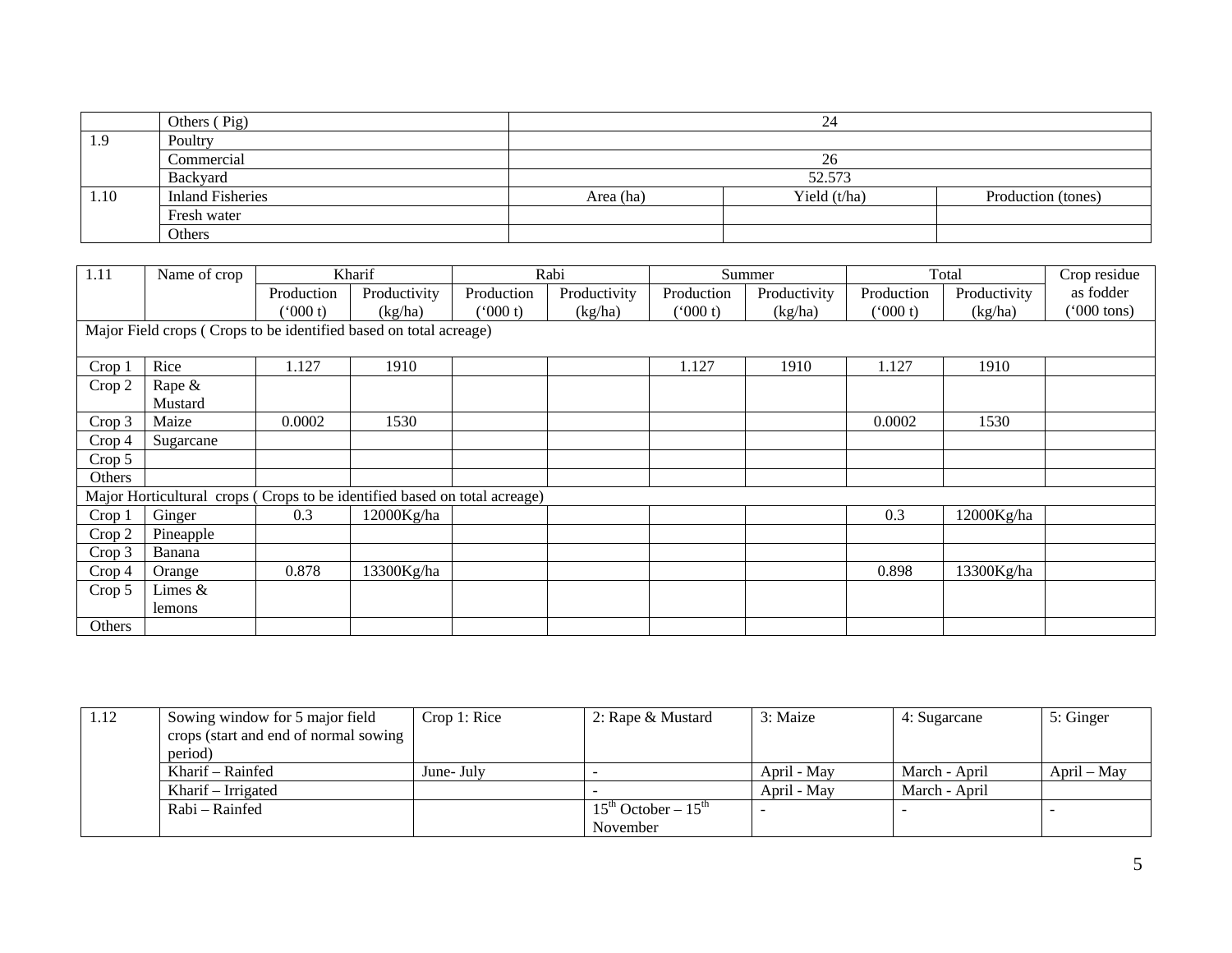| $\sim$ $\sim$<br>Rabi<br>Irrigated<br>$\sim$ |  |  |  |
|----------------------------------------------|--|--|--|
| $\sim$<br>Summer – Rainfed                   |  |  |  |
| Summer – Irrigated                           |  |  |  |
|                                              |  |  |  |

| 1.13 | What is the major contingency the district is prone to?<br>(Tick mark and mention years if known during the last<br>10 year period) | Severe | Regular<br>Moderate | Mild | Severe | Sporadic<br>Moderate | Mild | None |
|------|-------------------------------------------------------------------------------------------------------------------------------------|--------|---------------------|------|--------|----------------------|------|------|
|      | Drought                                                                                                                             |        |                     |      |        |                      |      |      |
|      | Flood                                                                                                                               |        |                     |      |        |                      |      |      |
|      | Cyclone                                                                                                                             |        |                     |      |        |                      |      |      |
|      | Hail storm                                                                                                                          |        |                     |      |        |                      |      |      |
|      | Heat wave                                                                                                                           |        |                     |      |        |                      |      |      |
|      | Cold wave                                                                                                                           |        |                     |      |        |                      |      |      |
|      | Frost                                                                                                                               |        |                     |      |        |                      |      |      |
|      | Sea water intrusion                                                                                                                 |        |                     |      |        |                      |      |      |
|      | Pests and diseases (specify)                                                                                                        |        |                     |      |        |                      |      |      |
|      | Others                                                                                                                              |        |                     |      |        |                      |      |      |

| $\blacksquare$<br>1.14 | Include Digital Map of the district | Locations map of district within State as Annexure | Yes<br>Enclosed    |
|------------------------|-------------------------------------|----------------------------------------------------|--------------------|
|                        |                                     | Mean annual rainfall as Annexure 2                 | No<br>Enclosed:    |
|                        |                                     | Soil map as Annexure 3                             | - No<br>Enclosed : |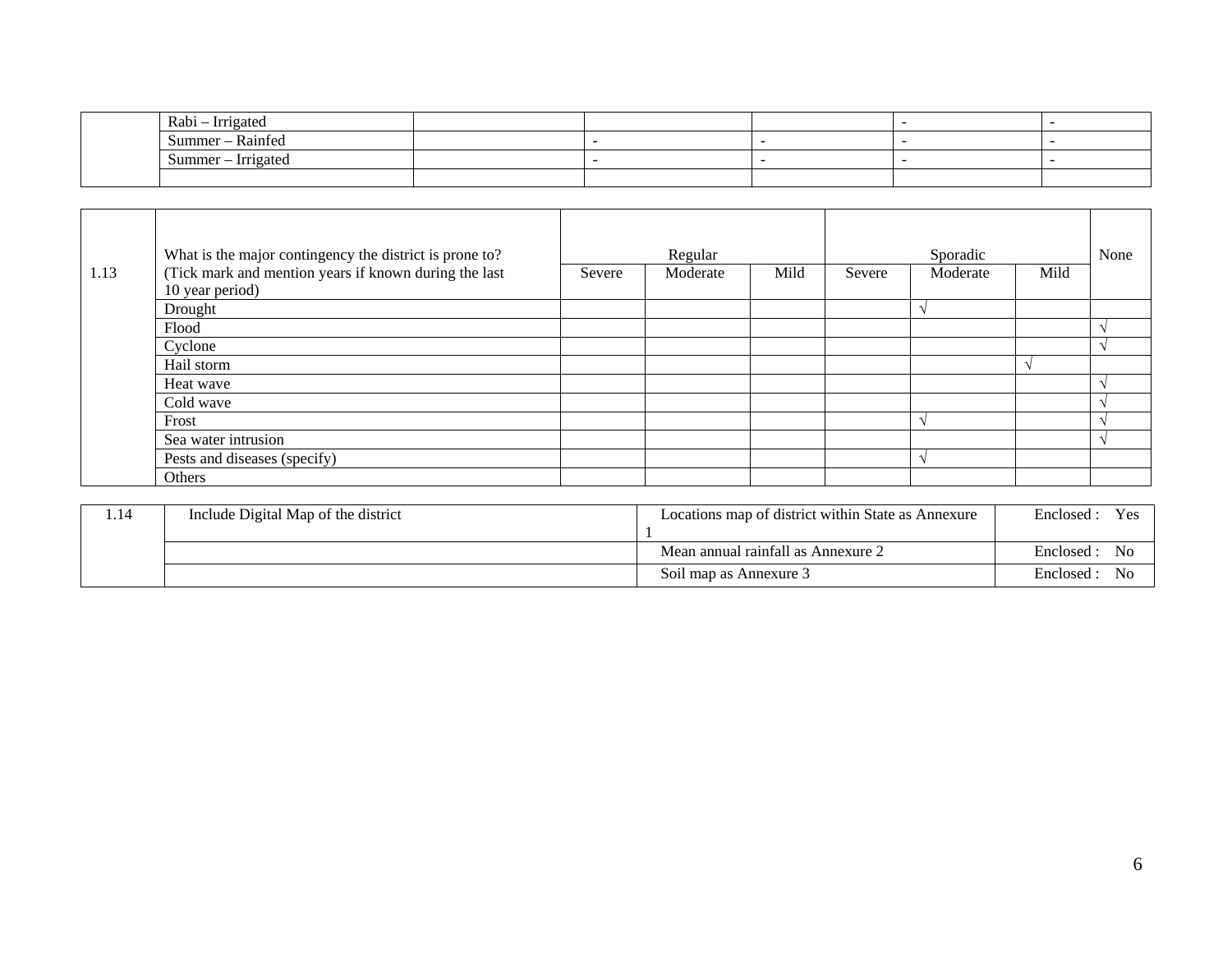

**Annexure 1 Location map of Upper Siang**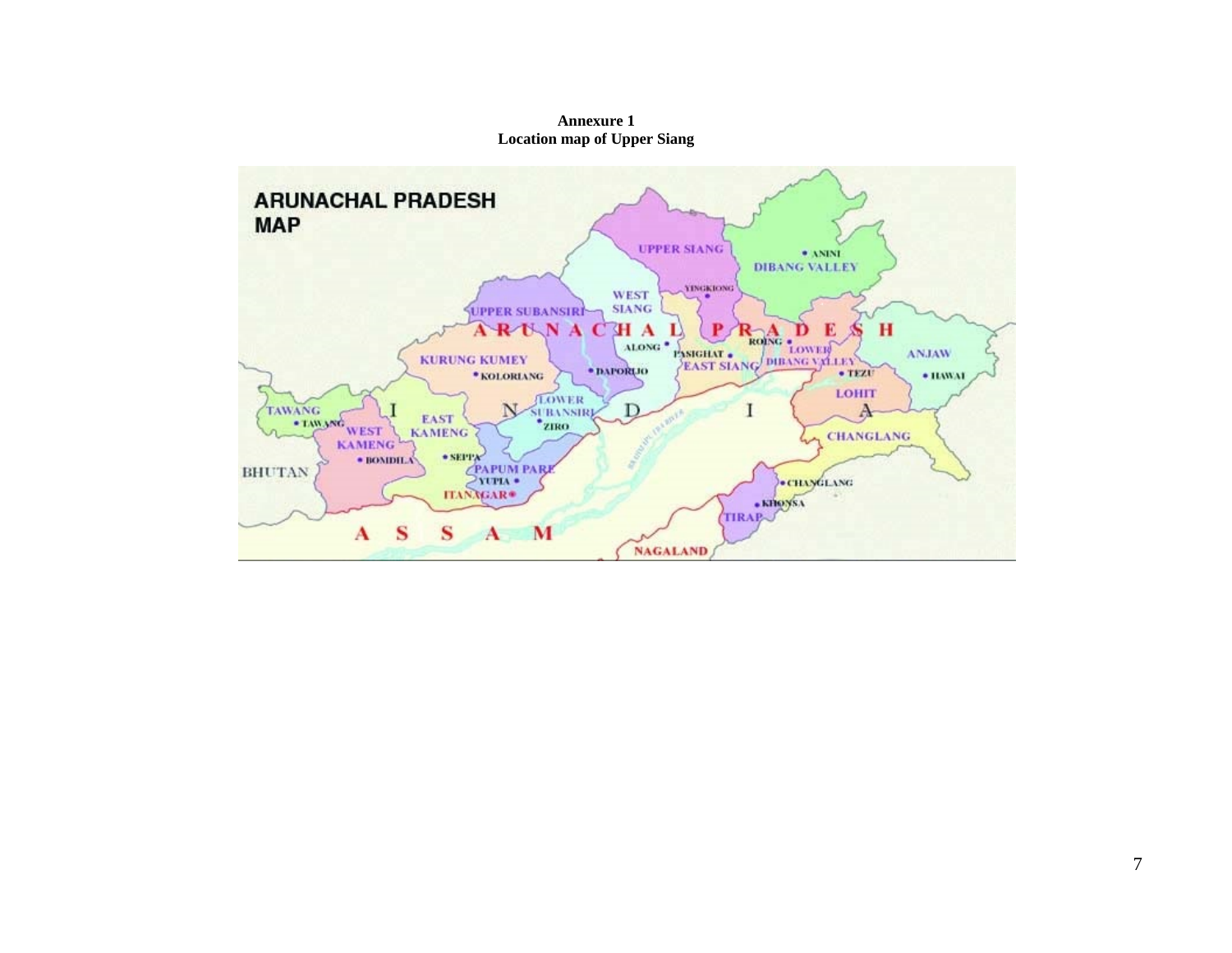# **2.0 Strategies for weather related contingencies**

**2. Drought**

#### **2.1 Drought (Rainfed situation)**

**Drought-Pre-Monsoon (Last week of March to First week of April) Normal**

| <b>Condition</b>                                      |                                                                       |                        |                                                                                                                                                       | <b>Suggested Contingency measures</b>                                                                                                                                                                                                      |                                                      |
|-------------------------------------------------------|-----------------------------------------------------------------------|------------------------|-------------------------------------------------------------------------------------------------------------------------------------------------------|--------------------------------------------------------------------------------------------------------------------------------------------------------------------------------------------------------------------------------------------|------------------------------------------------------|
| Early season drought                                  | <b>Major Farming situation</b>                                        | Normal Crop/           | Change in crop                                                                                                                                        | <b>Agronomic measures</b>                                                                                                                                                                                                                  | <b>Remarks</b> on                                    |
| (delayed onset)                                       |                                                                       | <b>Cropping system</b> | /cropping system                                                                                                                                      |                                                                                                                                                                                                                                            | Implementation                                       |
|                                                       |                                                                       |                        | including variety                                                                                                                                     |                                                                                                                                                                                                                                            |                                                      |
| Delay by 2 weeks<br>$(2nd$ to $3rd$ week of<br>April) | <b>Moderately steep</b><br>sloping hills with very<br>deep fine soils | Jhum paddy             | No change<br>• Short duration<br>vars. Ranjit,<br>$CAU-R-1$ ,<br><b>TTB-404</b>                                                                       | • Higher seed rate application<br>• Foliar spray of 2% urea<br>• Weeding is to be done at regular interval.                                                                                                                                | Schemes from line<br>departments<br>RKVY/ATMA        |
|                                                       |                                                                       | Maize                  | No change<br>Short duration<br>crops/varieties<br>like RCM-1-<br>75, RCM-1-76<br>$\blacksquare$ Maize + soya<br>bean/rice bean<br>inter cropping      | • Conservation of pre-monsoon soil moisture<br>through soil/straw/grass mulching practices<br>Hydropriming/seed soaking in water for 24hr<br>and followed by shade drying before sowing.<br>• Application of organic manure before sowing. | Schemes from line<br>departments<br><b>RKVY/ATMA</b> |
|                                                       |                                                                       | Millet                 | No change<br>Short duration<br>$\blacksquare$<br>crops/varieties<br>of finger<br>millet (VR-<br>708, GPU-<br>67), foxtail<br>millet (SR-16,<br>Meera) |                                                                                                                                                                                                                                            | Schemes from line<br>departments<br><b>RKVY/ATMA</b> |
|                                                       |                                                                       | Vegetables<br>crops    | No change<br>■ Kashi Anmol,<br>Arka Lohit,<br>Kashi Early,<br>IIHR-Sel.<br>132                                                                        | <b>Cole Crops</b><br>• Use short duration varieties.<br>• Use of organic manures (FYM 5 tones/ha or<br>vermicompost 1 ton/ha)<br>Raise crop on ridge-furrow or raised bed<br>planting system<br>• Conservation of soil moisture through    | Schemes from line<br>departments<br>RKVY/ATMA        |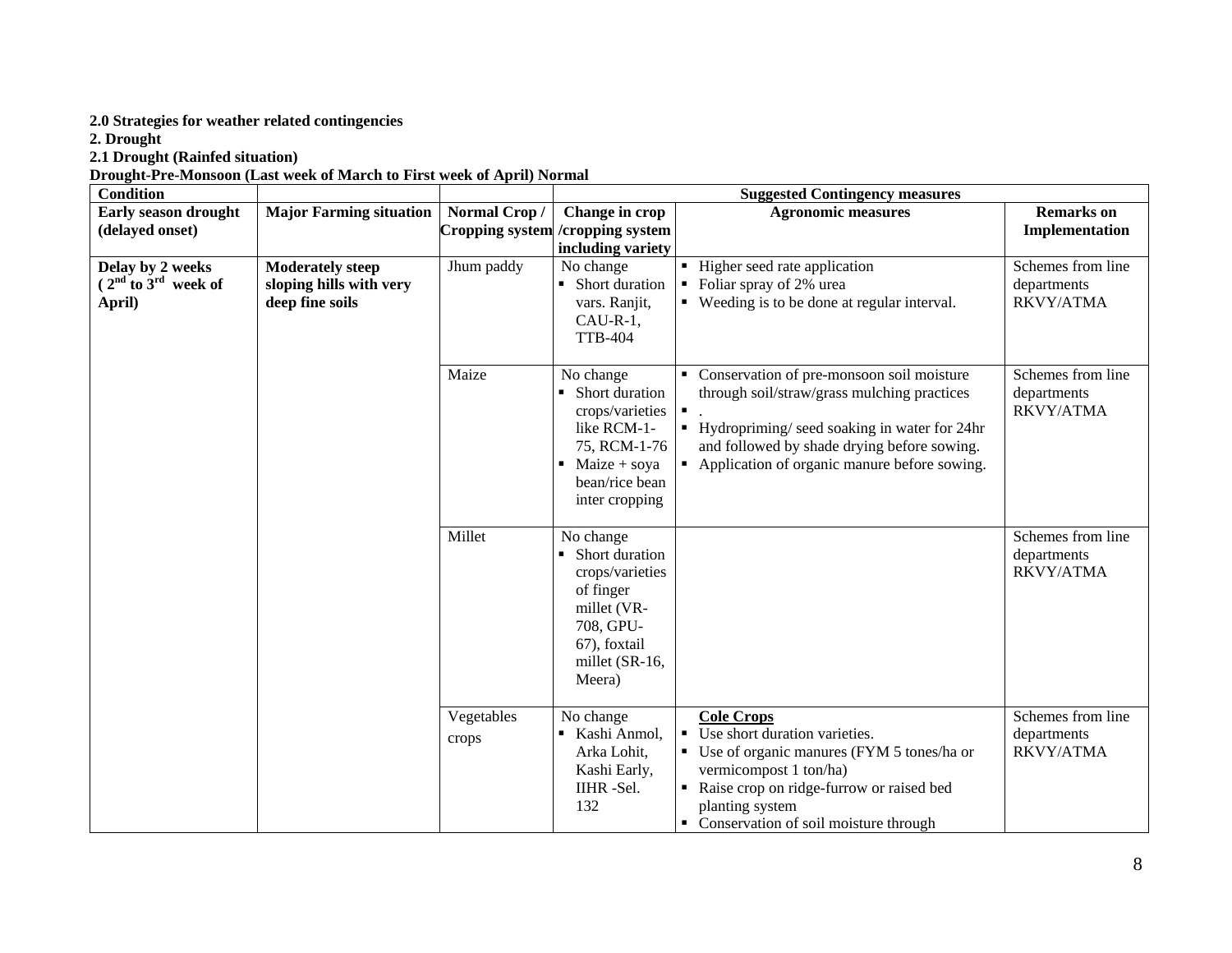| Very steep to steep<br>sloping hills with<br>shallow loamy soils | Jhum paddy | No change<br>Short duration<br>vars. Ranjit,<br>$CAU-R-1,$<br><b>TTB-404</b>                                                                         | soil/straw/grass mulching practices.<br><b>Chilli</b><br>• Raise crop on ridge-furrow raised bed planting<br>system<br>• Use of organic manures (FYM 5 tones/ha or<br>vermicompost 1 ton/ha) to enhance water<br>holding capacity of soil<br>• Conservation of soil moisture through<br>soil/straw/grass mulching practices.<br>• Do not allow weeds to grow during plant's<br>early growth stage.<br>• Mixed cropping of various vegetable crops.<br>• Foliar spray of 2% urea<br>Higher seed rate application<br>• Weeding is to be done at regular interval. |  |
|------------------------------------------------------------------|------------|------------------------------------------------------------------------------------------------------------------------------------------------------|-----------------------------------------------------------------------------------------------------------------------------------------------------------------------------------------------------------------------------------------------------------------------------------------------------------------------------------------------------------------------------------------------------------------------------------------------------------------------------------------------------------------------------------------------------------------|--|
|                                                                  | Maize      | No change<br>• Short duration<br>crops/varieties<br>like RCM-1-<br>$\blacksquare$ Maize +<br>groundnut/soy<br>a bean/rice<br>bean inter<br>cropping. | • Conservation of pre-monsoon soil moisture<br>through soil/straw/grass mulching practices<br>Hydropriming/seed soaking in water for 24hr<br>and followed by shade drying before sowing.<br>75, RCM-1-76   Application of organic manure before sowing.                                                                                                                                                                                                                                                                                                         |  |
|                                                                  | Millet     | Short duration<br>crops/varieties<br>of finger millet<br>(VR-708, GPU-<br>67), foxtail<br>millet (SR-16,<br>Meera)                                   |                                                                                                                                                                                                                                                                                                                                                                                                                                                                                                                                                                 |  |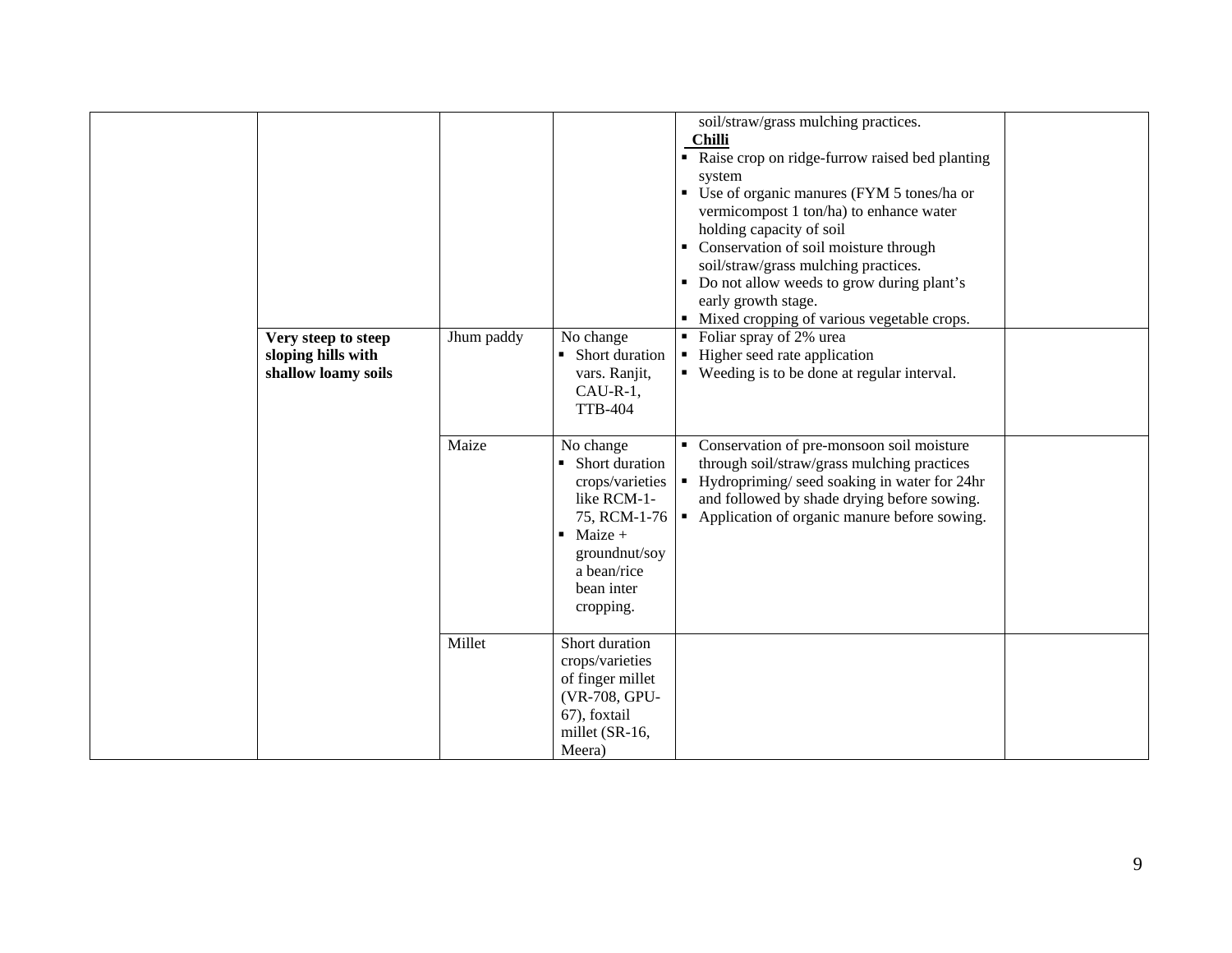2.1.2 **Drought-irrigated situation** : NA in this district

**Drought Normal onset of monsoon (1st week of june) Normal**

| <b>Condition</b>                              |                                                                          |                                           |                                                                                                                                                      | <b>Suggested Contingency measures</b>                                                                                                                                                                                                                                                                                                                                                                                                                                  |                                               |
|-----------------------------------------------|--------------------------------------------------------------------------|-------------------------------------------|------------------------------------------------------------------------------------------------------------------------------------------------------|------------------------------------------------------------------------------------------------------------------------------------------------------------------------------------------------------------------------------------------------------------------------------------------------------------------------------------------------------------------------------------------------------------------------------------------------------------------------|-----------------------------------------------|
| <b>Early season drought</b><br>(Normal onset) | <b>Major Farming</b><br>situation                                        | <b>Normal</b><br>Crop/croppin<br>g system | Crop management                                                                                                                                      | Soil nutrient & moisture<br>conservation measures                                                                                                                                                                                                                                                                                                                                                                                                                      | <b>Remarks</b> on<br>Implementation           |
| Delay by 2 weeks $(3rd$<br>week of June)      | <b>Moderately steep</b><br>sloping hills with<br>very deep fine<br>soils | Jhum paddy                                | No change<br>• Short duration vars. Ranjit, CAU-R-1,<br><b>TTB-404</b>                                                                               | Higher seed rate application<br>Foliar spray of 2% urea<br>Weeding is to be done at<br>regular interval.                                                                                                                                                                                                                                                                                                                                                               | Schemes from<br>line departments<br>RKVY/ATMA |
|                                               |                                                                          | Maize                                     | No change<br>• Short duration crops/varieties like RCM-<br>1-75, RCM-1-76<br>$\blacksquare$ Maize + ground nut/soya bean/rice bean<br>inter cropping | Conservation of pre-monsoon<br>soil moisture through<br>soil/straw/grass mulching<br>practices<br>Hydropriming/ seed soaking in<br>water for 24hr and followed by<br>shade drying before sowing.<br>Application of organic manure<br>before sowing.                                                                                                                                                                                                                    | Schemes from<br>line departments<br>RKVY/ATMA |
|                                               |                                                                          | Millet                                    | No change<br>• Short duration crops/varieties of finger<br>millet (VR-708, GPU-67), foxtail millet<br>(SR-16, Meera)                                 | • 10% higher seed rate                                                                                                                                                                                                                                                                                                                                                                                                                                                 |                                               |
|                                               |                                                                          | Vegetables<br>crops                       | No change<br>• Use short duration varieties.<br>Kashi Anmol, Arka Lohit, Kashi Early,<br><b>IIHR</b> -Sel. 132                                       | <b>Cole Crops</b><br>Use of organic manures (FYM<br>$\blacksquare$<br>5 tones/ha or vermicompost 1<br>ton/ha)<br>Raise crop on ridge-furrow or<br>raised bed planting system<br>• Conservation of soil moisture<br>through soil/straw/grass<br>mulching practices.<br><b>Chilli</b><br>Raise crop on ridge-furrow<br>raised bed planting system<br>Use of organic manures (FYM<br>5 tones/ha or vermicompost 1<br>ton/ha) to enhance water<br>holding capacity of soil |                                               |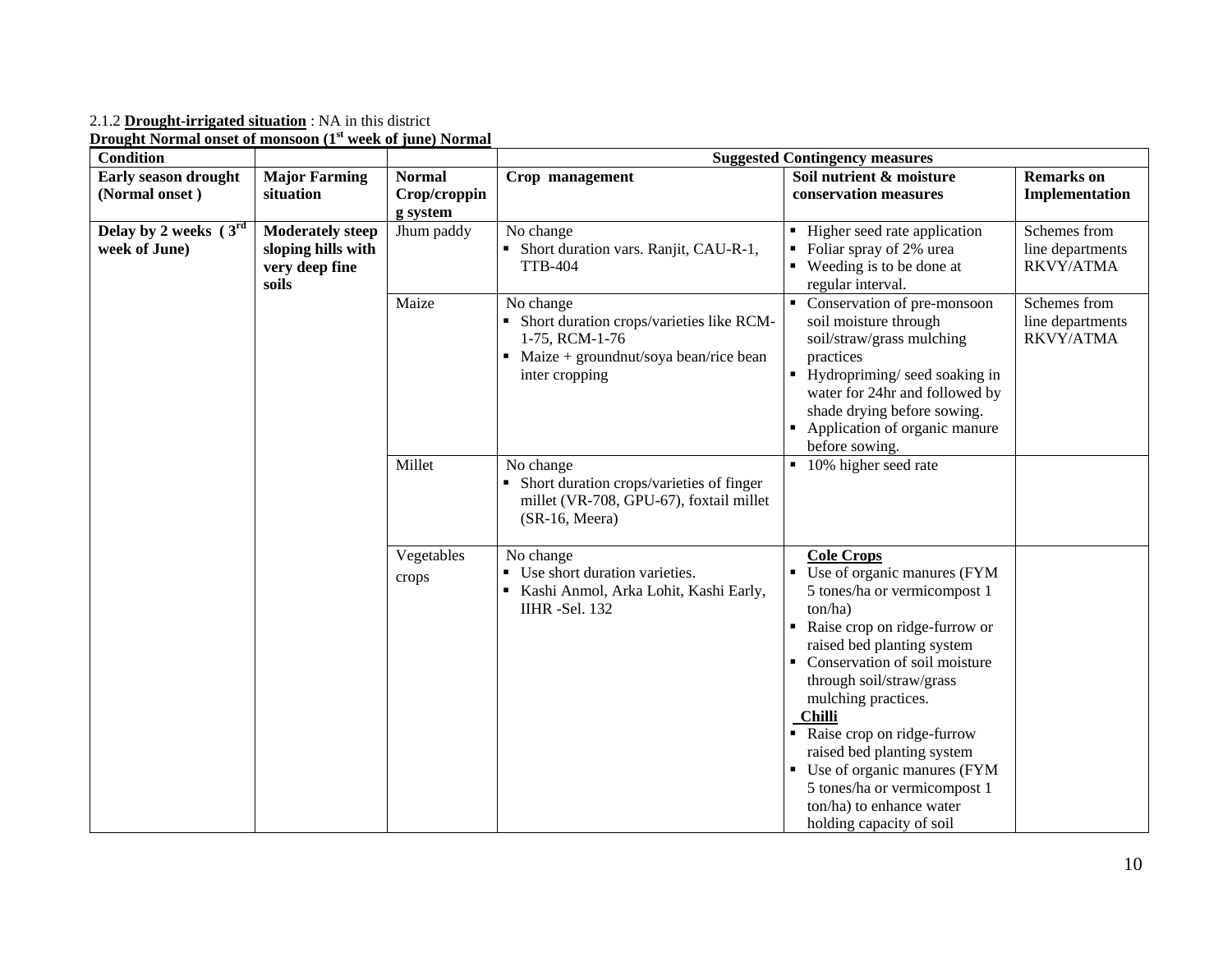|                                                                     |            |                                                                                                                                                | Conservation of soil moisture<br>٠<br>through soil/straw/grass<br>mulching practices.<br>Do not allow weeds to grow<br>during plant's early growth<br>stage.<br>Mixed cropping of various<br>vegetable crops.                                           |  |
|---------------------------------------------------------------------|------------|------------------------------------------------------------------------------------------------------------------------------------------------|---------------------------------------------------------------------------------------------------------------------------------------------------------------------------------------------------------------------------------------------------------|--|
| Very steep to<br>steep sloping<br>hills with shallow<br>loamy soils | Jhum paddy | No change<br>Short duration vars. Ranjit, CAU-R-1,<br>٠<br><b>TTB-404</b>                                                                      | Foliar spray of 2% urea<br>Higher seed rate application<br>٠<br>Weeding is to be done at<br>regular interval.                                                                                                                                           |  |
|                                                                     | Maize      | No change<br>Short duration crops/varieties like RCM-<br>٠<br>1-75, RCM-1-76<br>Maize + ground nut/soya bean/rice bean<br>٠<br>inter cropping. | Conservation of pre-monsoon<br>soil moisture through<br>soil/straw/grass mulching<br>practices<br>Hydropriming/seed soaking in<br>п<br>water for 24hr and followed by<br>shade drying before sowing.<br>Application of organic manure<br>before sowing. |  |
|                                                                     | Millet     | Short duration crops/varieties of finger<br>millet (VR-708, GPU-67), foxtail millet<br>$(SR-16, Meera)$                                        |                                                                                                                                                                                                                                                         |  |

### **Normal onset of pre- monsoon**

| <b>Condition</b>                                                                                                                |                                                                          |               |                                                                                                                                                                                             | <b>Suggested Contingency measures</b>                                                           |                                           |
|---------------------------------------------------------------------------------------------------------------------------------|--------------------------------------------------------------------------|---------------|---------------------------------------------------------------------------------------------------------------------------------------------------------------------------------------------|-------------------------------------------------------------------------------------------------|-------------------------------------------|
| <b>Early season drought</b>                                                                                                     | <b>Major Farming</b>                                                     | <b>Normal</b> | Crop management                                                                                                                                                                             | Soil nutrient & moisture                                                                        | <b>Remarks</b> on                         |
| (Normal onset)                                                                                                                  | situation                                                                | Crop/croppin  |                                                                                                                                                                                             | conservation measures                                                                           | Implementation                            |
|                                                                                                                                 |                                                                          | g system      |                                                                                                                                                                                             |                                                                                                 |                                           |
| <b>Normal onset</b><br>followed by 15-20<br>days dry spell after<br>sowing leading to<br>poor<br>germination/crop<br>stand etc. | <b>Moderately steep</b><br>sloping hills with<br>very deep fine<br>soils | Jhum paddy    | Weeding to be doen at regular interval<br>Application of organic manure whenever<br>possible<br>Gap filling to be done to maintain<br>optimum plant density<br>Foliar application of 1% MOP | Provide irrigation from the<br>available sources<br>Mulching with locally available<br>material | Schemes from<br>Line Deptt.<br>/RKVY/ATMA |
|                                                                                                                                 |                                                                          | Maize         | If the germination is less than 30% of<br>optimum plant population, re sowing                                                                                                               | Provide irrigation from the<br>available sources                                                | Schemes from                              |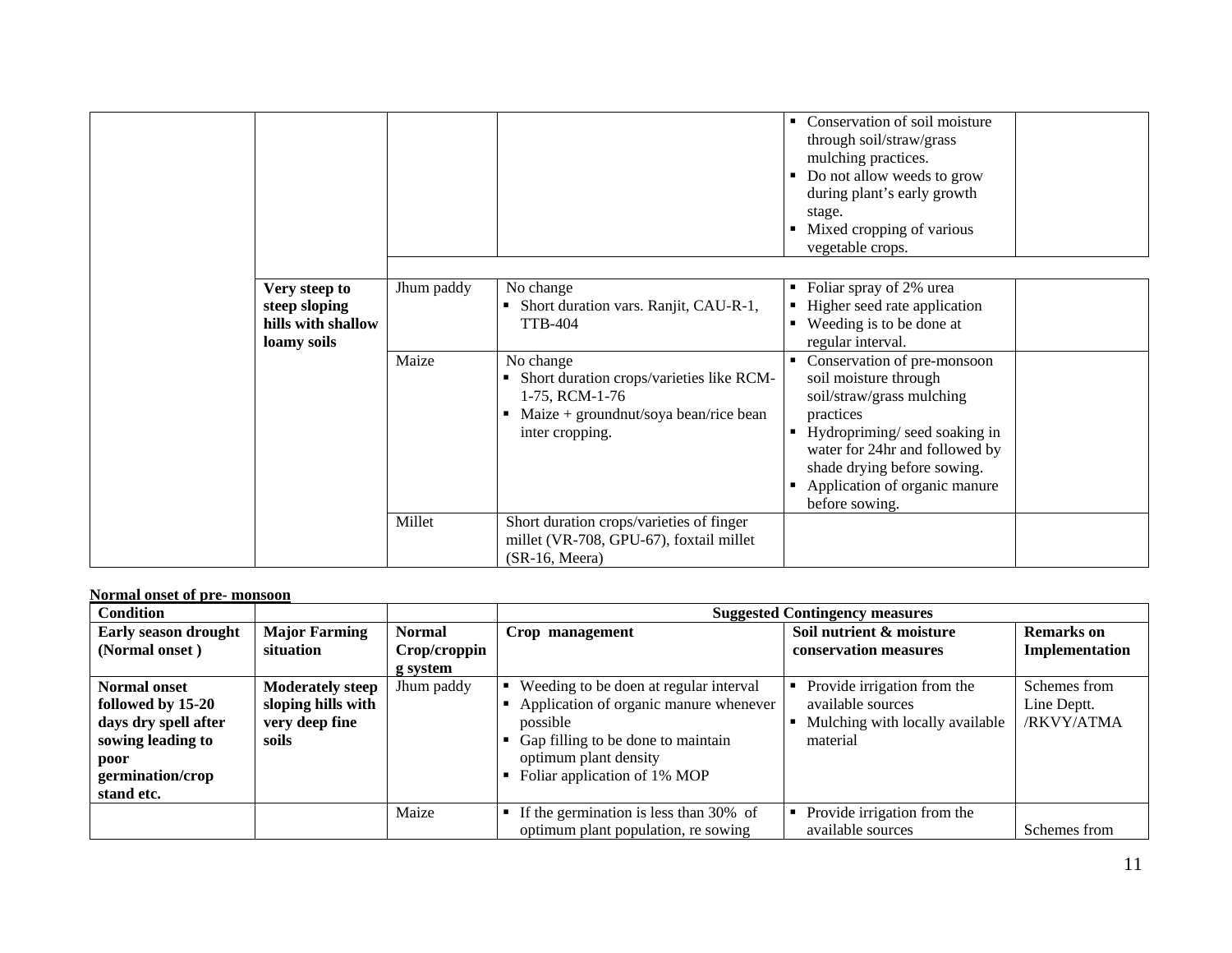|                                                                     | Millet<br>(finger/foxtail<br>millet)                          | should be done<br>• Gap filling to be done to maintain<br>optimum plant density<br>• Foliar application of 1% MOP<br>$\blacksquare$ If the germination is less than 30% of<br>optimum plant population re sowing<br>should be done<br>• Gap filling to be done to maintain<br>optimum plant density<br>• Foliar application of 1% MOP | • Mulching with locally available<br>material<br>Provide irrigation from the<br>available sources<br>• Mulching with locally available<br>material | Line Deptt.<br>/RKVY/ATMA                                                                    |
|---------------------------------------------------------------------|---------------------------------------------------------------|---------------------------------------------------------------------------------------------------------------------------------------------------------------------------------------------------------------------------------------------------------------------------------------------------------------------------------------|----------------------------------------------------------------------------------------------------------------------------------------------------|----------------------------------------------------------------------------------------------|
|                                                                     | Vegetable<br>crops (Cole,<br>Chilli, beans,<br>okra, brinjal) | Gap filling with available seedlings.<br>• Foliar application of 1% MOP                                                                                                                                                                                                                                                               | Provide irrigation from the<br>available sources<br>Prefer Drip/sprinkler irrigation<br>Mulching with locally<br>available material                | Protected<br>cultivation to be<br>promoted                                                   |
| Very steep to<br>steep sloping<br>hills with shallow<br>loamy soils | Jhum Paddy                                                    | • Weeding to be doen at regular interval<br>• Application of organic manure whenever<br>possible<br>• Gap filling to be done to maintain<br>optimum plant density<br>• Foliar application of 1% MOP                                                                                                                                   | Provide irrigation from the<br>available sources<br>Mulching with locally available<br>material                                                    | Schemes from<br>Line Deptt.<br>/RKVY/ATMA                                                    |
|                                                                     | Maize                                                         | $\blacksquare$ If the germination is less than 30% of<br>optimum plant population, re sowing<br>should be done<br>• Gap filling to be done to maintain<br>optimum plant density<br>• Foliar application of 1% MOP                                                                                                                     | Provide irrigation from the<br>$\blacksquare$<br>available sources<br>Mulching with locally available<br>material                                  | Schemes from<br>Line Deptt.<br>/RKVY/ATMA                                                    |
|                                                                     | Millet                                                        | $\blacksquare$ If the germination is less than 30% of<br>optimum plant population re sowing<br>should be done<br>• Gap filling to be done to maintain<br>optimum plant density<br>• Foliar application of 1% MOP                                                                                                                      | Provide irrigation from the<br>$\blacksquare$<br>available sources<br>Mulching with locally available<br>material                                  |                                                                                              |
|                                                                     | Vegetable                                                     | Gap filling with available seedlings.<br>Foliar application of 1% MOP<br>٠                                                                                                                                                                                                                                                            | Provide irrigation from the<br>available sources<br>Prefer Drip/sprinkler irrigation<br>Mulching with locally<br>available material                | Protected<br>cultivation to be<br>promoted<br>Promoted rain<br>water harvesting<br>structure |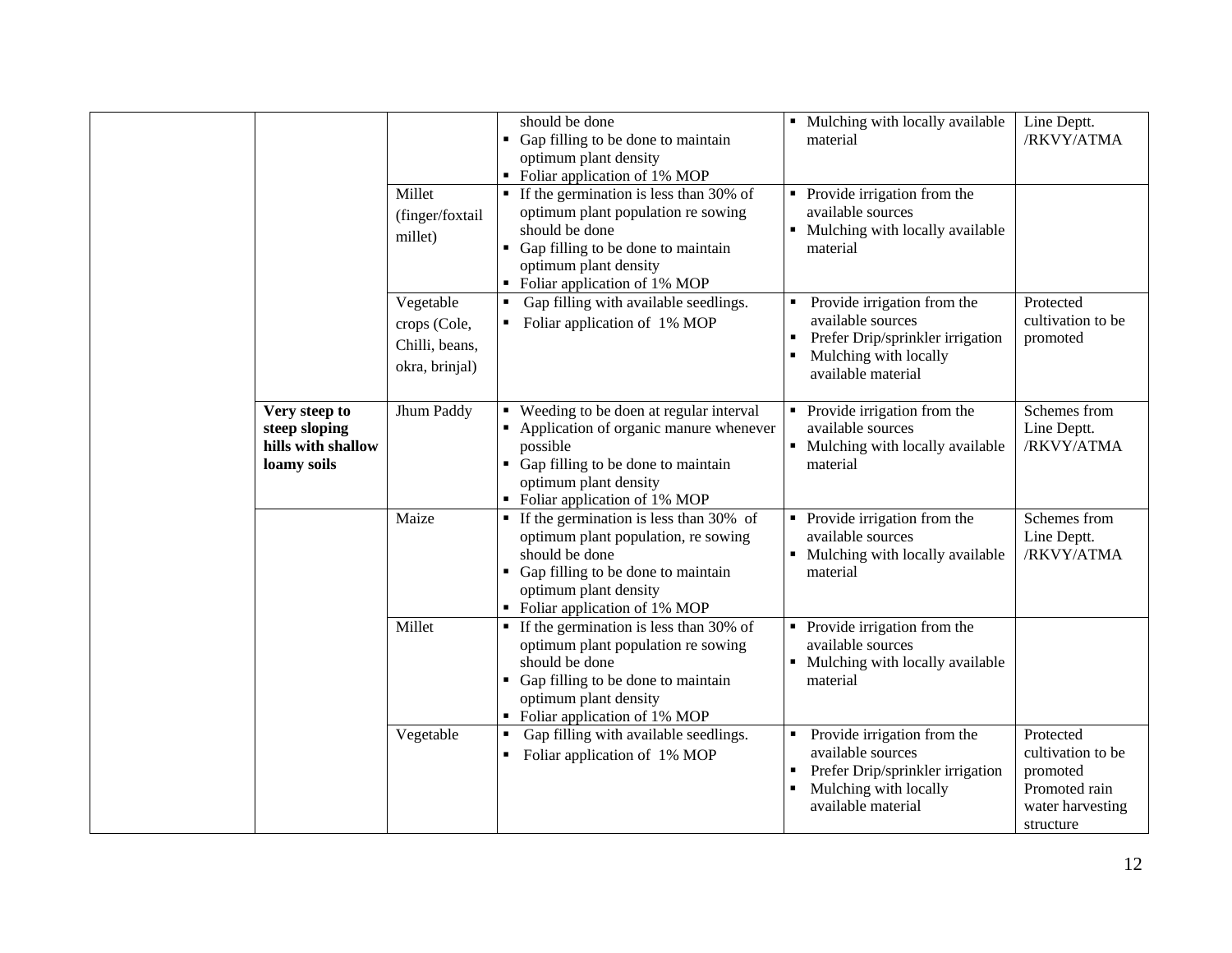| <b>Condition</b>                                                                                |                                                                          |                                                               |                                                                                                           | <b>Suggested Contingency measures</b>                                                               |                                     |
|-------------------------------------------------------------------------------------------------|--------------------------------------------------------------------------|---------------------------------------------------------------|-----------------------------------------------------------------------------------------------------------|-----------------------------------------------------------------------------------------------------|-------------------------------------|
| Mid season drought<br>(long dry spell,<br>consecutive 2 weeks<br>rainless $(>2.5$<br>mm)period) | <b>Major Farming</b><br>situation                                        | <b>Normal Crop</b><br>/cropping<br>system                     | Crop management                                                                                           | Soil nutrient & moisture<br>conservation measures                                                   | <b>Remarks</b> on<br>Implementation |
| Vegetative stage                                                                                | <b>Moderately</b><br>steep sloping<br>hills with very<br>deep fine soils | Jhum paddy                                                    | Weeding<br>$\blacksquare$<br>Application of organic manure<br>Gap filling<br>Foliar application of 1% MOP | Provide irrigation from the available<br>sources<br>• Mulching with locally available<br>material   |                                     |
|                                                                                                 |                                                                          | Maize                                                         | Weeding<br>Interculture<br>Foliar application of 1% MOP                                                   | • Provide irrigation from the available<br>sources<br>• Mulching with locally available<br>material |                                     |
|                                                                                                 |                                                                          | Millet<br>(finger/foxtail<br>millet)                          | Weeding<br>Interculture<br>Foliar application of 1% MOP                                                   | • Provide irrigation from the available<br>sources<br>• Mulching with locally available<br>material |                                     |
|                                                                                                 |                                                                          | Vegetable crops<br>(Cole, Chilli,<br>beans, okra,<br>brinjal) |                                                                                                           | Provide irrigation from the available<br>٠<br>sources<br>Prefer Drip/sprinkler irrigation           |                                     |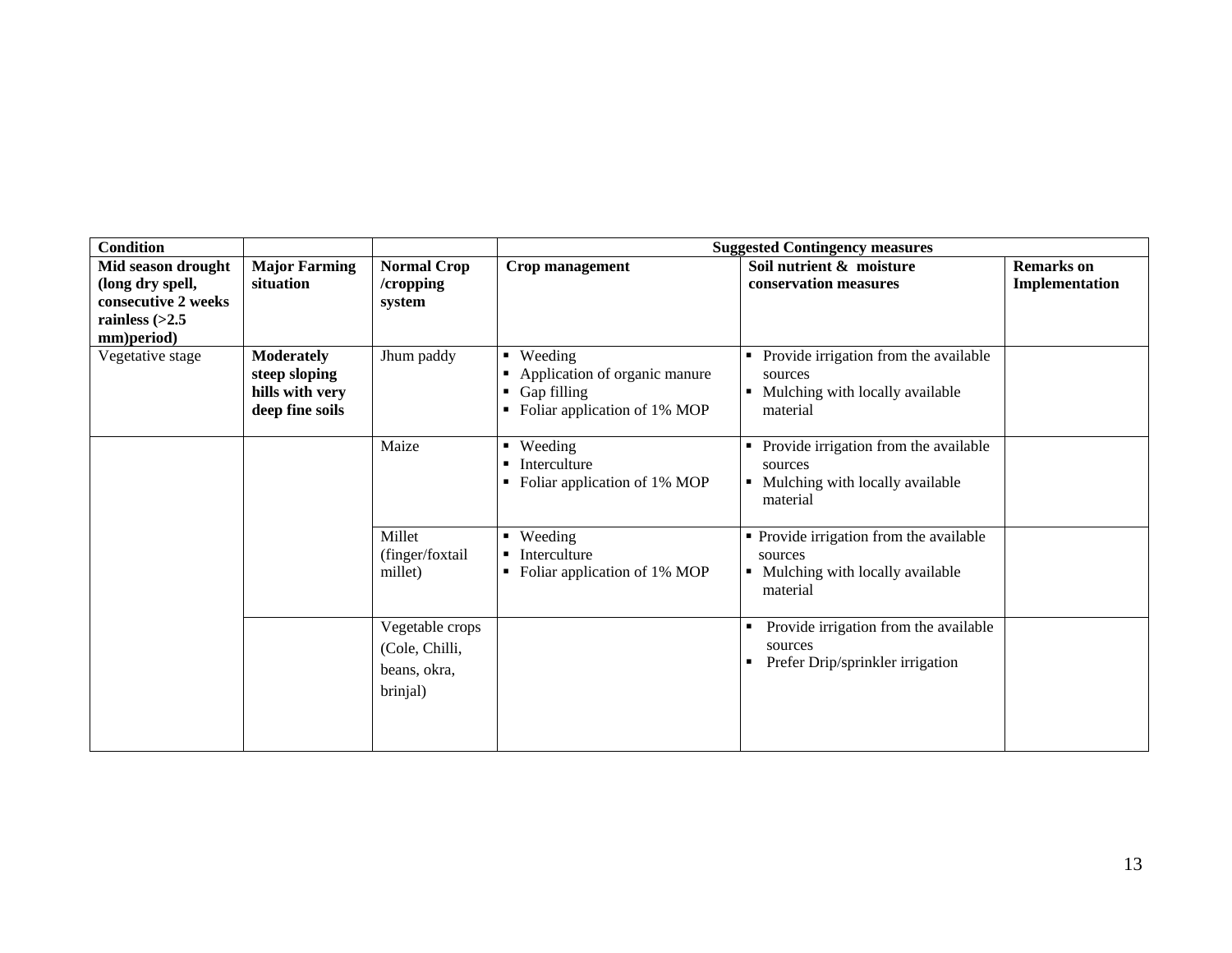| Very steep to<br>steep sloping<br>hills with<br>shallow loamy<br>soils | Jhum paddy                                                    | Weeding<br>$\blacksquare$<br>Application of organic manure<br>Gap filling<br>Foliar application of 1% MOP | Provide irrigation from the available<br>٠<br>sources<br>Mulching with locally available<br>٠<br>material |  |
|------------------------------------------------------------------------|---------------------------------------------------------------|-----------------------------------------------------------------------------------------------------------|-----------------------------------------------------------------------------------------------------------|--|
|                                                                        | Maize                                                         | Weeding<br>Interculture<br>Foliar application of 1% MOP                                                   | • Provide irrigation from the available<br>sources<br>Mulching with locally available<br>material         |  |
|                                                                        | Millet<br>(finger/foxtail)<br>millet)                         | Weeding<br>٠<br>Interculture<br>Foliar application of 1% MOP                                              | • Provide irrigation from the available<br>sources<br>• Mulching with locally available<br>material       |  |
|                                                                        | Vegetable crops<br>(Cole, Chilli,<br>beans, okra,<br>brinjal) |                                                                                                           | Provide irrigation from the available<br>п<br>sources<br>Prefer Drip/sprinkler irrigation<br>п            |  |

| <b>Condition</b>                                                                                |                                                                          |                                              |                                                                                                           | <b>Suggested Contingency measures</b>                                                                               |                                           |
|-------------------------------------------------------------------------------------------------|--------------------------------------------------------------------------|----------------------------------------------|-----------------------------------------------------------------------------------------------------------|---------------------------------------------------------------------------------------------------------------------|-------------------------------------------|
| Mid season drought<br>(long dry spell,<br>consecutive 2 weeks<br>rainless $(>2.5$<br>mm)period) | <b>Major Farming</b><br>situation                                        | <b>Normal Crop</b><br>$/$ cropping<br>system | Crop management                                                                                           | Soil nutrient & moisture<br>conservation measures                                                                   | <b>Remarks</b> on<br>Implementation       |
| <b>Reproductive stage</b>                                                                       | <b>Moderately</b><br>steep sloping<br>hills with very<br>deep fine soils | Jhum paddy                                   | Weeding<br>$\blacksquare$<br>Application of organic manure<br>Gap filling<br>Foliar application of 1% MOP | Provide irrigation from the available<br>٠<br>sources<br>Mulching with locally available<br>٠<br>material           | Schemes from Line<br>Deptt.<br>/RKVY/ATMA |
|                                                                                                 |                                                                          | Maize                                        | Weeding<br>$\blacksquare$<br>Interculture<br>Foliar application of 1% MOP                                 | • Provide irrigation from the available<br>sources<br>Mulching with locally available<br>$\blacksquare$<br>material |                                           |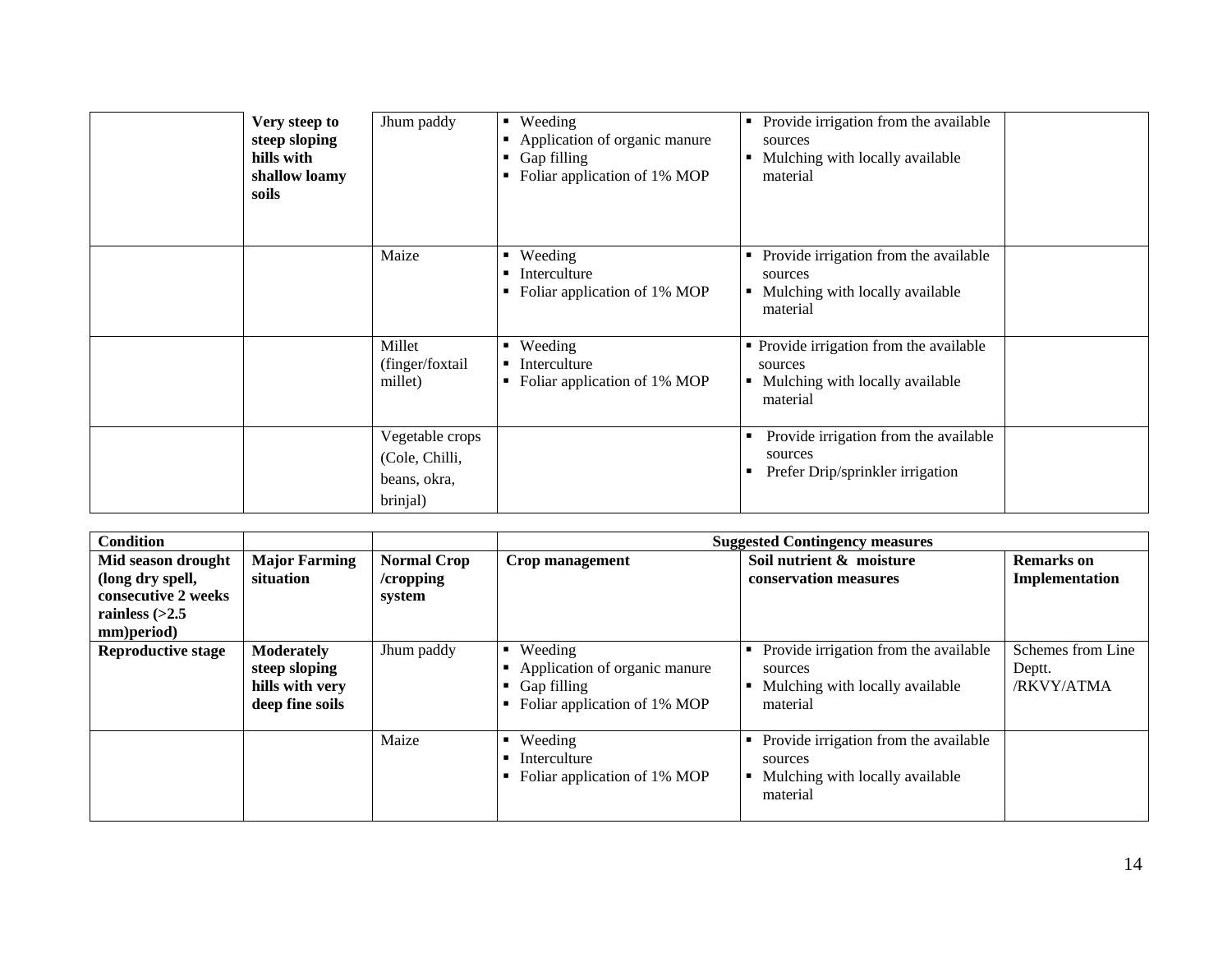|                                                                        | Millet<br>(finger/foxtail<br>millet)                          | • Weeding<br>Interculture<br>$\blacksquare$<br>Foliar application of 1% MOP<br>$\blacksquare$  | • Provide irrigation from the available<br>sources<br>• Mulching with locally available<br>material |                                           |
|------------------------------------------------------------------------|---------------------------------------------------------------|------------------------------------------------------------------------------------------------|-----------------------------------------------------------------------------------------------------|-------------------------------------------|
|                                                                        | Vegetable crops<br>(Cole, Chilli,<br>beans, okra,<br>brinjal) |                                                                                                | Provide irrigation from the available<br>sources<br>Prefer Drip/sprinkler irrigation<br>п           |                                           |
| Very steep to<br>steep sloping<br>hills with<br>shallow loamy<br>soils | Jhum paddy                                                    | • Weeding<br>Application of organic manure<br>٠<br>Gap filling<br>Foliar application of 1% MOP | Provide irrigation from the available<br>sources<br>• Mulching with locally available<br>material   | Schemes from Line<br>Deptt.<br>/RKVY/ATMA |
|                                                                        | Maize                                                         | • Weeding<br>Interculture<br>$\blacksquare$<br>Foliar application of 1% MOP<br>$\blacksquare$  | • Provide irrigation from the available<br>sources<br>• Mulching with locally available<br>material |                                           |
|                                                                        | Millet<br>(finger/foxtail<br>millet)                          | • Weeding<br>• Interculture<br>• Foliar application of 1% MOP                                  | • Provide irrigation from the available<br>sources<br>• Mulching with locally available<br>material |                                           |
|                                                                        | Vegetable crops<br>(Cole, Chilli,<br>beans, okra,<br>brinjal) |                                                                                                | Provide irrigation from the available<br>٠<br>sources<br>Prefer Drip/sprinkler irrigation<br>п      |                                           |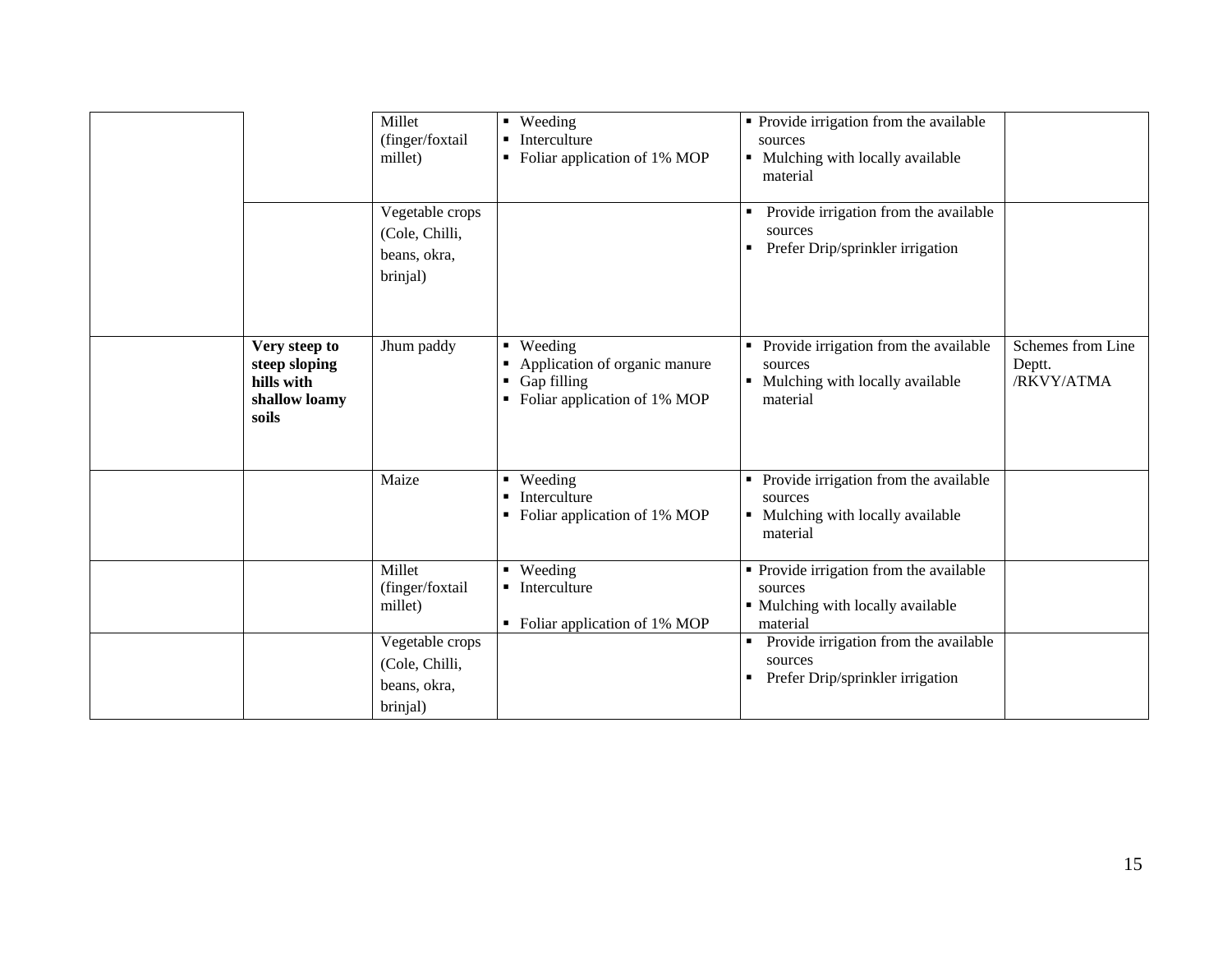| <b>Condition</b>        |                      |                 |                                     | <b>Suggested Contingency measures</b> |                                  |
|-------------------------|----------------------|-----------------|-------------------------------------|---------------------------------------|----------------------------------|
| <b>Terminal drought</b> | <b>Major Farming</b> | <b>Normal</b>   | Crop management                     | <b>Rabi Crop planning</b>             | <b>Remarks on Implementation</b> |
| (Early withdrawal of    | <b>situation</b>     | Crop/cropping   |                                     |                                       |                                  |
| monsoon)                |                      | system          |                                     |                                       |                                  |
|                         | <b>Moderately</b>    | Jhum Paddy      | Harvest at physiological maturity   | • Planning for zero tillage           | Schemes from Line                |
|                         | steep sloping        |                 |                                     | cultivation of pea, toria etc.        | Deptt./RKVY/ATMA                 |
|                         | hills with very      |                 |                                     | Preparation for cole crops            |                                  |
|                         | deep fine soil       | Millet          | • Harvest at physiological maturity | Planning for zero tillage             |                                  |
|                         |                      | (finger/foxtail |                                     | cultivation of pea, toria etc.        |                                  |
|                         |                      | millet)         |                                     | Preparation for cole crops            |                                  |
|                         |                      |                 |                                     |                                       |                                  |
|                         |                      |                 |                                     |                                       |                                  |
|                         | Very steep to        | Jhum Paddy      | - Harvest at physiological maturity | • Planning for zero tillage           | Schemes from Line                |
|                         | steep sloping        |                 |                                     | cultivation of pea, toria etc.        | Deptt./RKVY/ATMA                 |
|                         | hills with           |                 |                                     | Preparation for cole crops            |                                  |
|                         | shallow loamy        | Millet          | Harvest at physiological maturity   | • Planning for zero tillage           |                                  |
|                         | soils                | (finger/foxtail |                                     | cultivation of pea, toria etc.        |                                  |
|                         |                      | millet)         |                                     | Preparation for cole crops            |                                  |

#### **Normal onset of monsoon**

| <b>Condition</b>     |                       |                 | <b>Suggested Contingency measures</b>    |                             |                   |  |  |
|----------------------|-----------------------|-----------------|------------------------------------------|-----------------------------|-------------------|--|--|
| Early season drought | <b>Major Farming</b>  | <b>Normal</b>   | Crop management                          | Soil nutrient & moisture    | <b>Remarks</b> on |  |  |
| (Normal onset)       | situation             | Crop/croppin    |                                          | conservation measures       | Implementation    |  |  |
|                      |                       | g system        |                                          |                             |                   |  |  |
|                      | <b>Moderate steep</b> | Jhum Paddy      | Gap filling<br>٠                         | Provide irrigation from the |                   |  |  |
| <b>Normal onset</b>  | sloping hills with    |                 | Weeding to be done                       | available sources           | Schemes from      |  |  |
| followed by 15-20    | very deep fine        |                 | Foliar application of 1% MOP             |                             | Line Deptt.       |  |  |
| days dry spell after | soil                  |                 | Application of organic manure,           |                             | /RKVY/ATMA        |  |  |
| sowing leading to    |                       |                 | wherever possible                        |                             |                   |  |  |
| poor                 |                       |                 | Timely plant protection of measures for  |                             |                   |  |  |
| germination/crop     |                       |                 | brown spot, thrips                       |                             |                   |  |  |
| stand etc.           |                       | Millet          | Gap filling<br>٠                         | Provide irrigation from the |                   |  |  |
|                      |                       | (finger/foxtail | Weeding<br>٠                             | available sources           |                   |  |  |
|                      |                       |                 | Foliar application of 1% MOP             |                             |                   |  |  |
|                      |                       | millet)         | Application of organic manure,           |                             |                   |  |  |
|                      |                       |                 | wherever possible                        |                             |                   |  |  |
|                      |                       | Off season      | Mulching with locally available material | Provide irrigation from the | Protected         |  |  |
|                      |                       | vegetable crop  | Foliar application of 1% MOP             | available sources           | cultivation to be |  |  |
|                      |                       |                 |                                          |                             | promotteed        |  |  |
|                      |                       |                 |                                          |                             |                   |  |  |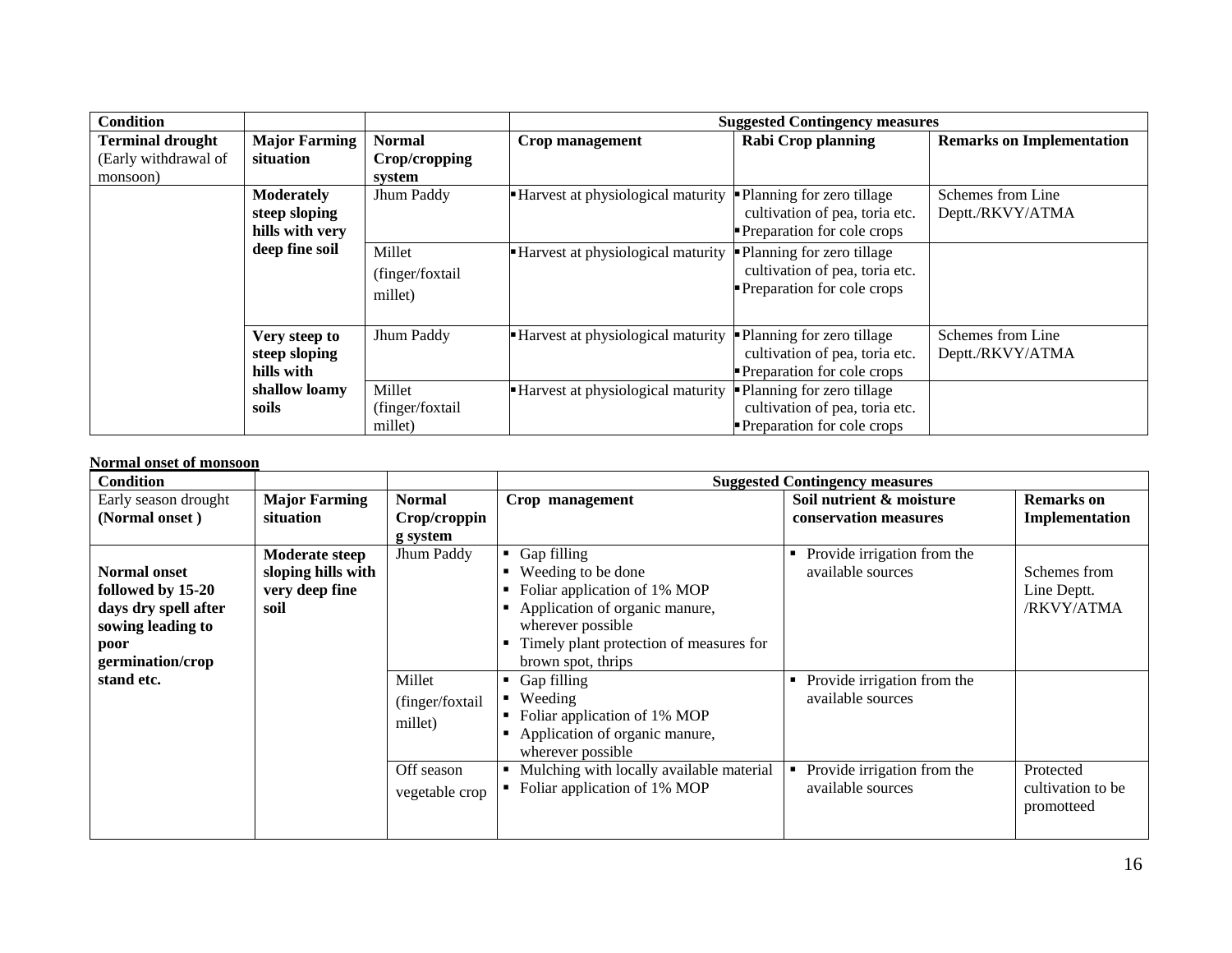| Very steep to<br>steep sloping<br>hills with shallow<br>loamy soils | Jhum Paddy                           | Weeding to be done<br>Foliar application of 1% MOP<br>Application of organic manure,<br>wherever possible<br>Timely plant protection of measures for<br>brown spot, thrips | Provide irrigation from the<br>٠<br>available sources | Schemes from<br>Line Deptt.<br>/RKVY/ATMA                                                    |
|---------------------------------------------------------------------|--------------------------------------|----------------------------------------------------------------------------------------------------------------------------------------------------------------------------|-------------------------------------------------------|----------------------------------------------------------------------------------------------|
|                                                                     | Millet<br>(finger/foxtail<br>millet) | Gap filling<br>Weeding<br>Foliar application of 1% MOP<br>Application of organic manure,<br>wherever possible                                                              | Provide irrigation from the<br>٠<br>available sources |                                                                                              |
|                                                                     | Off season<br>vegetable crop         | Mulching with locally available material<br>Foliar application of 1% MOP                                                                                                   | Provide irrigation from the<br>available sources      | Protected<br>cultivation to be<br>promoted<br>Promoted rain<br>water harvesting<br>structure |

| <b>Condition</b>    |                      |                    |                                   | <b>Suggested Contingency measures</b>      |                   |
|---------------------|----------------------|--------------------|-----------------------------------|--------------------------------------------|-------------------|
| Mid season drought  | <b>Major Farming</b> | <b>Normal Crop</b> | Crop management                   | Soil nutrient & moisture                   | <b>Remarks</b> on |
| (long dry spell,    | situation            | /cropping          |                                   | conservation measures                      | Implementation    |
| consecutive 2 weeks |                      | system             |                                   |                                            |                   |
| rainless $(>2.5$    |                      |                    |                                   |                                            |                   |
| mm)period)          |                      |                    |                                   |                                            |                   |
| Vegetative stage    | <b>Moderately</b>    | Jhum Paddy         | Weeding to be done<br>٠           | Provide irrigation from the available<br>٠ |                   |
|                     | steep sloping        |                    | Foliar application of 1% MOP<br>٠ | sources                                    | Schemes from Line |
|                     | hills with very      |                    | Timely plant protection of<br>٠   |                                            | Deptt.            |
|                     | deep fine soil       |                    | measures for brown spot, thrips   |                                            | /RKVY/ATMA        |
|                     |                      | Millet             | Weeding<br>٠                      | • Provide irrigation from the available    |                   |
|                     |                      | (finger/foxtail    | Foliar application of 1% MOP<br>٠ | sources                                    |                   |
|                     |                      | millet)            |                                   |                                            |                   |
|                     | Very steep to        | Jhum Paddy         | Weeding to be done                | Provide irrigation from the available<br>٠ |                   |
|                     | steep sloping hill   |                    | Foliar application of 1% MOP<br>٠ | sources                                    |                   |
|                     | with shallow         |                    | Timely plant protection of<br>٠   |                                            |                   |
|                     | loamy soils          |                    | measures for brown spot, thrips   |                                            |                   |
|                     |                      |                    |                                   |                                            |                   |
|                     |                      |                    |                                   |                                            |                   |
|                     |                      |                    |                                   |                                            |                   |
|                     |                      | Millet             | Weeding<br>$\blacksquare$         | Provide irrigation from the available<br>٠ |                   |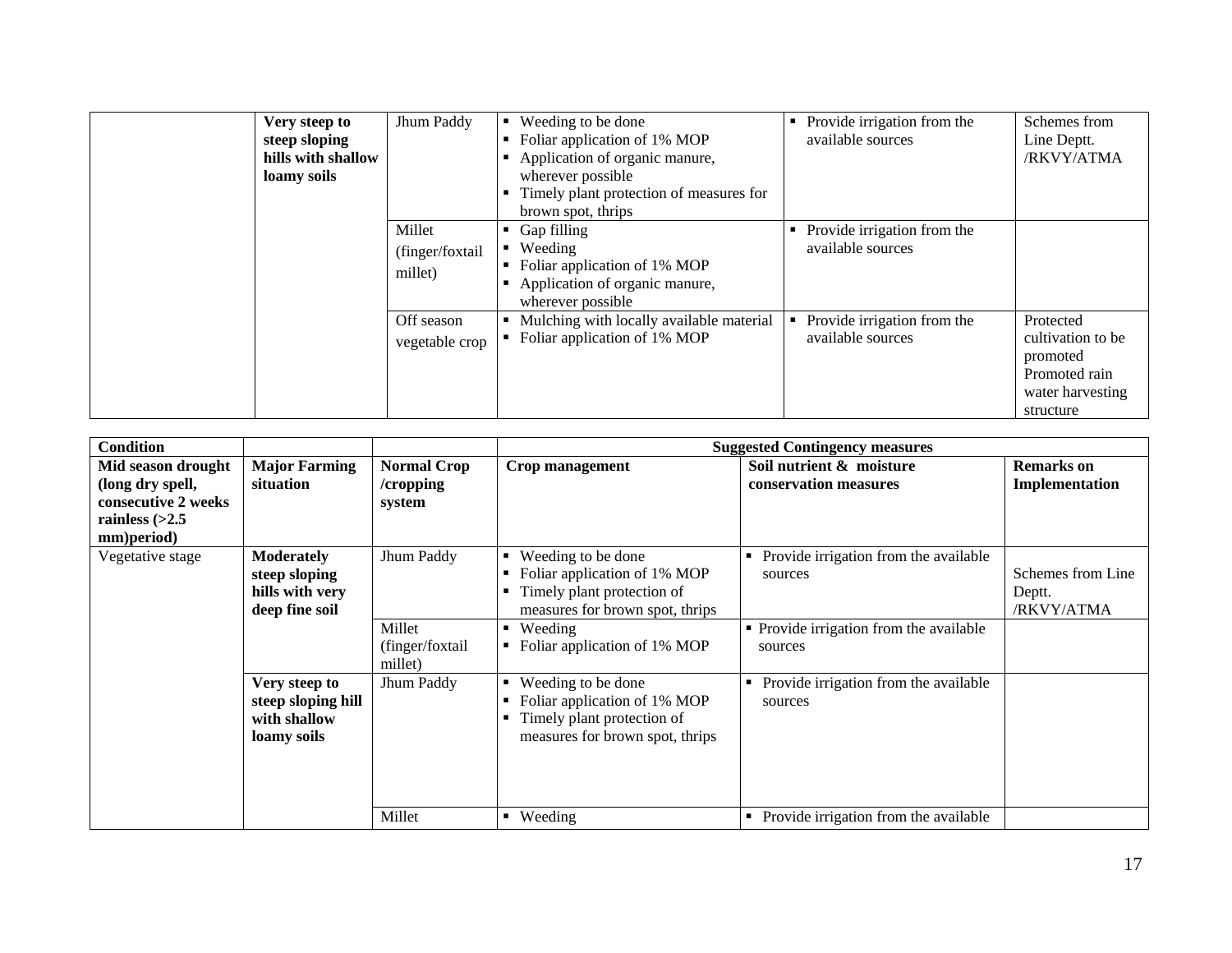| . .<br>(finger/foxtail)<br>. . | <b>MOP</b><br>annlication of<br>$\mathcal{A}$<br><b>F</b> oliar | sources |  |
|--------------------------------|-----------------------------------------------------------------|---------|--|
| millet                         |                                                                 |         |  |

| <b>Condition</b>                                                                                |                                                                         |                                                                | <b>Suggested Contingency measures</b>                                                                                                             |                                                                                                        |                                           |
|-------------------------------------------------------------------------------------------------|-------------------------------------------------------------------------|----------------------------------------------------------------|---------------------------------------------------------------------------------------------------------------------------------------------------|--------------------------------------------------------------------------------------------------------|-------------------------------------------|
| Mid season drought<br>(long dry spell,<br>consecutive 2 weeks<br>rainless $(>2.5$<br>mm)period) | <b>Major Farming</b><br>situation                                       | <b>Normal Crop</b><br>/cropping<br>system                      | Crop management                                                                                                                                   | Soil nutrient & moisture<br>conservation measures                                                      | <b>Remarks</b> on<br>Implementation       |
| Reproductive stage                                                                              | <b>Moderately</b><br>steep sloping<br>hills with very<br>deep fine soil | Jhum Paddy<br>Millet<br>(finger/foxtail                        | Foliar application of 1% MOP<br>٠<br>Timely plant protection of<br>٠<br>measures for gundhi bug,<br>п<br>Foliar application of 1% MOP<br>٠        | Provide irrigation from the available<br>sources<br>• Provide irrigation from the available<br>sources | Schemes from Line<br>Deptt.<br>/RKVY/ATMA |
|                                                                                                 | Very steep to<br>steep sloping hill<br>with shallow<br>loamy soils      | millet)<br>Jhum Paddy<br>Millet<br>(finger/foxtail)<br>millet) | Foliar application of 1% MOP<br>٠<br>Timely plant protection of<br>٠<br>measures for gundhi bug<br>Foliar application of 1% MOP<br>$\blacksquare$ | Provide irrigation from the available<br>sources<br>Provide irrigation from the available<br>sources   |                                           |

| Condition               |                        |               | <b>Suggested Contingency measures</b>                                                     |                                   |                                  |  |
|-------------------------|------------------------|---------------|-------------------------------------------------------------------------------------------|-----------------------------------|----------------------------------|--|
| <b>Terminal drought</b> | Major Farming   Normal |               | Crop management                                                                           | <b>Rabi Crop planning</b>         | <b>Remarks on Implementation</b> |  |
| (Early withdrawal of    | situation              | Crop/cropping |                                                                                           |                                   |                                  |  |
| monsoon)                |                        | svstem        |                                                                                           |                                   |                                  |  |
|                         | <b>Moderately</b>      | Jhum Paddy    | $\blacksquare$ Harvest at physiological maturity $\blacksquare$ Planning for zero tillage |                                   | Schemes from Line                |  |
|                         | steep sloping          |               |                                                                                           | cultivation of pea, toria etc.    | Deptt./RKVY/ATMA                 |  |
|                         | hills with very        |               |                                                                                           | <b>Preparation for cole crops</b> |                                  |  |
|                         | deep fine soil         | Millet        | $\blacksquare$ Harvest at physiological maturity $\blacksquare$ Planning for zero tillage |                                   |                                  |  |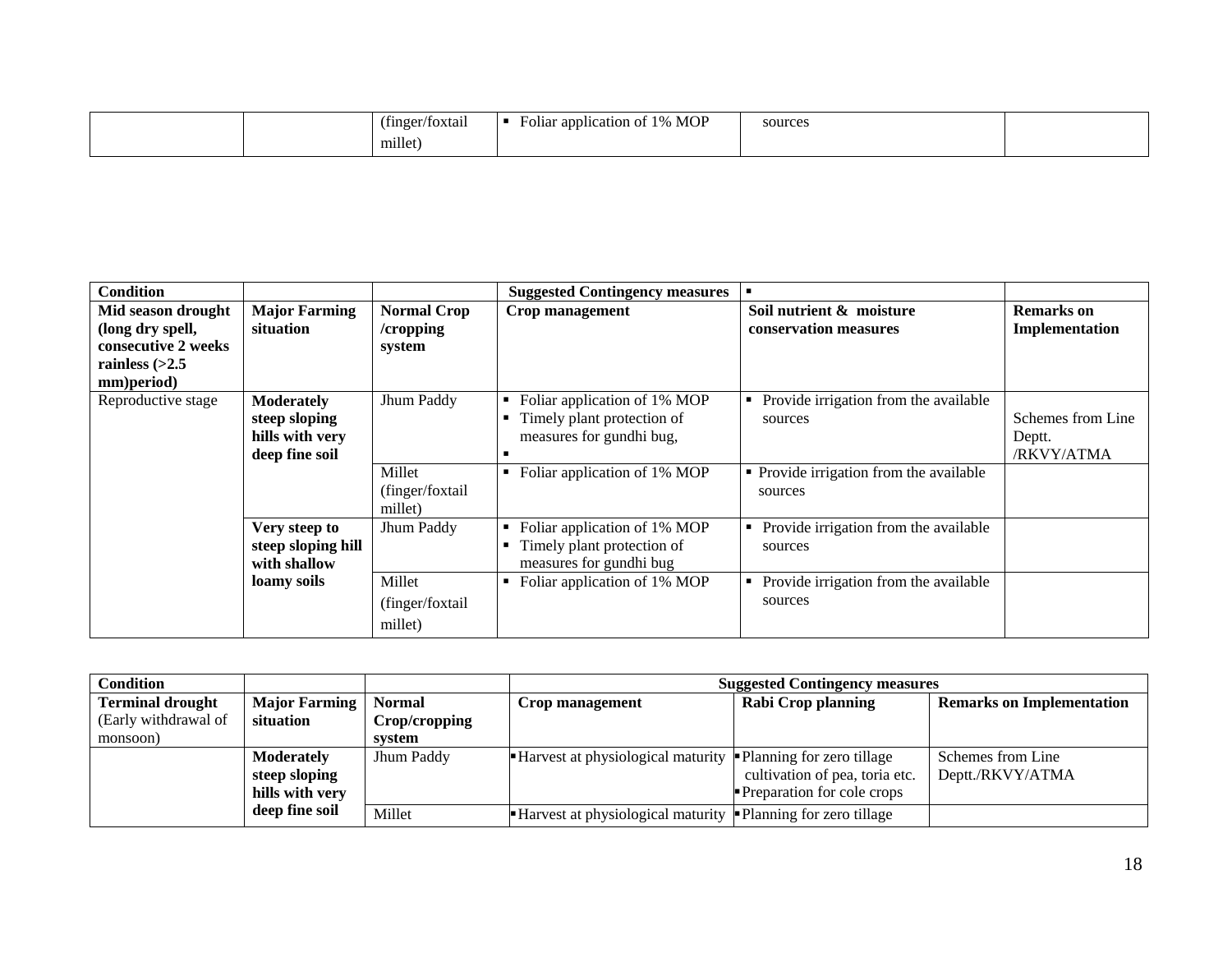|                                             | (finger/foxtail)<br>millet)           |                                                                                           | cultivation of pea, toria etc.<br><b>Preparation for cole crops</b> |                                       |
|---------------------------------------------|---------------------------------------|-------------------------------------------------------------------------------------------|---------------------------------------------------------------------|---------------------------------------|
| Very steep to<br>steep sloping<br>hill with | Jhum Paddy                            | $\blacksquare$ Harvest at physiological maturity $\blacksquare$ Planning for zero tillage | cultivation of pea, toria etc.<br><b>Preparation for cole crops</b> | Schemes from Line<br>Deptt./RKVY/ATMA |
| shallow loamy<br>soils                      | Millet<br>(finger/foxtail)<br>millet) | $\blacksquare$ Harvest at physiological maturity $\blacksquare$ Planning for zero tillage | cultivation of pea, toria etc.<br><b>Preparation for cole crops</b> |                                       |

# **2.1.2 Drought - Irrigated situation: NA**

|  |  | 2.2 Unusual rains (untimely, unseasonal etc) (for both rainfed and irrigation situation) |  |  |  |
|--|--|------------------------------------------------------------------------------------------|--|--|--|
|  |  |                                                                                          |  |  |  |

| <b>Condition</b>                                                                  |                                                                                                                                                                                                                                                                             | <b>Suggested contingency measure</b>                                                                                                                                        |                                                                                                                                                                                                                                                                                             |                                                                                                                                                      |
|-----------------------------------------------------------------------------------|-----------------------------------------------------------------------------------------------------------------------------------------------------------------------------------------------------------------------------------------------------------------------------|-----------------------------------------------------------------------------------------------------------------------------------------------------------------------------|---------------------------------------------------------------------------------------------------------------------------------------------------------------------------------------------------------------------------------------------------------------------------------------------|------------------------------------------------------------------------------------------------------------------------------------------------------|
| <b>Continuous high</b><br>rainfall in a short<br>span leading to<br>water logging | <b>Vegetative stage</b>                                                                                                                                                                                                                                                     | <b>Flowering stage</b>                                                                                                                                                      | Crop maturity stage                                                                                                                                                                                                                                                                         | Post harvest                                                                                                                                         |
| paddy                                                                             | Drainage of excess water from the field                                                                                                                                                                                                                                     | Immediate provision of<br>drainage system                                                                                                                                   | • Drain out excess water<br>• Harvest at physiological maturity                                                                                                                                                                                                                             | • Shifting to a safer place<br>• Dry in shade and in well<br>ventilated space                                                                        |
| Maize                                                                             | Provide drainage                                                                                                                                                                                                                                                            | Provide drainage                                                                                                                                                            | • Drain out excess water<br>• Harvest at physiological maturity                                                                                                                                                                                                                             | • Shifting to a safer place<br>• Dry in shade and in well<br>ventilated space                                                                        |
| Milllet                                                                           | Drainage of excess water                                                                                                                                                                                                                                                    | Immediate provision of<br>drainage system                                                                                                                                   | • Drain out excess water<br>• Harvest at physiological maturity                                                                                                                                                                                                                             | Proper drying                                                                                                                                        |
| Horticulture                                                                      |                                                                                                                                                                                                                                                                             |                                                                                                                                                                             |                                                                                                                                                                                                                                                                                             |                                                                                                                                                      |
| Orange                                                                            | Provide proper drainage<br>In steep slopes, prepare half moon<br>terraces to prevent soil erosion and<br>leaching loss<br>If there is physical damage, pruning of<br>damage branches and application of<br>Bordeaux paste should be done to<br>prevent secondary infection. | - Provide proper drainage.<br>• Foliar application of<br>micronutrient/multiplex @<br>0.2% should be done to<br>prevent flower drop<br>Control aphids and mealy bugs<br>etc | • If there is physical damage,<br>pruning of damage branches and<br>application of Bordeaux paste<br>should be done to prevent<br>secondary infection<br>Harvesting can be delayed upto<br>60-75 days by spraying pre-<br>harvest chemical i.e. 2-4D at<br>$20$ ppm + GA at $10$ ppm + 0.2% | ■ Fruits are to be stored in<br>well aerated farm shed<br>or house to avoid loses.<br>Storing at $8 - 100$ C<br>with $85 - 90$ % RH is<br>preferred. |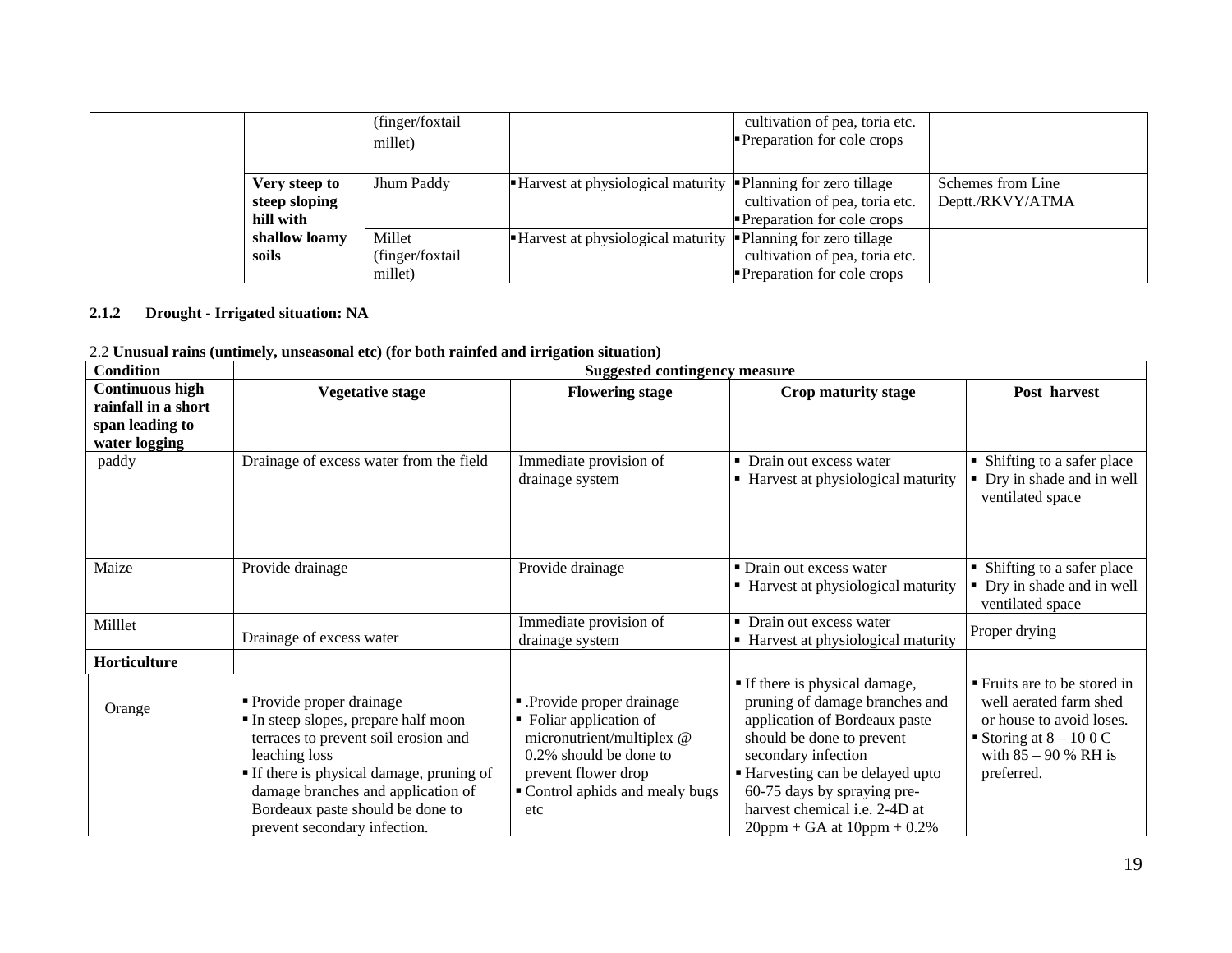|           | • Proper nutrient management to be<br>followed.                                                                                                                                                                                                                                                                  |                                                                                                                                                                                                                                                                   | Kcl on maturing fruits.<br>Harvesting can be delayed. In<br>citrus even after full maturity, the<br>fruits can be left on the tree for 2-<br>3 weeks without deterioration<br>which facilitates prolong<br>harvesting.<br>· While picking, the stem end<br>should be cut close to the fruit<br>without damaging the rind. Hence<br>avoiding fungal infection.<br>• Collect the good fruits and store<br>them. Damaged fallen fruits to be<br>disposed off |                                                                                                                                                                       |
|-----------|------------------------------------------------------------------------------------------------------------------------------------------------------------------------------------------------------------------------------------------------------------------------------------------------------------------|-------------------------------------------------------------------------------------------------------------------------------------------------------------------------------------------------------------------------------------------------------------------|-----------------------------------------------------------------------------------------------------------------------------------------------------------------------------------------------------------------------------------------------------------------------------------------------------------------------------------------------------------------------------------------------------------------------------------------------------------|-----------------------------------------------------------------------------------------------------------------------------------------------------------------------|
| Apple     | • Provide proper drainage<br>In steep slopes, prepare half moon<br>terraces to prevent soil erosion and<br>leaching loss<br>If there is physical damage, pruning of<br>damage branches and application of<br>Bordeaux paste should be done to<br>prevent secondary infection<br>■ Nutrient management to be done | • Provide proper drainage<br>• Half moon terraces to be done<br>to prevent nutrient loss<br>• Pruning of damaged brances<br>and application of Bordeaux<br>Paste to be done<br>■ Nutrient management along<br>with foliar application<br>micronutrient to be done | " Spray 2,4,5-T @ 20ppm or 2,4,5-<br>TCPA @ 15ppm to inhibit fruit<br>drop<br>• Collect the good fruits and store<br>them. Damaged fallen fruits to be<br>separated and disposed off<br>Recessary to maintain adequate<br>drainage                                                                                                                                                                                                                        | Stored the fruits for 4-8<br>months at -1.1 to $0^{\circ}$ C<br>and 85-90 % RH.<br>• Spray growth regulators<br>Like Alar @ 1000 ppm<br>to improve storability        |
| Pineapple | • Make trenches/furrows in between<br>ridges to facilitate drainage of excess<br>water<br>Remove the excess suckers to maintain<br>the quality of plant<br>" Nutrient management to be followed                                                                                                                  | • Application of Ethephon 2mg<br>in 100-140mg, Bentoniteor<br>NAA @ 25ppm or 2, 4-D @ 5-<br>10 ppm should be applied for<br>uniform flower induction.                                                                                                             | • Provide proper drainage<br>• Spraying of insecticides and<br>fungicide<br>■ Fruits can be protected with<br>locally available material to<br>protect the mature fruit from<br>unusual rains                                                                                                                                                                                                                                                             | Store fruits in well<br>aerated farm shed or<br>house to avoid loses.<br>• Pineapples can be stored<br>at a temperature of 7.5-<br>12°C and RH 70-90%<br>for 4 weeks. |
| Kiwifruit | • Provide proper drainage<br>In steep slopes, prepare half moon<br>terraces to prevent soil erosion and<br>leaching loss<br>If there is physical damage, pruning of<br>damage branches and application of<br>Bordeaux paste should be done to<br>prevent secondary infection<br>■ Nutrient management to be done | • Provide proper drainage<br>• Half moon terraces to be done<br>to prevent nutrient loss<br>• Pruning of damaged branches<br>and application of Bordeaux<br>Paste to be done<br>Nutrient management along<br>with foliar application<br>micronutrient to be done  | " Heavy pruning should not done<br>as the fruit will be affected by<br>rain<br>· Drain out excess water                                                                                                                                                                                                                                                                                                                                                   | $\blacksquare$ Stored the fruits at 0 to<br>4°C and 80-90 % RH.<br>■ Spray growth regulators<br>Like Alar @ 1000 ppm<br>to improve storability                        |
| Banana    | • Provide proper drainage                                                                                                                                                                                                                                                                                        | • Provide proper drainage                                                                                                                                                                                                                                         | • Provide proper drainage                                                                                                                                                                                                                                                                                                                                                                                                                                 | Store the fruits/ bunch in                                                                                                                                            |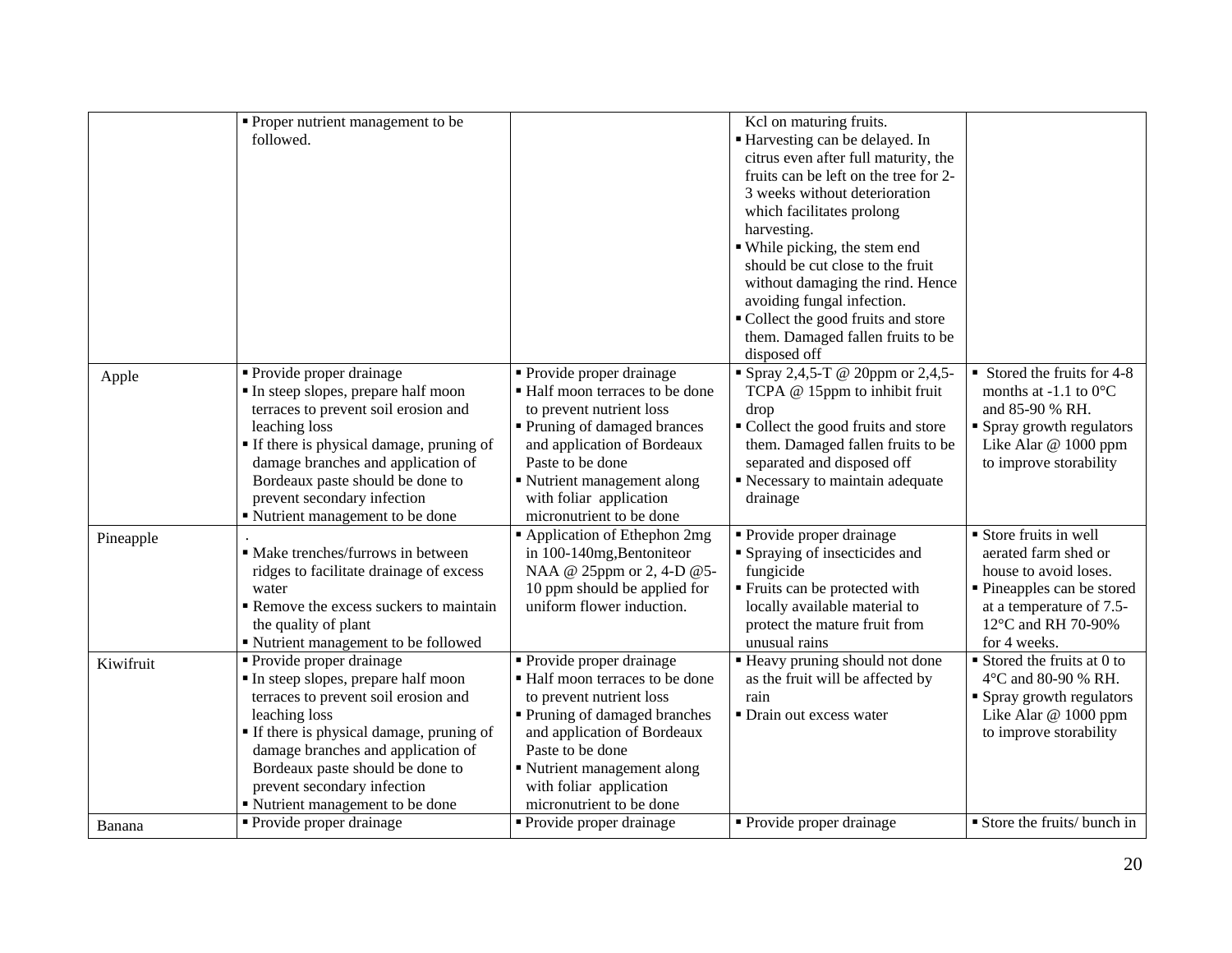|                           | ■ Nutrient management to be done<br>• Propping or staking should be done<br>• Spraying of insecticides and fungicide                                                                                                                                                                        | Nutrient management to be<br>done along with application of<br>micronutrient<br>Propping or staking should be<br>done<br>Spraying of insecticides and<br>fungicide                                | ■ Nutrient management to be done<br>• Propping to be done<br>• Bagging to be done to protect the<br>bunch from unusual rains.<br>• Denavelling to be done to<br>improve the bunch weight<br>(removal of male bud) | well aerated farm shed<br>or house to avoid loses.<br>Storing at $10 - 12^{\circ}$ C<br>with $70 - 80$ % RH        |
|---------------------------|---------------------------------------------------------------------------------------------------------------------------------------------------------------------------------------------------------------------------------------------------------------------------------------------|---------------------------------------------------------------------------------------------------------------------------------------------------------------------------------------------------|-------------------------------------------------------------------------------------------------------------------------------------------------------------------------------------------------------------------|--------------------------------------------------------------------------------------------------------------------|
| Large cardamom            | It grows luxuriantly in moist and humid<br>climate. So continuous rain is not a<br>problem during its vegetative growth.<br>• Provide adequate drainage<br>• Spraying of insecticides and fungicide                                                                                         | Rain during flowering is<br>detrimental. So water logging<br>should be avoided.<br>Proper drainage system should<br>be followed.<br>• Shade regulation may be taken<br>up providing 50-60% shade. | ■ Harvesting can be delayed<br>• Proper drainage system should be<br>followed.                                                                                                                                    | Collect and dry the<br>produce in fuel kiln<br>overnight at 50°-60°C or<br>in drier for 14-18 hours<br>at 45°-50°C |
| Ginger                    | • Provide proper drainage channels to<br>avoid stagnation of water<br>■ Earthing up to be done at proper soil<br>moisture level<br>■ Nutrient management to be followed<br>" Field bunding to prevent entry of water<br>from surrounding areas.<br>• Spraying of insecticides and fungicide | • Provision of drainage to<br>remove excess water.<br>■ Earthing up should be<br>followed by manuring.<br>" Field bunding to prevent entry<br>of water from surrounding<br>areas.                 | • Dry weather before harvesting is<br>necessary. So harvesting can be<br>delayed.                                                                                                                                 | • Shifting of the produce<br>to a drier place.<br>• Drying to remove excess<br>moisture of produce.                |
| Turmeric                  | • Provide proper drainage channels to<br>avoid stagnation of water<br>■ Earthing up to be done at proper soil<br>moisture level<br>" Nutrient management to be followed<br>• Field bunding to prevent entry of water<br>from surrounding areas.<br>• Spraying of insecticides and fungicide | Provision of drainage to<br>remove excess water.<br><b>Earthing up should be</b><br>followed by manuring.<br>" Field bunding to prevent entry<br>of water from surrounding<br>areas.              | • Dry weather before harvesting is<br>necessary. So harvesting can be<br>delayed.                                                                                                                                 | • Shifting of the produce<br>to a drier place.<br>• Drying to remove excess<br>moisture of produce.                |
| Vegetables<br>(cucurbits) | Provision of drainage to remove excess<br>water.<br>• Earthing up to be done at proper soil<br>moisture condition followed by<br>manuring<br>" Field bunding to prevent entry of water                                                                                                      | • Spray maleic hydrazine (MH)<br>and 2, 4-5 tri-iodobenzoic acid<br>(TIBA) @ 50ppm for Sex<br>expression. Boron @ 3ppm<br>and calcium @ 20ppm is also<br>effective.<br>• Provision of drainage to | • Fruits to be harvested<br>immediately without causing<br>injury to fruits<br>Remove all damaged fruit<br>■ Take up appropriate plant<br>protection measures                                                     | • The fruits can be stored<br>for 2-3 weeks at 15-<br>20°C and RH 75% in a<br>well-ventilated chamber              |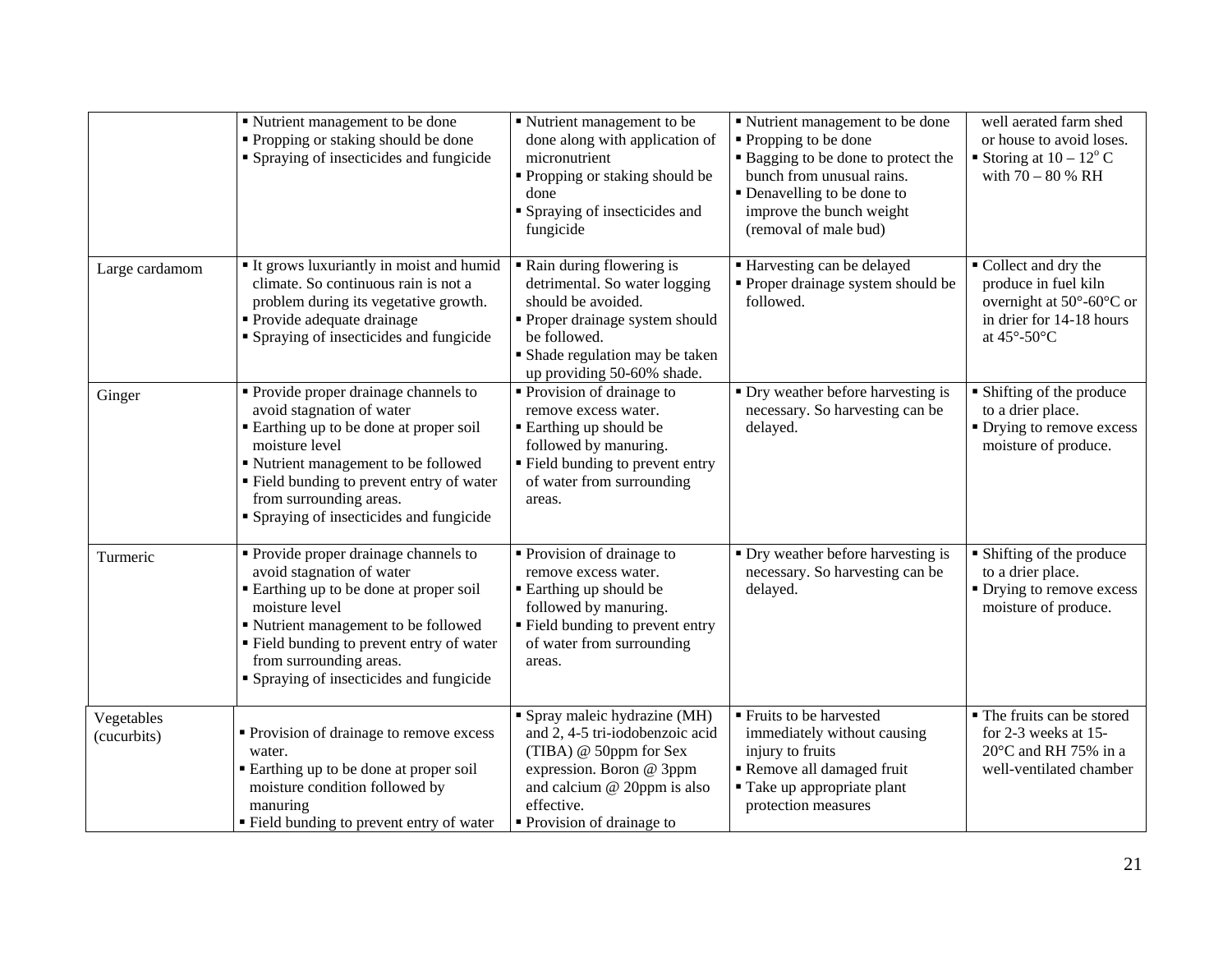|                        | from surrounding areas.<br>Staking should be properly followed.<br>Rainy season crops can be trained on a<br>bower made of bamboos and sticks.<br>Heavy rainfall with high speed winds in a short span                                                                                                                                                                                                                                      | remove excess water.<br><b>Earthing up followed by</b><br>manuring<br>" Field bunding to prevent entry<br>of water from surrounding<br>areas.<br>Take up proper plant<br>protection measures                                                                                                                                                         |                                                                                                                                                                                                                                                                                                                                                        |                                                                                                                                                                                                                    |
|------------------------|---------------------------------------------------------------------------------------------------------------------------------------------------------------------------------------------------------------------------------------------------------------------------------------------------------------------------------------------------------------------------------------------------------------------------------------------|------------------------------------------------------------------------------------------------------------------------------------------------------------------------------------------------------------------------------------------------------------------------------------------------------------------------------------------------------|--------------------------------------------------------------------------------------------------------------------------------------------------------------------------------------------------------------------------------------------------------------------------------------------------------------------------------------------------------|--------------------------------------------------------------------------------------------------------------------------------------------------------------------------------------------------------------------|
|                        |                                                                                                                                                                                                                                                                                                                                                                                                                                             |                                                                                                                                                                                                                                                                                                                                                      |                                                                                                                                                                                                                                                                                                                                                        |                                                                                                                                                                                                                    |
| Horticulture<br>Orange | • Earthing up of young plants to avoid<br>uprooting due to wind.<br>• Provide proper drainage facilities.<br><b>Staking to avoid falling off of plants</b><br>In steep slopes, prepare half moon<br>terraces to prevent soil erosion and<br>leaching loss<br>Pruning of damage branches and<br>application of Bordeaux paste should be<br>done to prevent secondary infection<br>• Proper nutrient management to be<br>followed             | ■ Wind break around the orchard<br>to protect crop from wind<br>damage<br>• Provide proper drainage<br>Nutrient management to be<br>followed along with foliar<br>spray of micronutrient<br>• Pruning of damage branches<br>and application of Bordeaux<br>paste should be done to<br>prevent secondary infection                                    | • Propping heavy bearing tree and<br>weak tree by bamboo pole.<br>Harvesting can be delayed upto<br>60-75 days by spraying pre-<br>harvest chemical i.e. 2-4D at<br>$20$ ppm + GA at $10$ ppm + 0.2%<br>Kcl on maturing fruits.<br>Pruning of damage branches and<br>application of Bordeaux paste<br>should be done to prevent<br>secondary infection | ■ Fruits are to be stored in<br>well aerated farm shed<br>or house to avoid loses.<br>■ Pack the fruit in<br>perforated polythene<br>bag, boxes, crates, etc.<br>and store at temperature<br>of 10-11°C & 92 % RH. |
| Apple                  | • Earthing up of young plants to avoid<br>uprooting due to wind.<br>• Provide proper drainage facilities.<br>• Staking to be done to avoid falling off<br>of plants.<br>In steep slopes, prepare half moon<br>terraces to prevent soil erosion and<br>leaching loss<br>• Pruning of damage branches and<br>application of Bordeaux paste should be<br>done to prevent secondary infection<br>• Proper nutrient management to be<br>followed | • Provision of drainage to<br>remove excess water.<br>■ Wind break around the orchard<br>• Maintain the half moon<br>terraces to avoid soil nutrient<br>loss<br>• Proper nutrient management to<br>be followed along with foliar<br>application of micronutrient<br>• Prune out all damage branches<br>with appropriate plant<br>protection measures | Harvest ripe fruits<br>• Propping heavy bearing tree and<br>weak tree by bamboo pole.<br>• Use of plant bio-regulators to<br>delay ripening with Daminozide<br>or Alar @ 1000ppm sprayed<br>before 60 days before harvest.                                                                                                                             | Store fruits for 4-8<br>months at -1.1 to $0^{\circ}$ C<br>and 85-90 % RH.                                                                                                                                         |
| Pineapple              | <b>Earthing up plants for better</b><br>development and anchorage.<br>· Make trenches/furrows in between                                                                                                                                                                                                                                                                                                                                    | • Earthing up to prevent<br>uprooting.<br>• Provide proper drainage                                                                                                                                                                                                                                                                                  | Fruits can be protected with<br>locally available material to<br>protect the mature fruit from                                                                                                                                                                                                                                                         | • Store fruits in well<br>aerated farm shed or<br>house to avoid loses.                                                                                                                                            |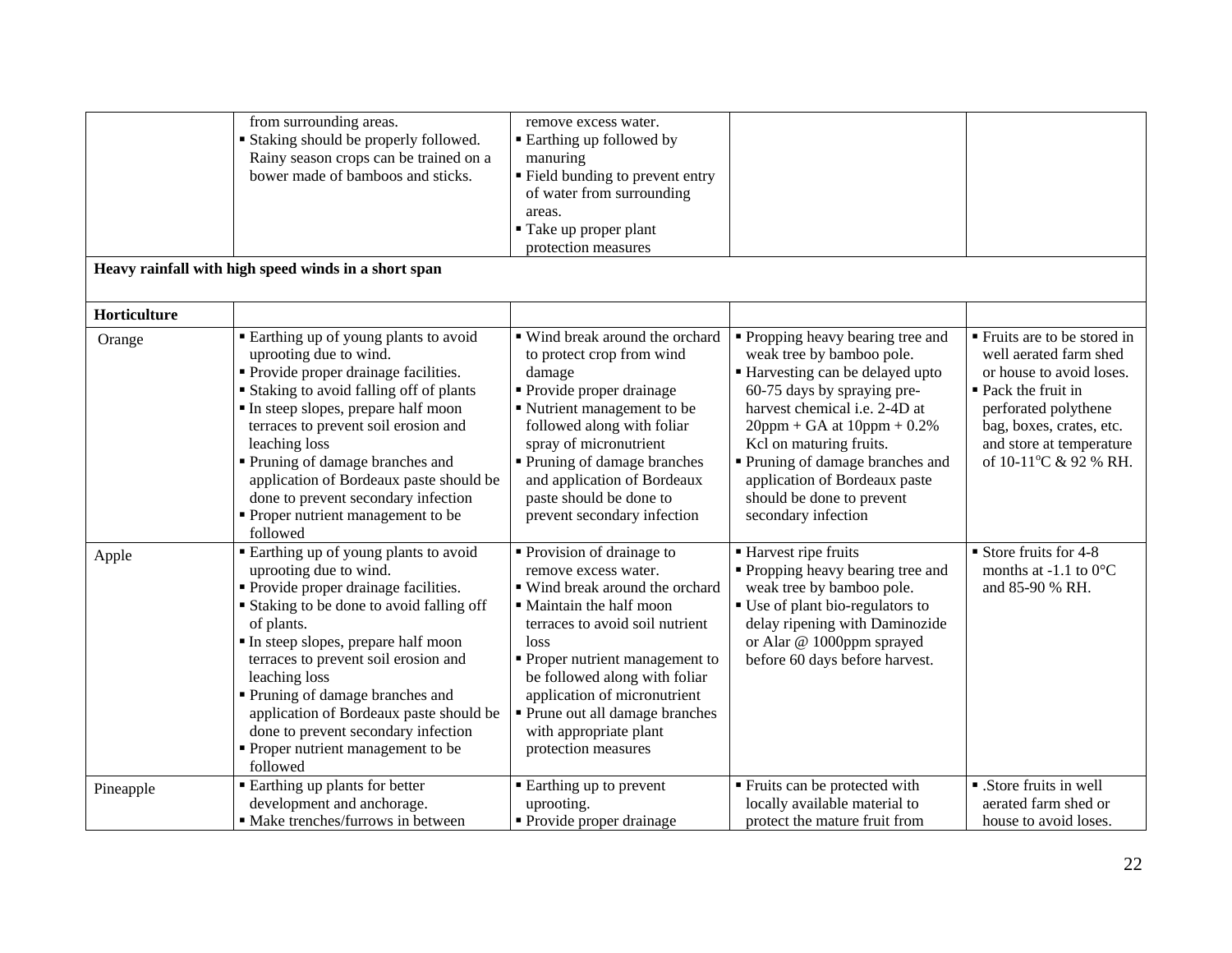|                | ridges to facilitate drainage of excess<br>water.<br>Nutrient management to be followed                                                                                                                                                                                                                                                                         | • Nutrient management to be<br>followed<br>$\blacksquare$ Spray NAA @ 25ppm or 2, 4-<br>$D \& 5-10$ ppm should be<br>applied for uniform flower<br>induction.                                                                                                  | unusual rains<br>• Spraying of insecticides and<br>fungicide<br><b>Earthing up plants for better</b><br>development and anchorage.<br>• Make trenches/furrows in<br>between ridges to facilitate<br>drainage of excess water                                 | • Pineapples can be stored<br>at a temperature of 7.5-<br>12°C and RH 70-90%<br>for 4 weeks.                                                   |
|----------------|-----------------------------------------------------------------------------------------------------------------------------------------------------------------------------------------------------------------------------------------------------------------------------------------------------------------------------------------------------------------|----------------------------------------------------------------------------------------------------------------------------------------------------------------------------------------------------------------------------------------------------------------|--------------------------------------------------------------------------------------------------------------------------------------------------------------------------------------------------------------------------------------------------------------|------------------------------------------------------------------------------------------------------------------------------------------------|
| Kiwifruit      | • Provide proper drainage<br><b>Support the plant using T-Bar system</b><br>In steep slopes, prepare half moon<br>terraces to prevent soil erosion and<br>leaching loss<br>If there is physical damage, pruning of<br>damage branches and application of<br>Bordeaux paste should be done to<br>prevent secondary infection<br>" Nutrient management to be done | • Provide proper drainage<br>• Half moon terraces to be done<br>to prevent nutrient loss<br>Pruning of damaged branches<br>and application of Bordeaux<br>Paste to be done<br>Nutrient management along<br>with foliar application<br>micronutrient to be done | " Heavy pruning should not done<br>as the fruit will be affected by<br>rain<br>• Drain out excess water<br>" Maintain the plant using T-Bar<br>trellis supporting system<br>Nutrient management along with<br>foliar application micronutrient<br>to be done | $\blacksquare$ Stored the fruits at 0 to<br>4°C and 80-90 % RH.<br>• Spray growth regulators<br>Like Alar @ 1000 ppm<br>to improve storability |
| Banana         | • Provide proper drainage<br>Nutrient management to be done<br>" Propping or staking should be done<br>• Spraying of insecticides and fungicide                                                                                                                                                                                                                 | • Provide proper drainage<br>• Nutrient management to be<br>done along with application of<br>micronutrient<br>• Propping or staking should be<br>done<br>• Spraying of insecticides and<br>fungicide                                                          | • Provide proper drainage<br>Nutrient management to be done<br>• Propping to be done<br><b>Bagging to be done to protect the</b><br>bunch from unusual rains.<br>• Denavelling to be done to<br>improve the bunch weight<br>(removal of male bud)            | Store the fruits/ bunch in<br>well aerated farm shed<br>or house to avoid loses.<br>Storing at $10 - 12^{\circ}$ C<br>with $70 - 80$ % RH      |
| Large cardamom | " For newly planted crops, staking should<br>be provided.<br>• Provide adequate drainage<br>• Spraying of insecticides and fungicid<br>• Follow proper nutrient management<br>■ Earthing up to be done                                                                                                                                                          | • Proper drainage system should<br>be followed.<br>• Follow proper nutrient<br>management<br><b>Earthing up to prevent</b><br>uprooting.                                                                                                                       | <b>Harvest at physiological maturity</b><br>stage or can be delayed<br>• Proper drainage system should be<br>followed                                                                                                                                        | Collect the harvest and<br>dry the produce in fuel<br>kiln overnight at 50°-<br>$60^{\circ}$ C or in drier for 14-<br>18 hours at 45°-50°C     |
| Ginger         | • Provide proper drainage channels to<br>avoid stagnation of water<br>Earthing up to be done at proper soil<br>moisture level<br>Nutrient management to be followed<br>" Field bunding to prevent entry of water                                                                                                                                                | Provision of drainage to<br>remove excess water.<br><b>Earthing up should be</b><br>followed by manuring.<br>" Field bunding to prevent entry<br>of water from surrounding                                                                                     | Harvest at physiological maturity<br>stage.                                                                                                                                                                                                                  | • Shifting of the produce<br>to a drier place.<br>• Drying to remove excess<br>moisture of produce<br>(moisture level 10%)                     |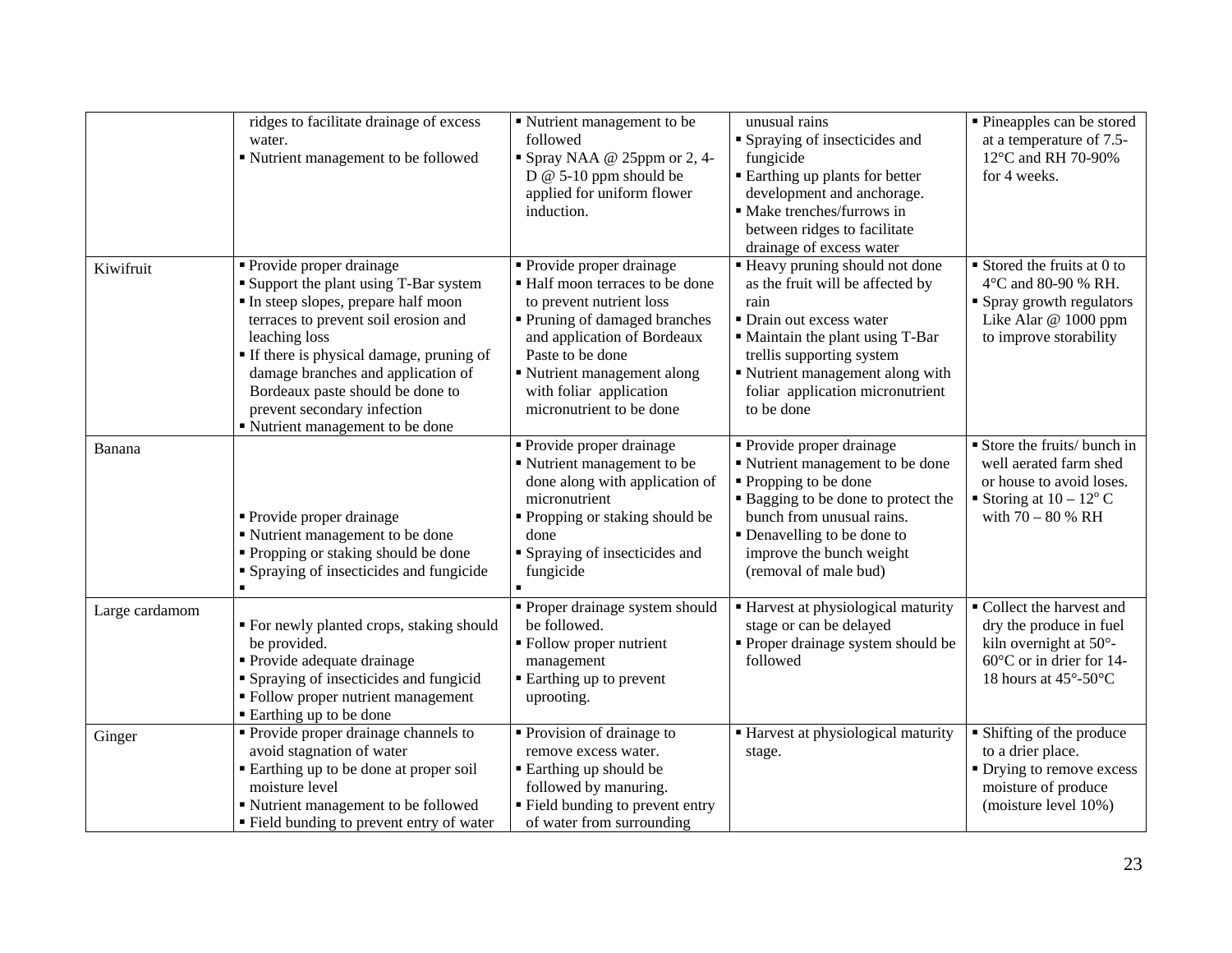|                                  | from surrounding areas.<br>• Spraying of insecticides and fungicide                                                                                                                                                                                                                     | areas.                                                                                                                                                                                                                                                                                                                                                                                                            |                                                                                                                                                               |                                                                                                        |
|----------------------------------|-----------------------------------------------------------------------------------------------------------------------------------------------------------------------------------------------------------------------------------------------------------------------------------------|-------------------------------------------------------------------------------------------------------------------------------------------------------------------------------------------------------------------------------------------------------------------------------------------------------------------------------------------------------------------------------------------------------------------|---------------------------------------------------------------------------------------------------------------------------------------------------------------|--------------------------------------------------------------------------------------------------------|
| Turmeric                         | • Provide proper drainage channels to<br>avoid stagnation of water<br>Earthing up to be done at proper soil<br>moisture level<br>Nutrient management to be followed<br>• Field bunding to prevent entry of water<br>from surrounding areas.<br>• Spraying of insecticides and fungicide | Provision of drainage to<br>remove excess water.<br>■ Earthing up should be<br>followed by manuring.<br>" Field bunding to prevent entry<br>of water from surrounding<br>areas.                                                                                                                                                                                                                                   | • Dry weather before harvesting is<br>necessary. So harvesting can be<br>delayed.                                                                             | • Shifting of the produce<br>to a drier place.<br>• Drying to remove excess<br>moisture of produce.    |
| Vegetables<br>(cucurbits)        | Provision of drainage to remove excess<br>water.<br><b>Earthing up to be followed</b><br><b>Ensure proper staking of crop wherever</b><br>required<br>Field bunding to prevent entry of water<br>from surrounding areas.                                                                | · Spray maleic Hydrazide @<br>50ppm aqueous solution at 2<br>and 4 leaf stages to stimulate<br>vine growth, giving more<br>female flowers.<br>• Provision of drainage to<br>remove excess water.<br>■ Wind break around the orchard<br>to protect crop from wind<br>damage<br><b>Earthing up and propping to</b><br>prevent uprooting.<br>• Field bunding to prevent entry<br>of water from surrounding<br>areas. | ■ Fruits to be harvested<br>immediately without causing<br>injury to fruits<br>Remove all damaged fruit<br>" Take up appropriate plant<br>protection measures | • The fruits can be stored<br>for 2-3 weeks at 15-<br>20°C and RH 75% in a<br>well-ventilated chamber. |
|                                  | Outbreak of pests and diseases due to unseasonal rains : NA                                                                                                                                                                                                                             |                                                                                                                                                                                                                                                                                                                                                                                                                   |                                                                                                                                                               |                                                                                                        |
| Paddy (Blast)                    | • Use trap crops for prediction of disease.<br>Removal and destruction of weed<br>hosts in the field bunds and channels                                                                                                                                                                 | • Spraying of Mancozeb @<br>2g/lt or spraying of<br>Carbendazim @ 1 g/lt.                                                                                                                                                                                                                                                                                                                                         | • Drain out excess water to avoid<br>flooded conditions.                                                                                                      | • Sun drying to prevent<br>spoliage and sprouting<br>of the harvested grains.                          |
| Paddy (Brown Spot)               | $-D0$                                                                                                                                                                                                                                                                                   | $-D0$                                                                                                                                                                                                                                                                                                                                                                                                             | $-Do-$                                                                                                                                                        | $-Do-$                                                                                                 |
| Paddy (Bacterial<br>leaf blight) | • Destruction of weed hosts.                                                                                                                                                                                                                                                            | Spraying of streptomycin and<br>tetracycline.                                                                                                                                                                                                                                                                                                                                                                     | • Drain out excess water to avoid<br>flooded conditions.                                                                                                      | $-Do-$                                                                                                 |
| Paddy (Yellow Stem<br>Borer)     | • Collection and destruction of egg<br>masses.                                                                                                                                                                                                                                          | • Spraying of Chloropyriphos 20<br>EC @ 0.02 %.                                                                                                                                                                                                                                                                                                                                                                   | Harvesting at the right stage.                                                                                                                                | $-Do-$                                                                                                 |
| Paddy (Gall Midge)               | Removal of alternate host plants<br>including weeds and grasses and<br>destruction of infected plants.                                                                                                                                                                                  | • Providing proper drainage<br>system.                                                                                                                                                                                                                                                                                                                                                                            | ■ Harvesting at the right stage.                                                                                                                              | $-Do-$                                                                                                 |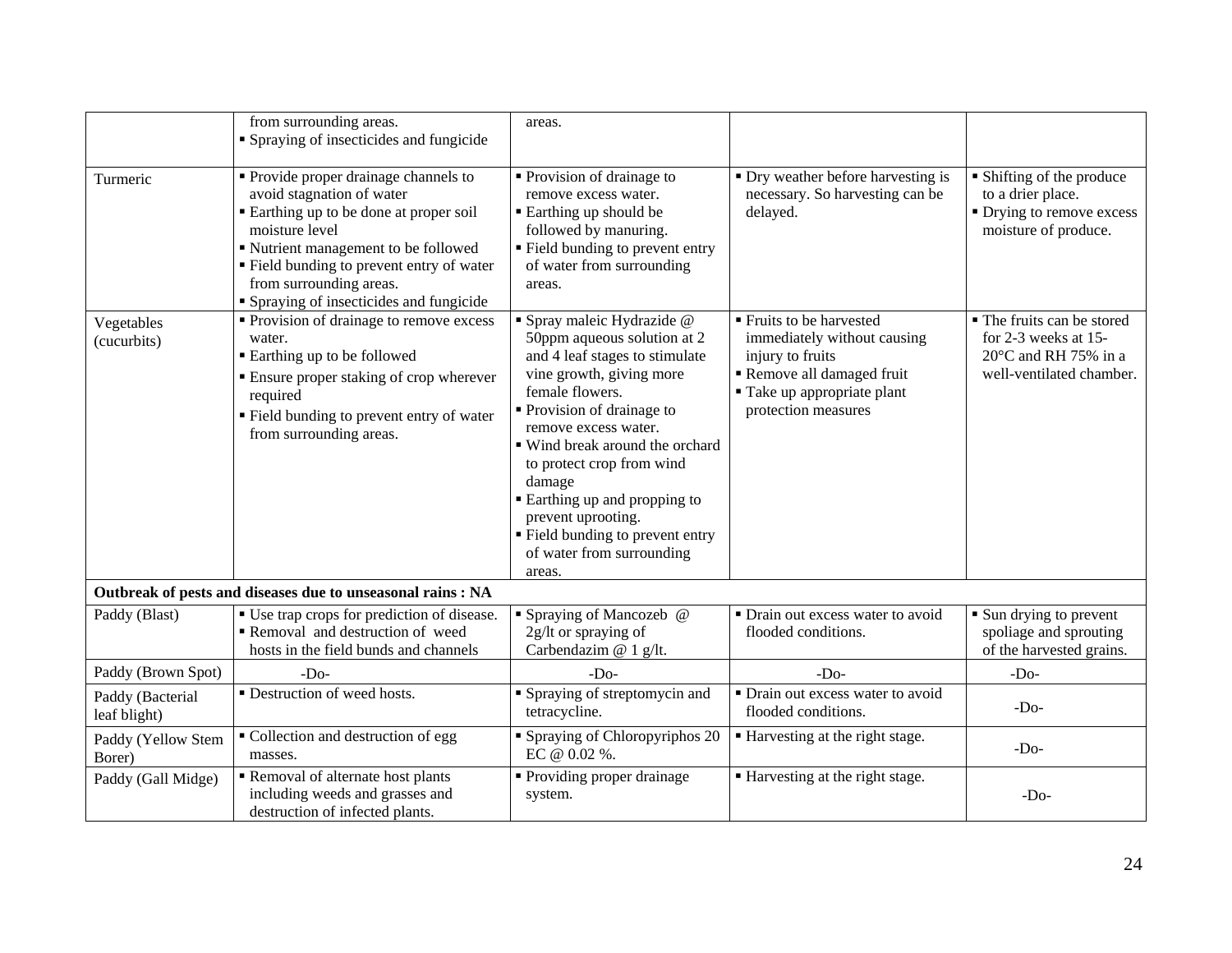| Maize (Stalk rot)                    | Removal of accumulated water around<br>the stalks by proper drainage.                                          | Rouging of affected plant and<br>its destruction.                                                                                             | $\blacksquare$ Spraying of streptocycline $@$<br>$0.020\%$ .                    | $\blacksquare$ Sun drying of the<br>harvested cob to prevent<br>spoilage. |
|--------------------------------------|----------------------------------------------------------------------------------------------------------------|-----------------------------------------------------------------------------------------------------------------------------------------------|---------------------------------------------------------------------------------|---------------------------------------------------------------------------|
| Horticulture                         |                                                                                                                |                                                                                                                                               |                                                                                 |                                                                           |
| Orange (Citrus Leaf<br>miner)        | • Spraying of Fenvalerate and<br>Cypermethrin for controlling leaf<br>minor.                                   | • Spraying of Fenvalerate and<br>Cypermethrin for controlling<br>leaf minor.                                                                  | • Harvesting at the right stage and<br>proper handling of the produce.          | Store in cool place in<br>crates, boxes etc                               |
| Orange (Citrus<br>butterfly)         | Hand picking of caterpillars and pupae<br>in the nursery.                                                      | • Spraying of Neem formulation<br>to control citrus butterly.                                                                                 | Do                                                                              | Store in cool place in<br>crates, boxes etc                               |
| Orange (Powdery<br>mildew in citrus) | • Spraying of wettablesulpher and<br>carbendizim to control powdery<br>mildews.                                | • Spraying of wettablesulpher,<br>bavistin $(0.1 \%)$ and calixin<br>$(0.1\%).$                                                               | • Spraying of wettablesulpher and<br>carbendizim to control powdery<br>mildews. | Store in cool place in<br>crates, boxes etc.                              |
| Tomato                               | Removal of accumulated water by<br>proper drainage.<br>• Destroy the heavily infested/infected<br>plant parts. | Spraying of Sulfex $@$ 2 g/lt of<br>water.                                                                                                    | ■ Harvesting at the right stage and<br>proper handling.                         | Store in cool/dry place<br>packed in crates, boxes<br>etc.                |
| <b>Brinjal</b>                       | Removal of accumulated water by<br>proper drainage.<br>• Destroy the heavily infested/infected<br>plant parts. | Spraying of Sulfex $@$ 2 g/lt of<br>water.<br>Soil dranching with<br>captan/Tiram @ 2/lt of water                                             | Harvesting at the right stage and<br>proper handling of the produce.            | Store in cool/dry place<br>packed in crates, boxes<br>etc.                |
| Cabbage                              | Removal of accumulated water by<br>proper drainage.<br>• Destroy the badly infested/infected<br>plant parts.   | Spraying of Sulfex $@$ 2 g/lt of<br>water.<br>• Soil dranching with<br>captan/Tiram. @ 2/lt of water<br>■ Streptocycline spray                | ■ Harvesting at the right stage and<br>proper handling of the produce.          | Store in cool/dry place                                                   |
| Cucurbits                            | $\blacksquare$ Manual collection & destruction of<br>eggs/grubs/larvae.                                        | • Spraying of carbaryl against<br>leaf eating caterpillars,<br>Metalaxyl against Powdery<br>mildew, Carbendazim against<br>leaf spot & blight | • Spraying of Malathion against<br>fruit fly.                                   | Store in cool/dry place                                                   |
| Large Cardamom                       | • Proper drainage.<br>" Uprooting and destruction of Chirke<br>and Foorkey infected cardamom plants.           | Removal of affected plant<br>from the field.                                                                                                  | • Harvesting at the right stage and<br>proper handling of the produce.          | • Quick drying of<br>harvested capsule.                                   |
| Ginger (Soft rot)                    | Removal of accumulated water in the<br>field by proper drainage.                                               | Removal and destruction of<br>affected plants.                                                                                                | • Spraying with Blitox – 50 (3 g/lt)<br>or Dithane $- Z$ -78 (2.5 g / lt).      | Store in cool/dry place                                                   |

# **2.3 Floods**

| $\cdots$<br>ondition | <b>contingency measure</b><br>Suggested<br>-- |
|----------------------|-----------------------------------------------|
|                      |                                               |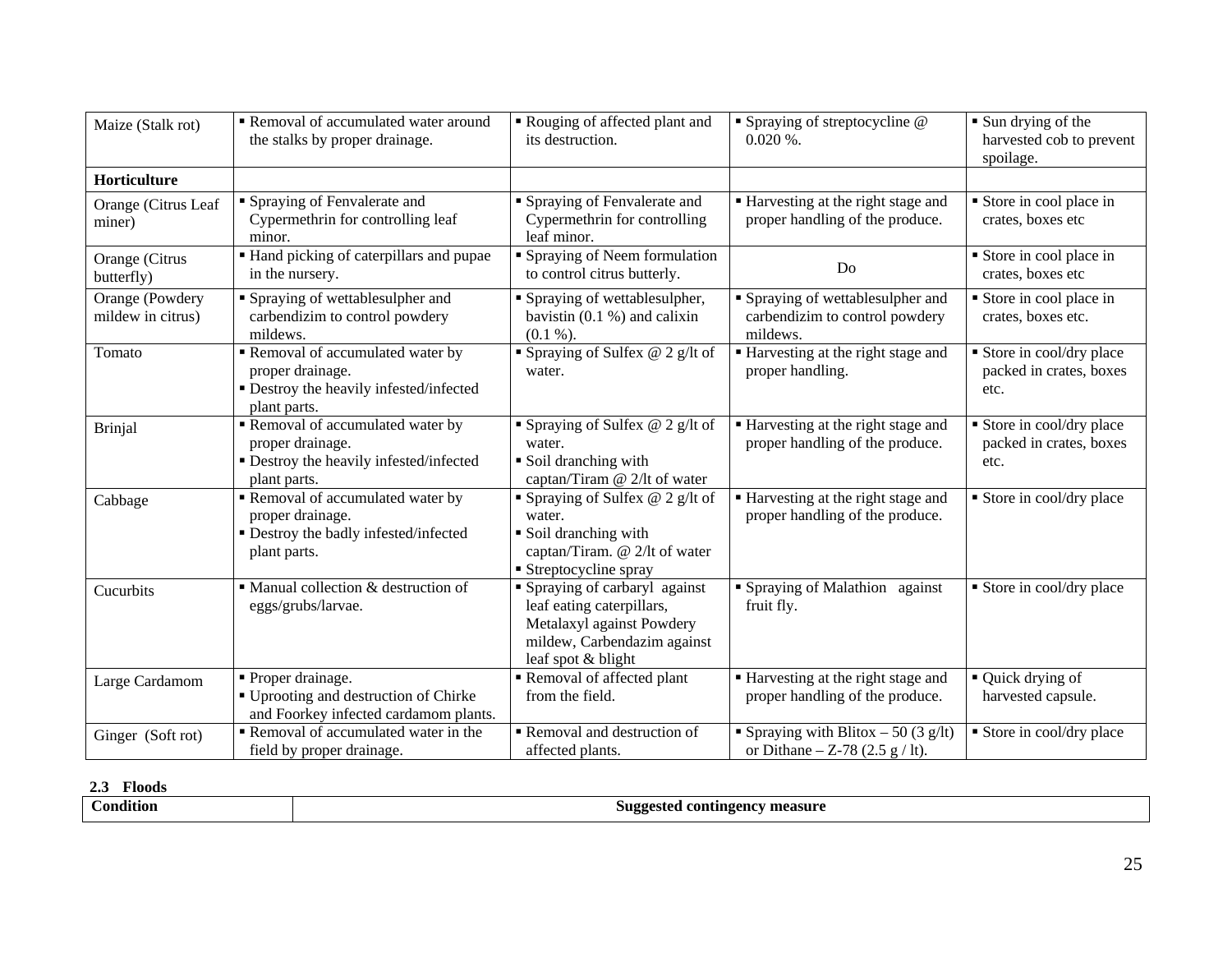| <b>Transient water logging/</b><br>partial inundation | <b>Seedling / nursery stage</b>                                                                                                                                                                                                                                                                       | <b>Vegetative stage</b>                                                                                                                                                                                                           | <b>Reproductive stage</b>                                                                                                                                                                                                                    | At harvest                                                                                                                                                                                                                                   |
|-------------------------------------------------------|-------------------------------------------------------------------------------------------------------------------------------------------------------------------------------------------------------------------------------------------------------------------------------------------------------|-----------------------------------------------------------------------------------------------------------------------------------------------------------------------------------------------------------------------------------|----------------------------------------------------------------------------------------------------------------------------------------------------------------------------------------------------------------------------------------------|----------------------------------------------------------------------------------------------------------------------------------------------------------------------------------------------------------------------------------------------|
| Rice                                                  | • Drainage of the Nursery bed.<br>Re-sowing if not possible                                                                                                                                                                                                                                           | • Drainage of excess water.<br>Gap filling In partially damaged<br>field by redistributing the tillers.<br>Management of pests & diseases                                                                                         | • Drainage of excess water. If<br>flood comes during<br>reproductive stage,<br>emphasis should be given<br>on forthcoming rabi crops.<br>Utilization of residual soil<br>moisture and use of<br>recharged soil profile for<br>growing pulses | • Drainage of excess water. If<br>flood comes during<br>reproductive stage, emphasis<br>should be given on<br>forthcoming rabi crops.<br>Utilization of residual soil<br>moisture and use of<br>recharged soil profile for<br>growing pulses |
| <b>Horticulture/Plantation</b><br>crops               |                                                                                                                                                                                                                                                                                                       |                                                                                                                                                                                                                                   |                                                                                                                                                                                                                                              |                                                                                                                                                                                                                                              |
| Banana                                                | Provide proper drainage<br>Kutrient management to be<br>done<br>• Propping or staking should<br>be done<br>• Spraying of insecticides and<br>fungicide                                                                                                                                                | • Provide proper drainage<br>" Nutrient management to be done<br>• Propping or staking should be<br>done<br>• Spraying of insecticides and<br>fungicide                                                                           | • Provide proper drainage<br>Nutrient management to be<br>done<br>• Propping to be done                                                                                                                                                      | Store the fruits/ bunch in<br>well aerated farm shed or<br>house to avoid loses.<br>Storing at $10 - 12^{\circ}$ C with 70<br>$-80$ % RH                                                                                                     |
| Ginger                                                | • Provide proper drainage<br>channels to avoid stagnation<br>of water<br>■ Earthing up to be done at<br>proper soil moisture level<br>Kutrient management to be<br>followed<br>■ Field bunding to prevent<br>entry of water from<br>surrounding areas.<br>• Spraying of insecticides and<br>fungicide | • Provision of drainage to remove<br>excess water.<br>Earthing up should be followed by<br>manuring.<br>" Field bunding to prevent entry of<br>water from surrounding areas.<br>Application of fungicide and<br>insecticides      | Harvest at physiological<br>maturity stage or can delay<br>harvesting                                                                                                                                                                        | • Shifting of the produce to<br>drier place.                                                                                                                                                                                                 |
| Turmeric                                              | • Provide proper drainage<br>channels to avoid stagnation<br>of water<br>■ Earthing up to be done at<br>proper soil moisture level<br>Kutrient management to be<br>followed<br>• Field bunding to prevent                                                                                             | • Provision of drainage to remove<br>excess water.<br><b>Earthing up should be followed by</b><br>manuring.<br>Field bunding to prevent entry of<br>water from surrounding areas.<br>Application of fungicide and<br>insecticides | ■ Harvest at physiological<br>maturity stage or can delay<br>harvesting                                                                                                                                                                      | • Shifting of the produce to<br>drier place                                                                                                                                                                                                  |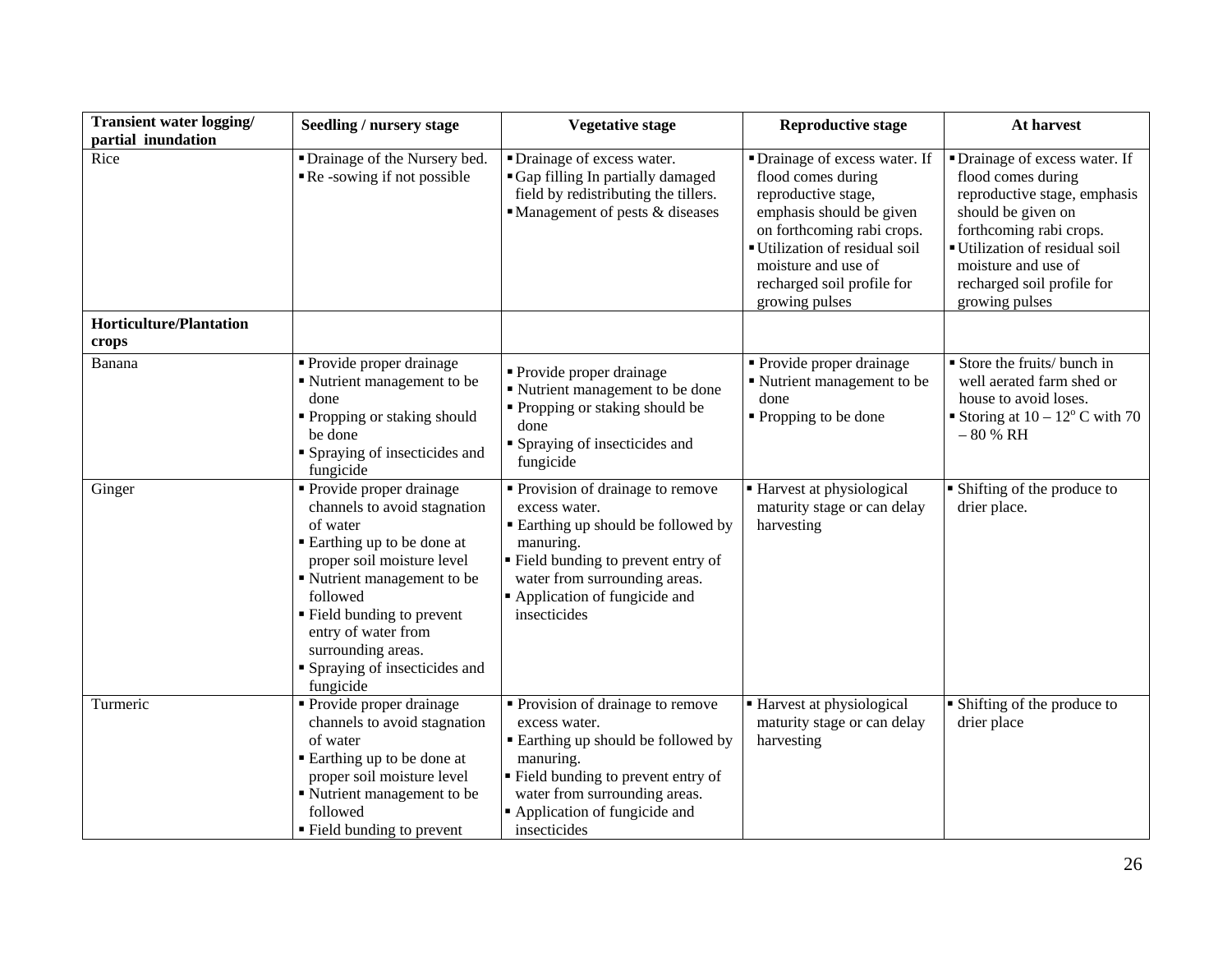|                                                                    | entry of water from<br>surrounding areas.<br>• Spraying of insecticides and<br>fungicide                                                                                                                                                                                                                                           |                                                                                                                                                                                                                                                                                                           |                                                                                                                                                                                                                                                                                                                                                         |                                                                                             |
|--------------------------------------------------------------------|------------------------------------------------------------------------------------------------------------------------------------------------------------------------------------------------------------------------------------------------------------------------------------------------------------------------------------|-----------------------------------------------------------------------------------------------------------------------------------------------------------------------------------------------------------------------------------------------------------------------------------------------------------|---------------------------------------------------------------------------------------------------------------------------------------------------------------------------------------------------------------------------------------------------------------------------------------------------------------------------------------------------------|---------------------------------------------------------------------------------------------|
| Vegetables (cucurbits)                                             | Proper drainage of the $\vert \bullet \vert$<br>nursery bed, If not possible go<br>for re-sowing.<br>Raised bed method<br>should be followed in the<br>nursery.<br>■ Earthing up to be followed<br>• Ensure proper staking of<br>crop wherever required<br>• Field bunding to prevent<br>entry of water from<br>surrounding areas. | Proper drainage of the<br>nursery bed, If not possible go for re-<br>sowing.<br>■ Earthing up to be followed<br>■ Ensure proper staking of crop<br>wherever required<br>Field bunding to prevent<br>entry of water from surrounding<br>areas.<br>Follow appropriate nutrient<br>٠<br>management practices | • Drainage of excess water. If<br>flood comes during<br>reproductive stage, emphasis<br>should be given on<br>forthcoming rabi crops<br>Growing of cole crops or<br>winter vegetables after<br>receding flood water and<br>adoption of integrated<br>farming system to obtain<br>more income and to<br>compensate the loss during<br>kharif vegetables. | Shifting of the produce to drier<br>place and store fruits in a well-<br>ventilated chamber |
| <b>Continuous submergence</b><br>for more than 2 days <sup>2</sup> |                                                                                                                                                                                                                                                                                                                                    |                                                                                                                                                                                                                                                                                                           |                                                                                                                                                                                                                                                                                                                                                         |                                                                                             |
| Crop1                                                              | NA                                                                                                                                                                                                                                                                                                                                 | NA                                                                                                                                                                                                                                                                                                        | NA                                                                                                                                                                                                                                                                                                                                                      | NA                                                                                          |
| <b>Horticulture / Plantation</b><br>crops                          |                                                                                                                                                                                                                                                                                                                                    |                                                                                                                                                                                                                                                                                                           |                                                                                                                                                                                                                                                                                                                                                         |                                                                                             |
| Crop1 (specify)                                                    | <b>NA</b>                                                                                                                                                                                                                                                                                                                          | <b>NA</b>                                                                                                                                                                                                                                                                                                 | <b>NA</b>                                                                                                                                                                                                                                                                                                                                               | <b>NA</b>                                                                                   |
| Sea water intrusion <sup>3</sup>                                   |                                                                                                                                                                                                                                                                                                                                    |                                                                                                                                                                                                                                                                                                           |                                                                                                                                                                                                                                                                                                                                                         |                                                                                             |
| Crop1                                                              | NA                                                                                                                                                                                                                                                                                                                                 | NA                                                                                                                                                                                                                                                                                                        | NA                                                                                                                                                                                                                                                                                                                                                      | NA                                                                                          |

**2.4 Extreme events: Heat wave / Cold wave/Frost/ Hailstorm /Cyclone: Not Applicable**

| <b>Extreme event type</b> | . A set of the set of the set of the set of the set of the set of the set of $\mathbf{H}$ , then the<br>Suggested contingency measure <sup>r</sup> |                         |                           |            |
|---------------------------|----------------------------------------------------------------------------------------------------------------------------------------------------|-------------------------|---------------------------|------------|
|                           | <b>Seedling / nursery stage</b>                                                                                                                    | <b>Vegetative stage</b> | <b>Reproductive stage</b> | At harvest |
| Horticulture              |                                                                                                                                                    |                         |                           |            |
| Heat Wave <sup>p</sup>    |                                                                                                                                                    |                         |                           |            |
| Orange                    | <b>NA</b>                                                                                                                                          | <b>NA</b>               | <b>NA</b>                 | NA         |
| Apple                     | <b>NA</b>                                                                                                                                          | NA                      | <b>NA</b>                 | <b>NA</b>  |
| Pineapple                 | <b>NA</b>                                                                                                                                          | NA                      | NA                        | NA         |
| Kiwifruit                 | <b>NA</b>                                                                                                                                          | NA                      | <b>NA</b>                 | <b>NA</b>  |
| Banana                    | <b>NA</b>                                                                                                                                          | NA                      | <b>NA</b>                 | NA         |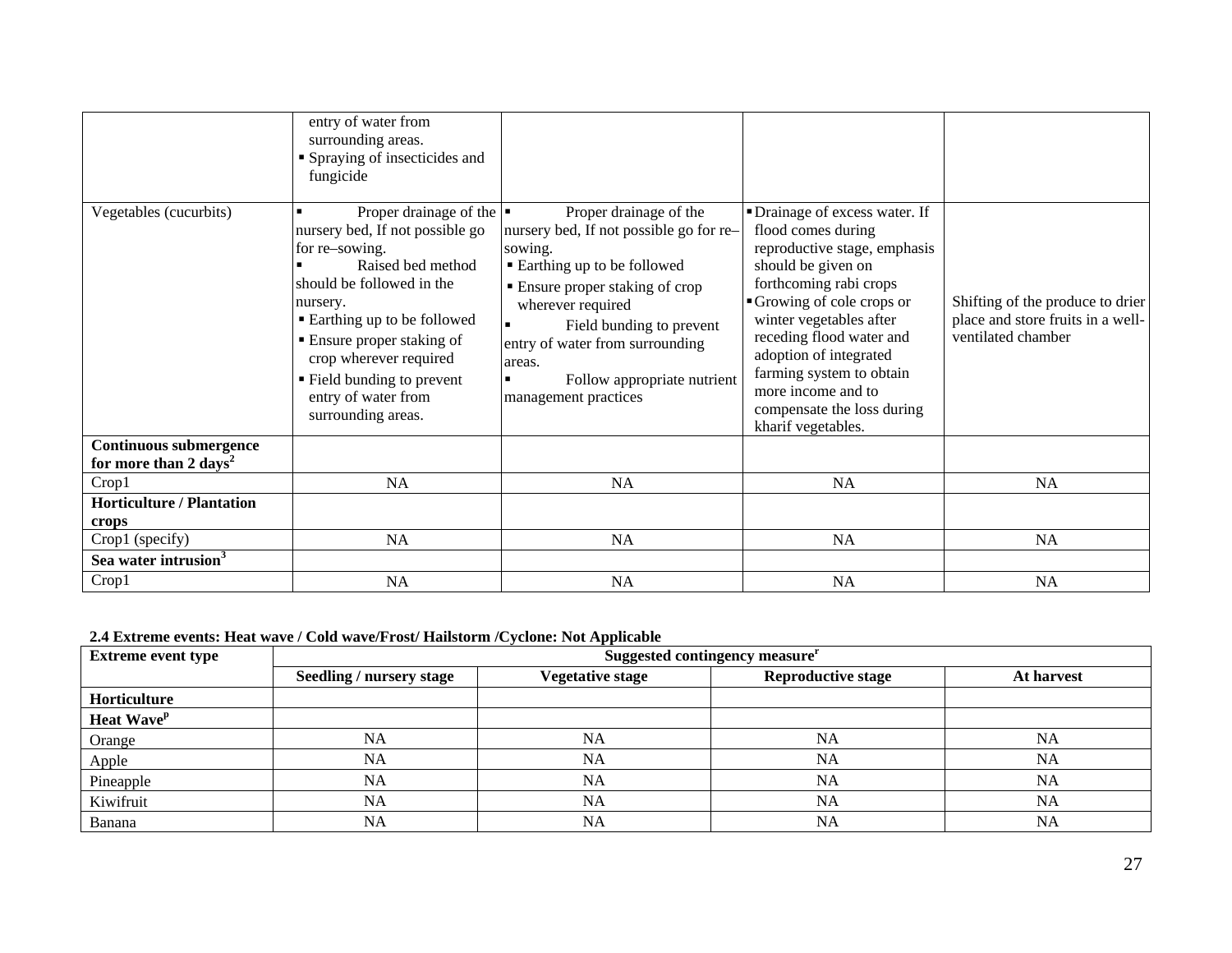| Large Cardamom         | <b>NA</b>                                                                                                                                                                | <b>NA</b>                                                                                        | NA                                                                                                                                                                                      | NA        |
|------------------------|--------------------------------------------------------------------------------------------------------------------------------------------------------------------------|--------------------------------------------------------------------------------------------------|-----------------------------------------------------------------------------------------------------------------------------------------------------------------------------------------|-----------|
| Ginger                 | <b>NA</b>                                                                                                                                                                | NA                                                                                               | NA                                                                                                                                                                                      | <b>NA</b> |
| Turmeric               | <b>NA</b>                                                                                                                                                                | NA                                                                                               | NA                                                                                                                                                                                      | NA        |
| Horticulture           |                                                                                                                                                                          |                                                                                                  |                                                                                                                                                                                         |           |
| Cold wave <sup>q</sup> |                                                                                                                                                                          |                                                                                                  |                                                                                                                                                                                         |           |
| Orange                 | <b>NA</b>                                                                                                                                                                | NA                                                                                               | <b>NA</b>                                                                                                                                                                               | NA        |
| Apple                  | <b>NA</b>                                                                                                                                                                | NA                                                                                               | NA                                                                                                                                                                                      | NA        |
| Pineapple              | NA                                                                                                                                                                       | <b>NA</b>                                                                                        | NA                                                                                                                                                                                      | NA        |
| Kiwifruit              | <b>NA</b>                                                                                                                                                                | <b>NA</b>                                                                                        | NA                                                                                                                                                                                      | NA        |
| Banana                 | Protect the plant by<br>$\blacksquare$<br>construction of wind<br>brakes<br>of<br>made<br>shade net.<br>Maintain<br>the<br>$\blacksquare$<br>seedling<br>in<br>polyhouse | Protect the<br>plant by<br>of wind<br>construction<br>brakes made of shade net                   | Protect the plant by<br>$\blacksquare$<br>construction of wind<br>brakes made of shade net<br>Protect the bunch by<br>٠<br>bagging with<br>polyethylene bag or jute<br>bag              | NA        |
| Large Cardamom         | <b>NA</b>                                                                                                                                                                | <b>NA</b>                                                                                        | NA                                                                                                                                                                                      | NA        |
| Ginger                 | <b>NA</b>                                                                                                                                                                | <b>NA</b>                                                                                        | NA                                                                                                                                                                                      | <b>NA</b> |
| Turmeric               | <b>NA</b>                                                                                                                                                                | <b>NA</b>                                                                                        | NA                                                                                                                                                                                      | NA        |
| Horticulture           |                                                                                                                                                                          |                                                                                                  |                                                                                                                                                                                         |           |
| Frost                  |                                                                                                                                                                          |                                                                                                  |                                                                                                                                                                                         |           |
| Orange                 | <b>NA</b>                                                                                                                                                                | <b>NA</b>                                                                                        | NA                                                                                                                                                                                      | NA        |
| Apple                  | <b>NA</b>                                                                                                                                                                | NA                                                                                               | NA                                                                                                                                                                                      | NA        |
| Pineapple              | NA                                                                                                                                                                       | <b>NA</b>                                                                                        | NA                                                                                                                                                                                      | NA        |
| Kiwifruit              | <b>NA</b>                                                                                                                                                                | <b>NA</b>                                                                                        | <b>NA</b>                                                                                                                                                                               | NA        |
| Banana                 | Protect the plant by<br>$\blacksquare$<br>construction of wind<br>brakes<br>made<br>of<br>shade net.<br>Maintain<br>the<br>$\blacksquare$<br>seedling<br>in<br>polyhouse | Protect the<br>plant by<br>$\blacksquare$<br>of wind<br>construction<br>brakes made of shade net | Protect the plant by<br>$\blacksquare$<br>construction of wind<br>brakes made of shade net<br>Protect the bunch by<br>$\blacksquare$<br>bagging with<br>polyethylene bag or jute<br>bag | NA        |
| Large Cardamom         | <b>NA</b>                                                                                                                                                                | <b>NA</b>                                                                                        | NA                                                                                                                                                                                      | NA        |
| Ginger                 | <b>NA</b>                                                                                                                                                                | <b>NA</b>                                                                                        | <b>NA</b>                                                                                                                                                                               | NA        |
| Turmeric               | NA                                                                                                                                                                       | <b>NA</b>                                                                                        | <b>NA</b>                                                                                                                                                                               | <b>NA</b> |
| Horticulture           |                                                                                                                                                                          |                                                                                                  |                                                                                                                                                                                         |           |
| <b>Hailstorm</b>       |                                                                                                                                                                          |                                                                                                  |                                                                                                                                                                                         |           |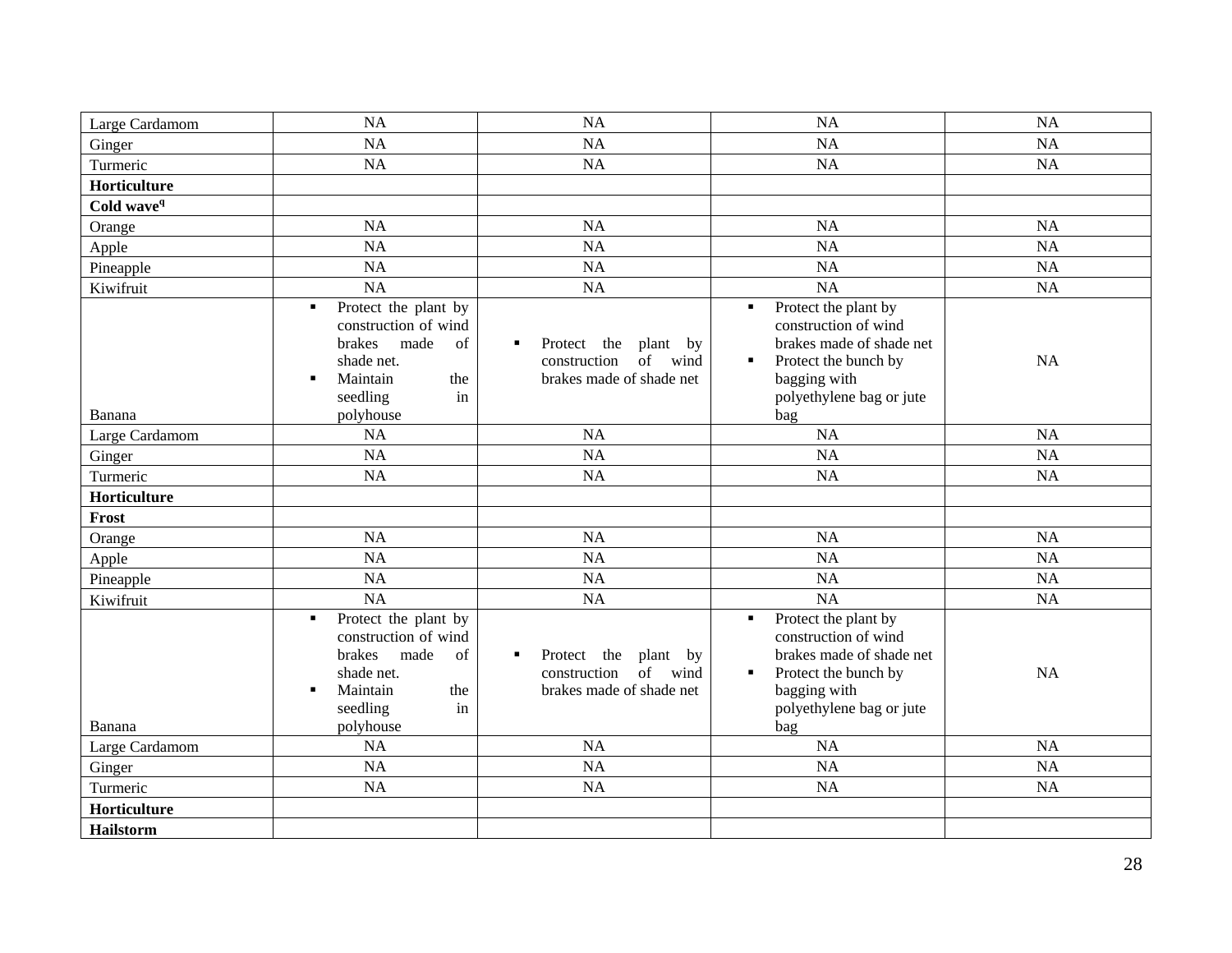| Orange                 | raising<br>• Nursery<br>under<br>polyhouse.                                                                          | • Pruning of damage branches and<br>application of Bordeaux paste<br>should be done to prevent<br>secondary infection<br>Nutrient management to be<br>followed along with foliar spray<br>of micronutrient | • Pruning of damage branches and<br>application of Bordeaux paste<br>should be done to prevent<br>secondary infection<br>Nutrient management to be<br>followed along with foliar spray<br>of micronutrient | ■ Harvest ripe fruit                                                                                                                                                                                   |
|------------------------|----------------------------------------------------------------------------------------------------------------------|------------------------------------------------------------------------------------------------------------------------------------------------------------------------------------------------------------|------------------------------------------------------------------------------------------------------------------------------------------------------------------------------------------------------------|--------------------------------------------------------------------------------------------------------------------------------------------------------------------------------------------------------|
| Apple                  | • Nursery<br>raising<br>under<br>polyhouse.                                                                          | " Pruning of damage branches and<br>application of Bordeaux paste<br>should be done to prevent<br>secondary infection<br>Nutrient management to be<br>followed along with foliar spray<br>of micronutrient | " Pruning of damage branches and<br>application of Bordeaux paste<br>should be done to prevent<br>secondary infection<br>Nutrient management to be<br>followed along with foliar spray<br>of micronutrient | ■ Harvest ripe fruit                                                                                                                                                                                   |
| Pineapple              | <b>NA</b>                                                                                                            | • Shade<br>regulation<br>be<br>may<br>followed                                                                                                                                                             | NA                                                                                                                                                                                                         | ■ Harvest and value addition                                                                                                                                                                           |
| Kiwifruit              | Nursery raising<br>٠<br>under polyhouse                                                                              | Nutrient management to be<br>followed along with foliar spray<br>of micronutrient                                                                                                                          | Nutrient management to be<br>followed along with foliar spray<br>of micronutrient                                                                                                                          | ■ Harvest ripe fruits                                                                                                                                                                                  |
| Banana                 | Nursery raising<br>under polyhouse                                                                                   | • Follow nutrient management                                                                                                                                                                               | Bagging the fruit bunch<br>with polyethylene bag or<br>jute bag                                                                                                                                            | ■ Harvest the mature bunch                                                                                                                                                                             |
| Large Cardamom         | ■ Nursery<br>raising<br>under<br>polyhouse.                                                                          | • Shade<br>regulation<br>be<br>may<br>followed by planting<br>trees<br>providing 50-60% shade. Ultis<br>cum large cardamom plantation<br>is highly recommended                                             | <b>NA</b>                                                                                                                                                                                                  | <b>NA</b>                                                                                                                                                                                              |
| Ginger                 | raising<br>• Nursery<br>under<br>polyhouse.                                                                          | • Shade<br>regulation<br>be<br>may<br>followed                                                                                                                                                             | <b>NA</b>                                                                                                                                                                                                  | NA                                                                                                                                                                                                     |
| Turmeric               | $\blacksquare$                                                                                                       | $\blacksquare$                                                                                                                                                                                             |                                                                                                                                                                                                            |                                                                                                                                                                                                        |
| Vegetables (cucurbits) | raising<br>• Nursery<br>under<br>polyhouse.<br>• Provide shade to protect<br>from damage or resowing of<br>the crops | • Polyhouse cultivation & proper<br>irrigation                                                                                                                                                             | • Polyhouse cultivation & proper<br>irrigation<br>• Proper crop management for the<br>succeeding years                                                                                                     | • Picking of fruits at right<br>edible stage depends upon<br>individual<br>varieties<br>and<br>requirements.<br>marketing<br>Fruits are harvested, packed<br>in baskets and transported to<br>markets. |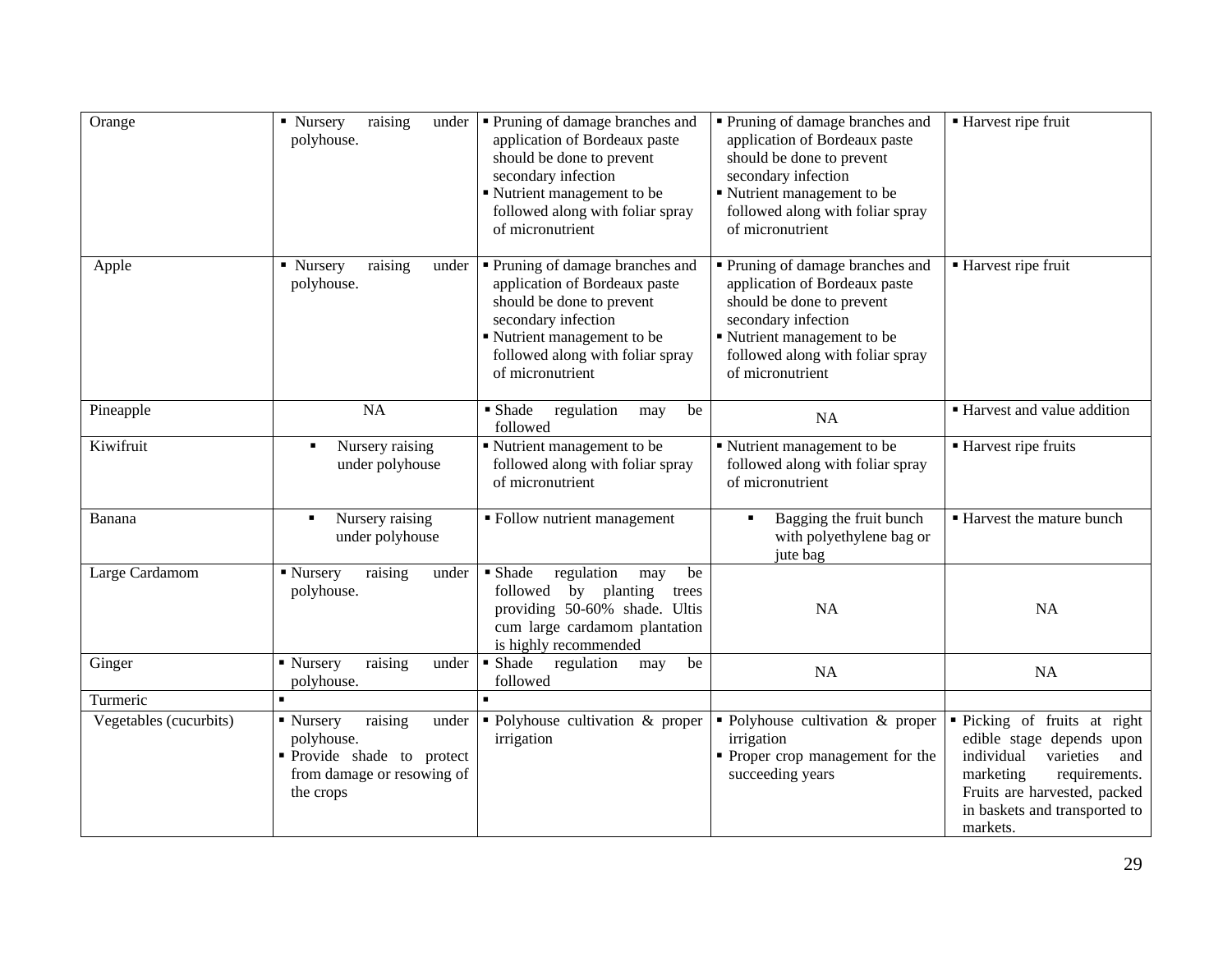| Horticulture                             |           |    |           |    |
|------------------------------------------|-----------|----|-----------|----|
| Cyclone                                  | NA        | NA | NA        | NA |
| Orange                                   | NA        | NA | NA        | NA |
| Apple                                    | NA        | NA | NA        | NA |
| Pineapple                                | NA        | NA | NA        | NA |
| Kiwifruit                                | NA        | NA | NA        | NA |
| Banana                                   | <b>NA</b> | NA | <b>NA</b> | NA |
| Large Cardamom                           | NA        | NA | NA        | NA |
| Ginger                                   | NA        | NA | <b>NA</b> | NA |
| Turmeric                                 | NA        | NA | NA        | NA |
| Sand deposition or heavy<br>siltation    |           |    |           |    |
| Specify crop<br>/horticulture/plantation | NA        | NA | <b>NA</b> | NA |

# **2.5 Contingent strategies for Livestock, Poultry & Fisheries**

### **2.5.1 Livestock**

|                                 | <b>Suggested contingency measures</b>                                                                                                                                                                                                                     |                                                                                                                                                                                                                                                                                                                                                                                                                                                                                               |                                                                                                                                                                                                                                                                                                                   |
|---------------------------------|-----------------------------------------------------------------------------------------------------------------------------------------------------------------------------------------------------------------------------------------------------------|-----------------------------------------------------------------------------------------------------------------------------------------------------------------------------------------------------------------------------------------------------------------------------------------------------------------------------------------------------------------------------------------------------------------------------------------------------------------------------------------------|-------------------------------------------------------------------------------------------------------------------------------------------------------------------------------------------------------------------------------------------------------------------------------------------------------------------|
|                                 | Before the event <sup>s</sup>                                                                                                                                                                                                                             | During the event                                                                                                                                                                                                                                                                                                                                                                                                                                                                              | After the event                                                                                                                                                                                                                                                                                                   |
| <b>Drought</b>                  |                                                                                                                                                                                                                                                           |                                                                                                                                                                                                                                                                                                                                                                                                                                                                                               |                                                                                                                                                                                                                                                                                                                   |
| Feed and fodder<br>availability | • Advance early warning<br>system<br>through Agromet advisories.<br>identification of locally available,<br>natural fodder of area.<br>hay/silage or converted into feed<br>block in the flush season, for lean<br>period.<br>■ Stacking of paddy straws. | feed/fodders<br>$\bullet$ Use of<br>unconventional<br>resources.<br>Awareness on fodder cultivation & $\vert \cdot \vert$ Grazing in the peri peri of forest areas.<br>Every Eventually Eventually Every Feeding according to body weight<br>requirement<br>Excess fodder may be stored as Flunprovement of the poor quality roughages<br>(urea treatment, soaking, poultry litter $($<br>$37\%$ ).<br>• Use of feed additives to improve<br>digestibility.<br>■ use of stored Hay and Silage | • Avail the benefits of schemes under drought,<br>from state or central for feeds and fodder.<br>• Supplementary feeding of livestock to regain<br>the general physiological imbalanced.<br>• Proper irrigation of fodder<br>plot and<br>cultivation of leguminous fodders to meet the<br>demand of green fodders |
| Drinking water                  | • Construction of water harvesting<br>structures.<br>Harvesting rain water & water from<br>natural source<br>• Developing watershed areas.                                                                                                                | ■ Use of stored water from water harvesting<br>structure.<br>• Fetching water from watershed areas and<br>natural stream/river.<br>• Avail subsidy water supply through tankers<br>from sate or central Govt.                                                                                                                                                                                                                                                                                 | Submitting a memorandum to sate or central<br>Govt. regarding amount of water shortfall<br>during drought and action to be initiate<br>accordingly.<br>• Construction of permanent water harvesting<br>structure with a planning to fulfill the water                                                             |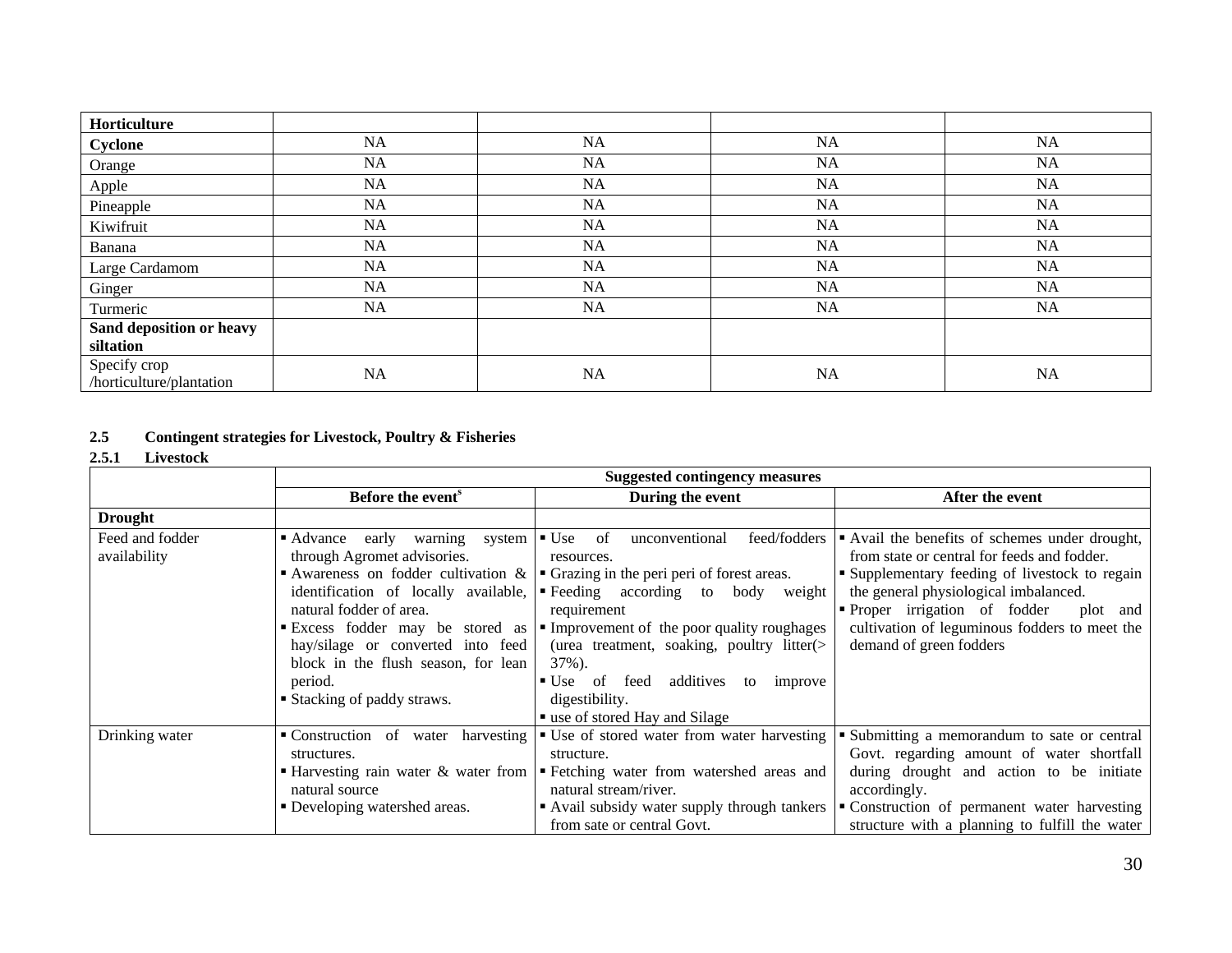|                                  |                                                                                                                                                                                                                                                                                                                                                                                                                                                                                                                                                | requirement during drought.                                                                                                                                                                                                                                                                                                                                  |                                                                                                                                                                                                                                                                                                                                                                                                   |  |  |
|----------------------------------|------------------------------------------------------------------------------------------------------------------------------------------------------------------------------------------------------------------------------------------------------------------------------------------------------------------------------------------------------------------------------------------------------------------------------------------------------------------------------------------------------------------------------------------------|--------------------------------------------------------------------------------------------------------------------------------------------------------------------------------------------------------------------------------------------------------------------------------------------------------------------------------------------------------------|---------------------------------------------------------------------------------------------------------------------------------------------------------------------------------------------------------------------------------------------------------------------------------------------------------------------------------------------------------------------------------------------------|--|--|
| Health and disease<br>management | <b>Ensure livestock insurance</b><br>• Deworming to reduce worm load<br>Stocking of veterinary medicines,<br>vitamin and mineral supplements.<br>" Training of paravets and identifying<br>key man in each village to combat<br>the situation if arise.<br>Regular radio/TV telecast to follow<br>the instruction of Do & Don'ts from<br>experts.<br>Providing available communication<br>and transportation facilities in every<br>dispensary / clinic for consultations.<br>• Proper ventilation system of Housing<br>to reduce heat stress. | " Mass awareness cum Health camp and<br>symptomatically<br>prompt<br>treatment<br>accordingly.<br>Supplementary feeding of vitamin and<br>mineral to improve general body health.                                                                                                                                                                            | · Mass awareness cum Health<br>camp and<br>symptomatically<br>prompt<br>treatment<br>accordingly.<br>• selective culling of disease animal<br>• Submitting a memorandum to sate or central<br>Govt. regarding the loss of animal due to<br>Drought and remedies to be taken accordingly<br>for future.<br>· Mini vaccine unit could be establish for<br>covering a perimeter 30-50 km.            |  |  |
| <b>Floods</b>                    |                                                                                                                                                                                                                                                                                                                                                                                                                                                                                                                                                |                                                                                                                                                                                                                                                                                                                                                              |                                                                                                                                                                                                                                                                                                                                                                                                   |  |  |
| Feed and fodder<br>availability  | • Advance early warning<br>system<br>through Agromet advisories.<br>Awareness on fodder cultivation $\&$<br>identification of locally available, $\bullet$ Use of<br>natural fodder of the area.<br>hay/silage or converted into feed $\bullet$ Use of feed additives to<br>block in the flush season, for lean<br>period.<br><b>Stacking of paddy straws.</b><br>Installation of feed block machines<br>and creating feed/fodder block banks<br>to be used in emergency.                                                                      | Avoid feeding of damp feeds and fodders<br>Storage of feeds and fodder in high raised<br>platform.<br>feed/fodders<br>unconventional<br>resources (water hyacinth)<br>Excess fodder may be stored as $\vert \cdot \vert$ Shifting of livestock to high raised areas.<br>improve<br>digestibility.<br>Provision of UMB etc.<br>■ Use of stored Hay and Silage | • Submitting a reports, damage caused by flood<br>to feed and standing fodder<br><b>Supplementary feeding of livestock to regain</b><br>the general physiological imbalanced.<br>• Proper irrigation of folder plot and cultivation<br>of leguminous fodders to meet the demand of<br>green fodders.<br>Avail the benefits of schemes under flood,<br>from state or central for feeds and fodder. |  |  |
| Drinking water                   | Storage of safe drinking water in<br>community tanks / water harvesting<br>structures which is not prone to<br>seepage of flood water.<br>with charcoal.<br>"Tying up with PHED Deptt. of<br>neighboring district to supply water<br>at needy time.<br>• Creating awareness amongst public                                                                                                                                                                                                                                                     | • Chlorination of the drinking water and use<br>of sand filter<br>• Incorporation of aquatic plants in feeds as a<br>supplementary source of water<br>Installation of large sized sand filters   If possible supply of fresh drinking water<br>from nearby district.                                                                                         | " Cleaning of water storage tanks, canals and<br>drainage system.<br>• Cleaning and disinfection of water source with<br>suitable water purifying agent, available in the<br>area as per the recommended dose.<br>Relief for damaged tanks and community pipe<br>line for reconstruction.<br>Avoid shallow source of water                                                                        |  |  |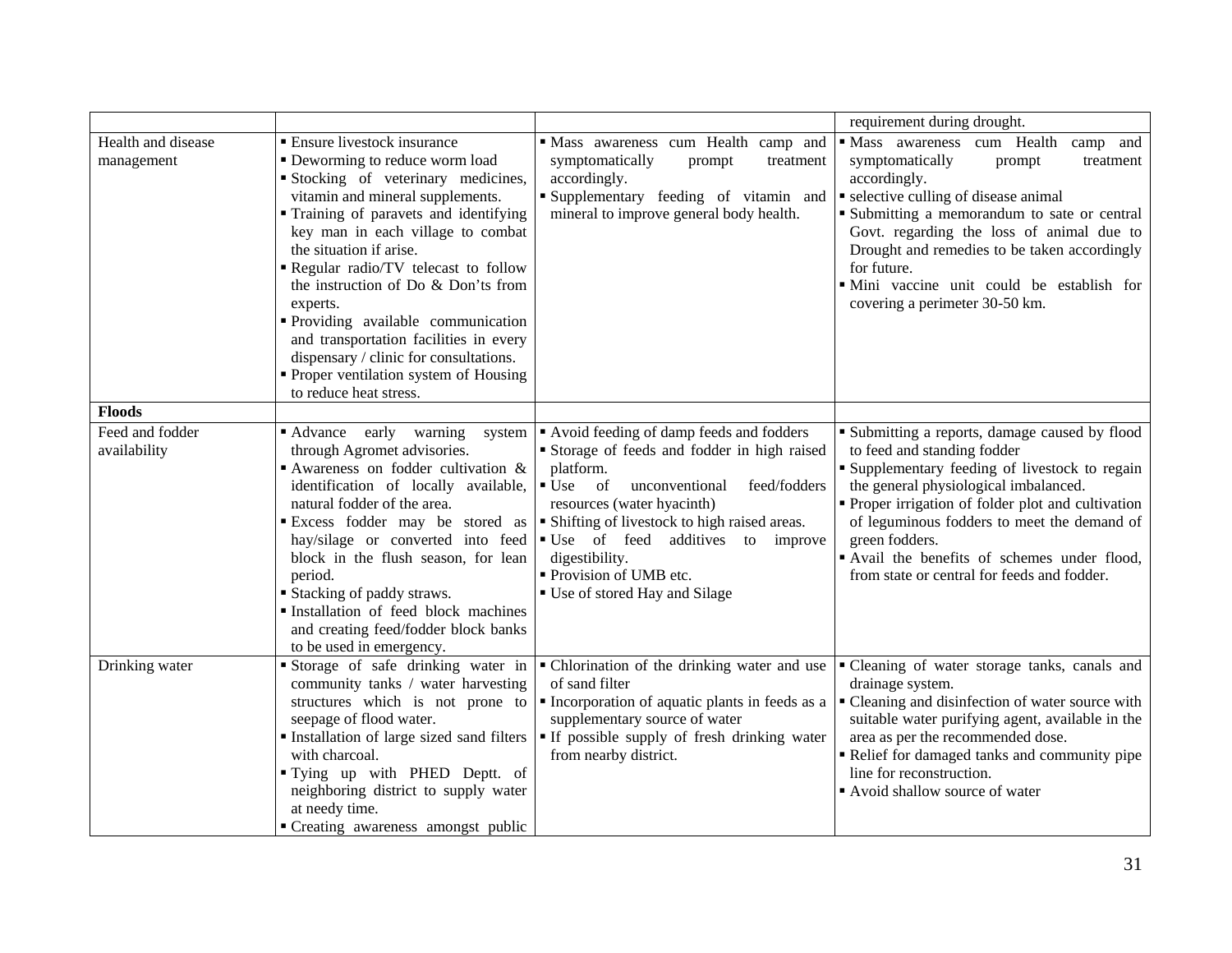|                    | and<br>how<br>to<br>conserve<br>water<br>judiciously use in flood situation. |                                              |                                                                              |
|--------------------|------------------------------------------------------------------------------|----------------------------------------------|------------------------------------------------------------------------------|
| Health and disease | ■ Ensure livestock insurance                                                 | Mass awareness cum Health camp and           | • Mass awareness cum Health<br>camp and                                      |
| management         | • Deworming to reduce worm load                                              | symptomatically<br>prompt<br>treatment       | symptomatically<br>treatment<br>prompt                                       |
|                    | Vaccination of FMD, BQ and HS.                                               | accordingly.                                 | accordingly.                                                                 |
|                    | Stocking of veterinary medicines,                                            | Supplementary feeding of vitamin and         | • Immediate attention to the ailing animals.                                 |
|                    | vitamin and mineral supplements.                                             | mineral to improve general body health.      | • Sanitization of the shed and surrounding areas.                            |
|                    | Training of paravets and identifying                                         |                                              | • selective culling of animal                                                |
|                    | key man in each village to combat                                            |                                              | • Submitting a memorandum to state or central                                |
|                    | the situation if arise.                                                      |                                              | Govt. regarding the loss of animal due to flood                              |
|                    | Regular radio/TV telecast to follow                                          |                                              | and remedies to be taken accordingly for                                     |
|                    | the instruction of Do & Don'ts from                                          |                                              | future.                                                                      |
|                    | experts.                                                                     |                                              |                                                                              |
|                    | Providing available communication                                            |                                              |                                                                              |
|                    | and transportation facilities in every                                       |                                              |                                                                              |
|                    | dispensary / clinic for consultations.                                       |                                              |                                                                              |
|                    | "Construction of shelters in high                                            |                                              |                                                                              |
|                    | raised areas.                                                                |                                              |                                                                              |
| Cyclone            | <b>NA</b>                                                                    | <b>NA</b>                                    | <b>NA</b>                                                                    |
| Feed and fodder    | • Advance early warning<br>system                                            |                                              |                                                                              |
| availability       | through Agromet advisories.                                                  |                                              |                                                                              |
|                    | Proper storage of feeds and fodder in                                        | Avoid feeding grazing in open field          |                                                                              |
|                    | well constructed house                                                       |                                              | • Animal should be confined in well • Submitting a reports, damage caused by |
|                    | • Planting of trees as a wind break in                                       | construct house.                             | cyclone of standing fodder                                                   |
|                    | farm area                                                                    | ■ Use of feed<br>additives to improve        | " Avail the benefits of schemes under flood,                                 |
|                    | Excess fodder may be stored as                                               | digestibility.                               | from state or central for feeds and fodder.                                  |
|                    | hay/silage or converted into feed <b>P</b> rovision of UMB etc.              |                                              |                                                                              |
|                    | block in the flush season, for lean                                          | ■ Use of stored Hay and Silage               |                                                                              |
|                    | period.                                                                      |                                              |                                                                              |
|                    | <b>Stacking of paddy straws.</b>                                             |                                              |                                                                              |
| Drinking water     | • Advance<br>early warning<br>system                                         | • Chlorination of the drinking water and use | " Cleaning of water storage tanks, canals and                                |
|                    | through Agromet advisories for                                               | of sand filter                               | drainage system.                                                             |
|                    | preparedness to combat the situation.                                        | • Provide fresh potable water                | • Cleaning and disinfection of water source with                             |
|                    | Storage of safe drinking water in                                            |                                              | suitable water purifying agent, available in the                             |
|                    | community tanks / water harvesting                                           |                                              | area as per the recommended dose.                                            |
|                    | structures                                                                   |                                              | Relief for damaged tanks and community pipe<br>line for reconstruction.      |
|                    | " Creating awareness amongst public<br>and<br>how to<br>conserve<br>water    |                                              | Avoid shallow source of water                                                |
|                    | judiciously use in flood situation.                                          |                                              |                                                                              |
|                    | "Tying up with PHED Deptt. of                                                |                                              |                                                                              |
|                    |                                                                              |                                              |                                                                              |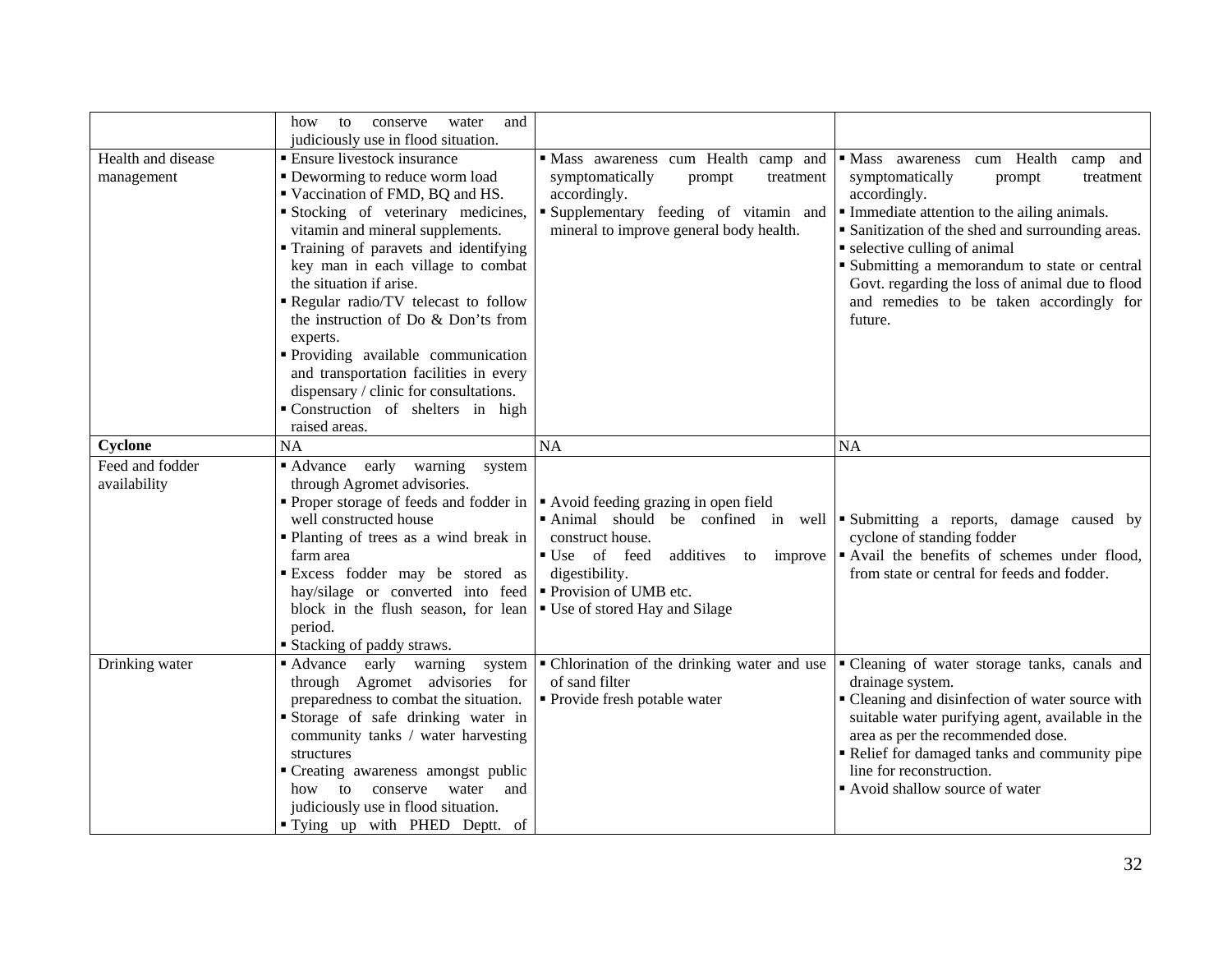|                     | neighboring district to supply water<br>at needy time. |                                                            |                                                   |
|---------------------|--------------------------------------------------------|------------------------------------------------------------|---------------------------------------------------|
| Health and disease  | • Ensure livestock insurance                           | Mass awareness cum Health camp and                         | Immediate attention to the ailing animals.        |
| management          | • Deworming to reduce worm load                        | symptomatically<br>prompt<br>treatment                     | • selective culling of injured animal             |
|                     | Stocking of veterinary medicines,                      | accordingly.                                               | · Mass awareness cum Health<br>camp and           |
|                     | vitamin and mineral supplements.                       | Supplementary feeding of vitamin and                       | symptomatically<br>prompt<br>treatment            |
|                     | " Training of paravets and identifying                 | mineral to improve general body health.                    | accordingly.                                      |
|                     | key man in each village to combat                      | • selective culling of injured animal                      | • Sanitization of the shed and surrounding areas. |
|                     | the situation if arise.                                |                                                            | • Submitting a memorandum to state or central     |
|                     | Regular radio/TV telecast to follow                    |                                                            | Govt. regarding the loss of animal due to flood   |
|                     | the instruction of Do & Don'ts from                    |                                                            | and remedies to be taken accordingly for          |
|                     | experts.                                               |                                                            | future.                                           |
|                     | Providing available communication                      |                                                            |                                                   |
|                     | and transportation facilities in every                 |                                                            |                                                   |
|                     | dispensary / clinic for consultations.                 |                                                            |                                                   |
| <b>Heat wave</b>    |                                                        |                                                            |                                                   |
|                     |                                                        |                                                            |                                                   |
| <b>Cattle</b>       |                                                        |                                                            |                                                   |
|                     |                                                        |                                                            |                                                   |
| Shelter/environment | ■ Advance<br>early<br>warning<br>system                | • Confine the animal in protected shelter                  | • Adlib provision of potable water                |
| management          | through Agromet advisories for                         | • prevent them direct expose to heat wave                  | Analysis of the present experience and            |
|                     | preparedness to combat the situation.                  | reduce upto 20% of the ration                              | remodeling of housing structure.                  |
|                     | Good shelter with well ventilation                     | • provide nutretical                                       | • provide nutretical                              |
|                     | and bedding materials                                  | • Adlib provision of potable water                         |                                                   |
|                     | Construction of shelters in wind shed                  | Avoid movement of animal                                   |                                                   |
|                     | areas.                                                 | • Sprinkling of water during the extreme heat              |                                                   |
|                     | Increase the concentrate feed amount                   | to the animal                                              |                                                   |
|                     | and reduce the roughage diet.                          | <b>Example 1</b> Breeding should be done in morning hours. |                                                   |
|                     | Adlib provision of potable water                       |                                                            |                                                   |
| Health and disease  | Advance early warning system                           | • Life saving treatment accordingly.                       | · Mass awareness cum Health<br>camp and           |
| management          | through Agromet advisories for                         | "Supplementary feeding of vitamin and                      | symptomatically<br>treatment<br>prompt            |
|                     | preparedness to combat the situation.                  | mineral to improve general body health.                    | accordingly.                                      |
|                     | <b>Ensure livestock insurance</b>                      | • Oral supplementation of electrolyte and                  | Immediate attention to the ailing animals.        |
|                     | • Deworming and vaccination                            | medicines                                                  | • Sanitization of the shed and surrounding areas. |
|                     | Stocking of veterinary medicines,                      |                                                            | • Selective culling of animal                     |
|                     | vitamin and mineral supplements.                       |                                                            | • Submitting a memorandum to state or central     |
|                     | " Training of paravets and identifying                 |                                                            | Govt. regarding the loss of animal due to cold    |
|                     | key man in each village to combat                      |                                                            | wave and remedies to be taken accordingly for     |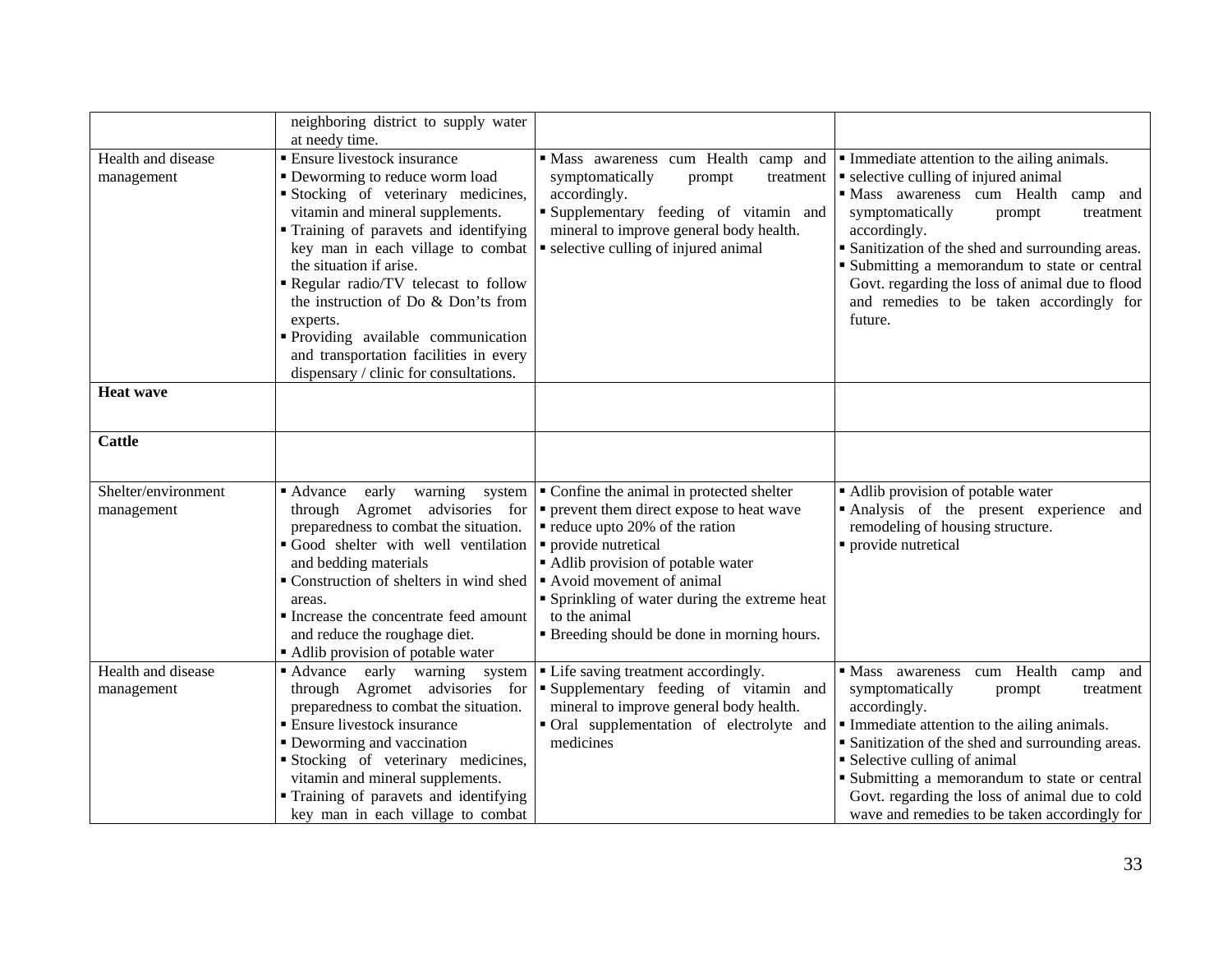| Mithun                            | the situation if arise.<br>Regular radio/TV telecast to follow<br>the instruction of Do & Don'ts from<br>experts.<br>Providing available communication<br>and transportation facilities in every<br>dispensary / clinic for consultations.                                                                                                                                                                                                                              |                                                                                                                                                                                                                                                                                                                                                                                                                             | future.                                                                                                                                                                                                                                                                                                                                                                                                    |
|-----------------------------------|-------------------------------------------------------------------------------------------------------------------------------------------------------------------------------------------------------------------------------------------------------------------------------------------------------------------------------------------------------------------------------------------------------------------------------------------------------------------------|-----------------------------------------------------------------------------------------------------------------------------------------------------------------------------------------------------------------------------------------------------------------------------------------------------------------------------------------------------------------------------------------------------------------------------|------------------------------------------------------------------------------------------------------------------------------------------------------------------------------------------------------------------------------------------------------------------------------------------------------------------------------------------------------------------------------------------------------------|
| Shelter/environment<br>management | $\blacksquare$ Advance<br>early<br>warning<br>preparedness to combat the situation.<br>Good shelter with well ventilation<br>and bedding materials<br>• Construction of shelters in wind shed<br>areas.<br>Increase the concentrate feed amount<br>and reduce the roughage diet.<br>Adlib provision of potable water                                                                                                                                                    | system $\vert \cdot \vert$ Confine the animal in protected shelter<br>through Agromet advisories for $\vert \cdot \vert$ prevent them direct expose to heat wave<br>• reduce upto 20% of the ration<br>• provide nutretical<br>Adlib provision of potable water<br>Avoid movement of animal<br>• Sprinkling of water during the extreme heat<br>to the animal<br><b>Example 1</b> Breeding should be done in morning hours. | • Adlib provision of potable water<br>Analysis of the present experience and<br>remodeling of housing structure.<br>• provide nutretical                                                                                                                                                                                                                                                                   |
| Health and disease<br>management  | • Ensure livestock insurance<br>• Deworming to reduce worm load<br>Stocking of veterinary medicines,<br>vitamin and mineral supplements.<br>" Training of paravets and identifying<br>key man in each village to combat<br>the situation if arise.<br>Regular radio/TV telecast to follow<br>the instruction of Do & Don'ts from<br>experts.<br>· Providing available communication<br>and transportation facilities in every<br>dispensary / clinic for consultations. | Mass awareness cum Health camp and<br>symptomatically<br>prompt<br>treatment<br>accordingly.<br>Supplementary feeding of vitamin and<br>mineral to improve general body health.<br>• selective culling of injured animal                                                                                                                                                                                                    | • Immediate attention to the ailing animals.<br>• selective culling of injured animal<br>· Mass awareness cum Health<br>camp and<br>symptomatically<br>treatment<br>prompt<br>accordingly.<br>• Sanitization of the shed and surrounding areas.<br>• Submitting a memorandum to state or central<br>Govt. regarding the loss of animal due to flood<br>and remedies to be taken accordingly for<br>future. |
| Goat/Sheep                        |                                                                                                                                                                                                                                                                                                                                                                                                                                                                         |                                                                                                                                                                                                                                                                                                                                                                                                                             |                                                                                                                                                                                                                                                                                                                                                                                                            |
| Shelter/environment<br>management | ■ Advance<br>warning<br>early<br>system<br>through Agromet advisories for<br>preparedness to combat the situation.<br>Good shelter with well ventilation<br>and bedding materials                                                                                                                                                                                                                                                                                       | • Confine the animal in protected shelter<br>prevent them direct expose to heat wave<br>reduce upto 20% of the ration<br>· provide nutretical<br>Adlib provision of potable water                                                                                                                                                                                                                                           | • Adlib provision of potable water<br>Analysis of the present experience and<br>remodeling of housing structure.<br>· provide nutretical                                                                                                                                                                                                                                                                   |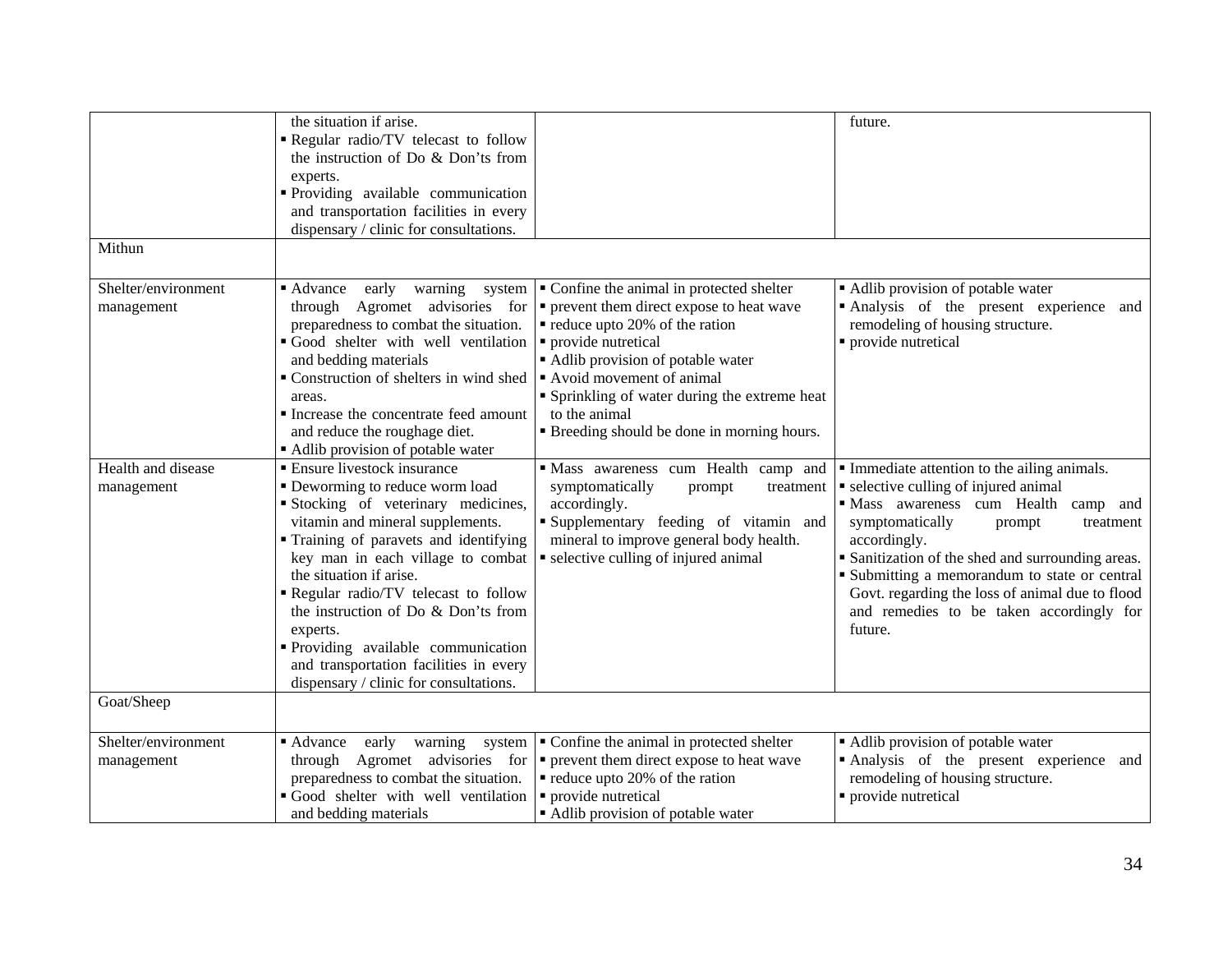|                                   | Construction of shelters in wind shed<br>areas.<br>Increase the concentrate feed amount<br>and reduce the roughage diet.<br>• Adlib provision of potable water                                                                                                                                                                                                                                                                                                        | Avoid movement of animal<br>• Sprinkling of water during the extreme heat<br>to the animal<br><b>Example 1</b> Breeding should be done in morning hours.                                                                                                                                                                                            |                                                                                                                                                                                                                                                                                                                                                                                                          |
|-----------------------------------|-----------------------------------------------------------------------------------------------------------------------------------------------------------------------------------------------------------------------------------------------------------------------------------------------------------------------------------------------------------------------------------------------------------------------------------------------------------------------|-----------------------------------------------------------------------------------------------------------------------------------------------------------------------------------------------------------------------------------------------------------------------------------------------------------------------------------------------------|----------------------------------------------------------------------------------------------------------------------------------------------------------------------------------------------------------------------------------------------------------------------------------------------------------------------------------------------------------------------------------------------------------|
| Health and disease<br>management  | • Ensure livestock insurance<br>• Deworming to reduce worm load<br>Stocking of veterinary medicines,<br>vitamin and mineral supplements.<br>" Training of paravets and identifying<br>key man in each village to combat<br>the situation if arise.<br>Regular radio/TV telecast to follow<br>the instruction of Do & Don'ts from<br>experts.<br>Providing available communication<br>and transportation facilities in every<br>dispensary / clinic for consultations. | Mass awareness cum Health camp and<br>symptomatically<br>prompt<br>treatment<br>accordingly.<br>Supplementary feeding of vitamin and<br>mineral to improve general body health.<br>• selective culling of injured animal                                                                                                                            | Immediate attention to the ailing animals.<br>• selective culling of injured animal<br>· Mass awareness cum Health<br>camp and<br>symptomatically<br>prompt<br>treatment<br>accordingly.<br>• Sanitization of the shed and surrounding areas.<br>• Submitting a memorandum to state or central<br>Govt. regarding the loss of animal due to flood<br>and remedies to be taken accordingly for<br>future. |
| Pig                               |                                                                                                                                                                                                                                                                                                                                                                                                                                                                       |                                                                                                                                                                                                                                                                                                                                                     |                                                                                                                                                                                                                                                                                                                                                                                                          |
| Shelter/environment<br>management | $\blacksquare$ Advance<br>early<br>warning<br>system<br>through Agromet advisories for<br>preparedness to combat the situation.<br>Good shelter with well ventilation<br>and bedding materials<br>Construction of shelters in wind shed<br>areas.<br>Increase the concentrate feed amount<br>and reduce the roughage diet.<br>Adlib provision of potable water                                                                                                        | • Confine the animal in protected shelter<br>• prevent them direct expose to heat wave<br>• reduce upto 20% of the ration<br>• provide nutretical<br>• Adlib provision of potable water<br>Avoid movement of animal<br>• Sprinkling of water during the extreme heat<br>to the animal<br><b>Example 3</b> Breeding should be done in morning hours. | • Adlib provision of potable water<br>Analysis of the present experience and<br>remodeling of housing structure.<br>• provide nutretical                                                                                                                                                                                                                                                                 |
| Health and disease<br>management  | <b>Ensure livestock insurance</b><br>• Deworming to reduce worm load<br>Stocking of veterinary medicines,<br>vitamin and mineral supplements.<br>" Training of paravets and identifying<br>key man in each village to combat<br>the situation if arise.<br>Regular radio/TV telecast to follow<br>the instruction of Do & Don'ts from<br>experts.                                                                                                                     | Mass awareness cum Health camp and<br>symptomatically<br>prompt<br>treatment<br>accordingly.<br>"Supplementary feeding of vitamin and<br>mineral to improve general body health.<br>• selective culling of injured animal                                                                                                                           | Immediate attention to the ailing animals.<br>• selective culling of injured animal<br>· Mass awareness cum Health camp and<br>symptomatically<br>treatment<br>prompt<br>accordingly.<br>• Sanitization of the shed and surrounding areas.<br>• Submitting a memorandum to state or central<br>Govt. regarding the loss of animal due to flood<br>and remedies to be taken accordingly for<br>future.    |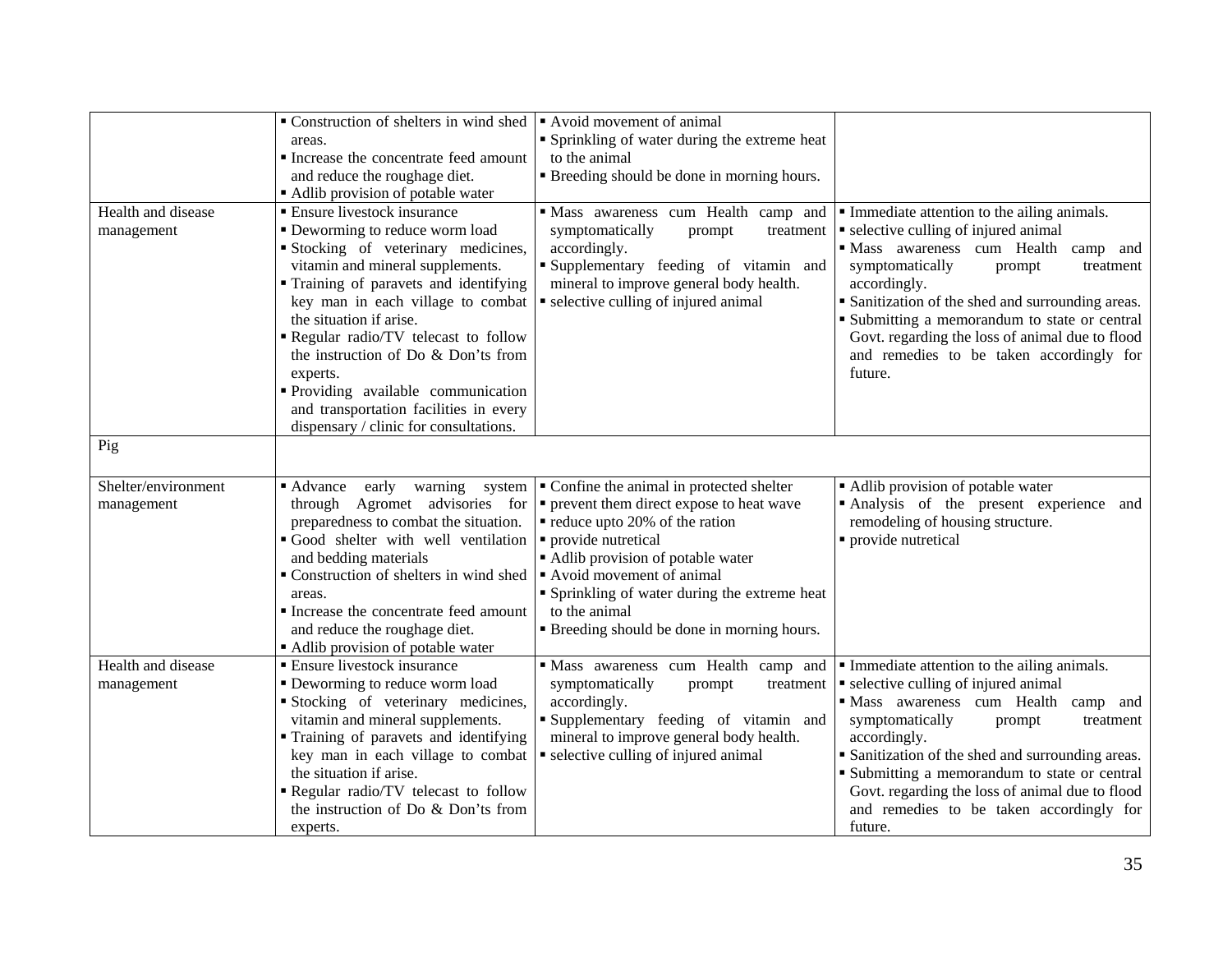|                                   | Providing available communication<br>and transportation facilities in every<br>dispensary / clinic for consultations.                                                                                                                                                                                                                                                                                                                                                    |                                                                                                                                                                                                                            |                                                                                                                                                                                                                                                                                                                                                                                                 |
|-----------------------------------|--------------------------------------------------------------------------------------------------------------------------------------------------------------------------------------------------------------------------------------------------------------------------------------------------------------------------------------------------------------------------------------------------------------------------------------------------------------------------|----------------------------------------------------------------------------------------------------------------------------------------------------------------------------------------------------------------------------|-------------------------------------------------------------------------------------------------------------------------------------------------------------------------------------------------------------------------------------------------------------------------------------------------------------------------------------------------------------------------------------------------|
| <b>Cold wave</b>                  |                                                                                                                                                                                                                                                                                                                                                                                                                                                                          |                                                                                                                                                                                                                            |                                                                                                                                                                                                                                                                                                                                                                                                 |
| <b>Cattle</b>                     |                                                                                                                                                                                                                                                                                                                                                                                                                                                                          |                                                                                                                                                                                                                            |                                                                                                                                                                                                                                                                                                                                                                                                 |
| Shelter/environment<br>management | Good shelter with well ventilation<br>and bedding materials<br>Construction of shelters in wind shed<br>areas.<br>■ Feed balance ration to withstand the<br>cold wave prior to occurrence.                                                                                                                                                                                                                                                                               | • Confine the animal in protected shelter<br>• prevent them direct expose to cold wave<br>• provide extra bedding materials<br>· feed extra ration along with mineral and<br>vitamin supplements to withstand cold<br>wave | Analysis of the present experience and<br>remodeling of housing structure.                                                                                                                                                                                                                                                                                                                      |
| Health and disease<br>management  | <b>Ensure livestock insurance</b><br>• Deworming to reduce worm load<br>Stocking of veterinary medicines,<br>vitamin and mineral supplements.<br>Training of paravets and identifying<br>key man in each village to combat<br>the situation if arise.<br>Regular radio/TV telecast to follow<br>the instruction of Do & Don'ts from<br>experts.<br>Providing available communication<br>and transportation facilities in every<br>dispensary / clinic for consultations. | · Mass awareness cum Health camp and<br>symptomatically<br>prompt<br>treatment<br>accordingly.<br>Supplementary feeding of vitamin and<br>mineral to improve general body health.                                          | Mass awareness cum Health camp and<br>symptomatically<br>treatment<br>prompt<br>accordingly.<br>Immediate attention to the ailing animals.<br>• Sanitization of the shed and surrounding areas.<br>• selective culling of animal<br>• Submitting a memorandum to state or central<br>Govt. regarding the loss of animal due to cold<br>wave and remedies to be taken accordingly for<br>future. |
| Mithun                            |                                                                                                                                                                                                                                                                                                                                                                                                                                                                          |                                                                                                                                                                                                                            |                                                                                                                                                                                                                                                                                                                                                                                                 |
| Shelter/environment<br>management | Good shelter with well ventilation<br>and bedding materials<br>• Construction of shelters in wind shed $\vert \cdot \vert$ provide extra bedding materials<br>areas.<br>" Feed balance ration to withstand the<br>cold wave prior to occurrence.                                                                                                                                                                                                                         | • Confine the animal in protected shelter<br>• prevent them direct expose to cold wave<br>· feed extra ration along with mineral and<br>vitamin supplements to withstand cold<br>wave                                      | Analysis of the present experience and<br>remodeling of housing structure.                                                                                                                                                                                                                                                                                                                      |
| Health and disease<br>management  | <b>Ensure livestock insurance</b><br>• Deworming to reduce worm load<br>Stocking of veterinary medicines,<br>vitamin and mineral supplements.                                                                                                                                                                                                                                                                                                                            | I. Mass awareness cum Health camp and<br>symptomatically<br>prompt<br>treatment<br>accordingly.                                                                                                                            | I. Mass awareness cum Health camp and<br>symptomatically<br>prompt<br>treatment<br>accordingly.<br>■ 2. Supplementary feeding of vitamin and $\vert$ ■ 2. Immediate attention to the ailing animals.                                                                                                                                                                                            |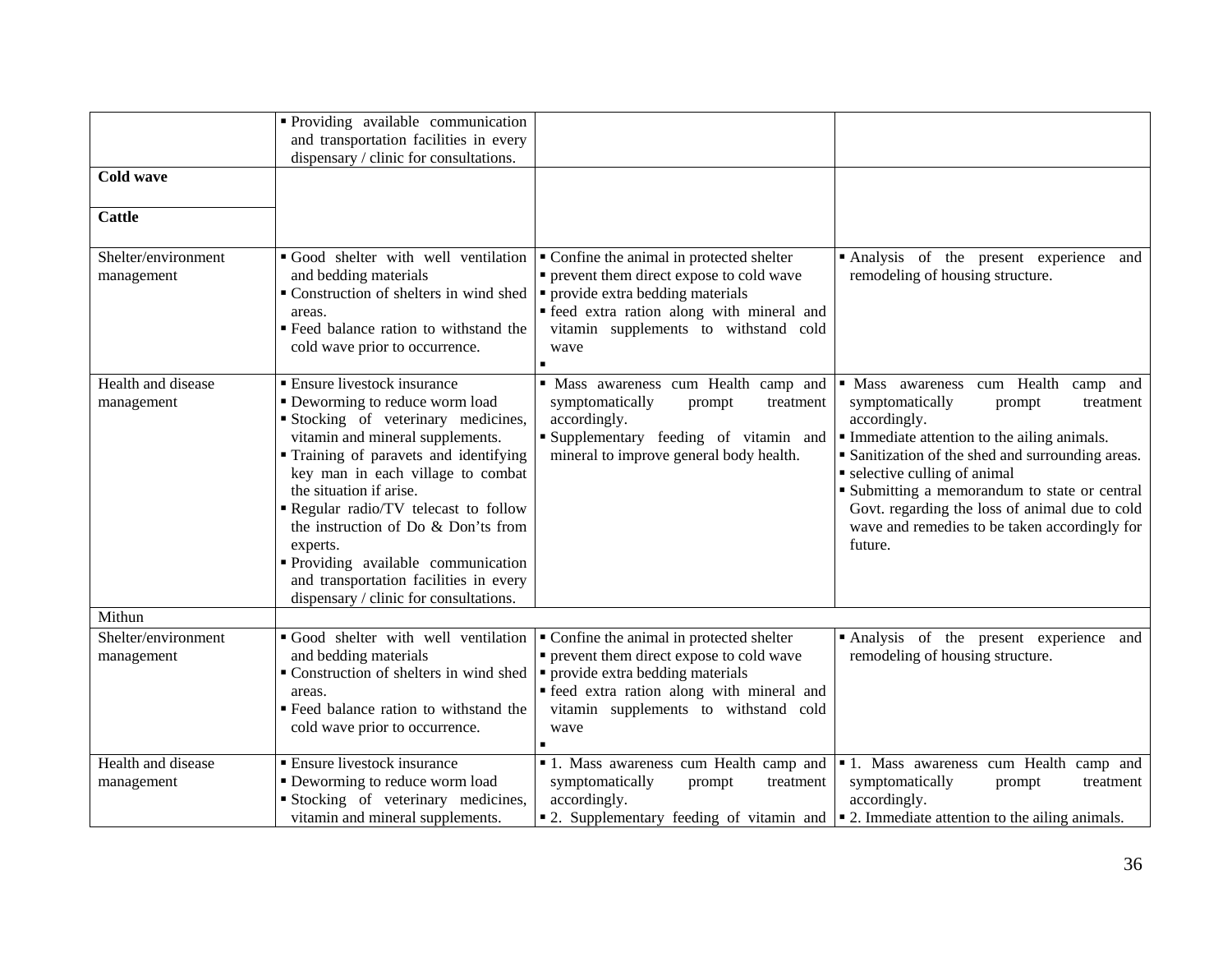|                                   | • Training of paravets and identifying<br>key man in each village to combat<br>the situation if arise.<br>Regular radio/TV telecast to follow<br>the instruction of Do & Don'ts from<br>experts.<br>· Providing available communication<br>and transportation facilities in every<br>dispensary / clinic for consultations.                                                                                                                                                  | mineral to improve general body health.                                                                                                                                                                                    | • 3. Sanitization of the shed and surrounding<br>areas.<br>■ 4. selective culling of animal<br>• 5. Submitting a memorandum to state or<br>central Govt. regarding the loss of animal due<br>to cold wave and remedies to be taken<br>accordingly for future.                                                                                                                                        |
|-----------------------------------|------------------------------------------------------------------------------------------------------------------------------------------------------------------------------------------------------------------------------------------------------------------------------------------------------------------------------------------------------------------------------------------------------------------------------------------------------------------------------|----------------------------------------------------------------------------------------------------------------------------------------------------------------------------------------------------------------------------|------------------------------------------------------------------------------------------------------------------------------------------------------------------------------------------------------------------------------------------------------------------------------------------------------------------------------------------------------------------------------------------------------|
| Pig                               |                                                                                                                                                                                                                                                                                                                                                                                                                                                                              |                                                                                                                                                                                                                            |                                                                                                                                                                                                                                                                                                                                                                                                      |
| Shelter/environment<br>management | Good shelter with well ventilation<br>and bedding materials<br>Construction of shelters in wind shed<br>areas.<br>■ Feed balance ration to withstand the<br>cold wave prior to occurrence.                                                                                                                                                                                                                                                                                   | • Confine the animal in protected shelter<br>• prevent them direct expose to cold wave<br>• provide extra bedding materials<br>· feed extra ration along with mineral and<br>vitamin supplements to withstand cold<br>wave | Analysis of the present experience and<br>remodeling of housing structure.                                                                                                                                                                                                                                                                                                                           |
| Health and disease<br>management  | <b>Ensure livestock insurance</b><br>• Deworming to reduce worm load<br>Stocking of veterinary medicines,<br>vitamin and mineral supplements.<br>• Training of paravets and identifying<br>key man in each village to combat<br>the situation if arise.<br>Regular radio/TV telecast to follow<br>the instruction of Do & Don'ts from<br>experts.<br>· Providing available communication<br>and transportation facilities in every<br>dispensary / clinic for consultations. | Mass awareness cum Health camp and<br>symptomatically<br>prompt<br>treatment<br>accordingly.<br>Supplementary feeding of vitamin and<br>mineral to improve general body health.                                            | · Mass awareness cum Health<br>camp and<br>symptomatically<br>treatment<br>prompt<br>accordingly.<br>Immediate attention to the ailing animals.<br>• Sanitization of the shed and surrounding areas.<br>• Selective culling of animal<br>• Submitting a memorandum to state or central<br>Govt. regarding the loss of animal due to cold<br>wave and remedies to be taken accordingly for<br>future. |
| Goat/Sheep                        |                                                                                                                                                                                                                                                                                                                                                                                                                                                                              |                                                                                                                                                                                                                            |                                                                                                                                                                                                                                                                                                                                                                                                      |
| Shelter/environment<br>management | Good shelter with well ventilation<br>and bedding materials<br>Construction of shelters in wind shed<br>areas.<br>" Feed balance ration to withstand the<br>cold wave prior to occurrence.                                                                                                                                                                                                                                                                                   | • Confine the animal in protected shelter<br>• prevent them direct expose to cold wave<br>• provide extra bedding materials<br>· feed extra ration along with mineral and<br>vitamin supplements to withstand cold<br>wave | Analysis of the present experience and<br>remodeling of housing structure.                                                                                                                                                                                                                                                                                                                           |
| Health and disease                | <b>Ensure livestock insurance</b>                                                                                                                                                                                                                                                                                                                                                                                                                                            | · Mass awareness cum Health camp and                                                                                                                                                                                       | · Mass awareness cum Health camp<br>and                                                                                                                                                                                                                                                                                                                                                              |
| management                        | • Deworming to reduce worm load                                                                                                                                                                                                                                                                                                                                                                                                                                              | symptomatically<br>treatment<br>prompt                                                                                                                                                                                     | symptomatically<br>treatment<br>prompt                                                                                                                                                                                                                                                                                                                                                               |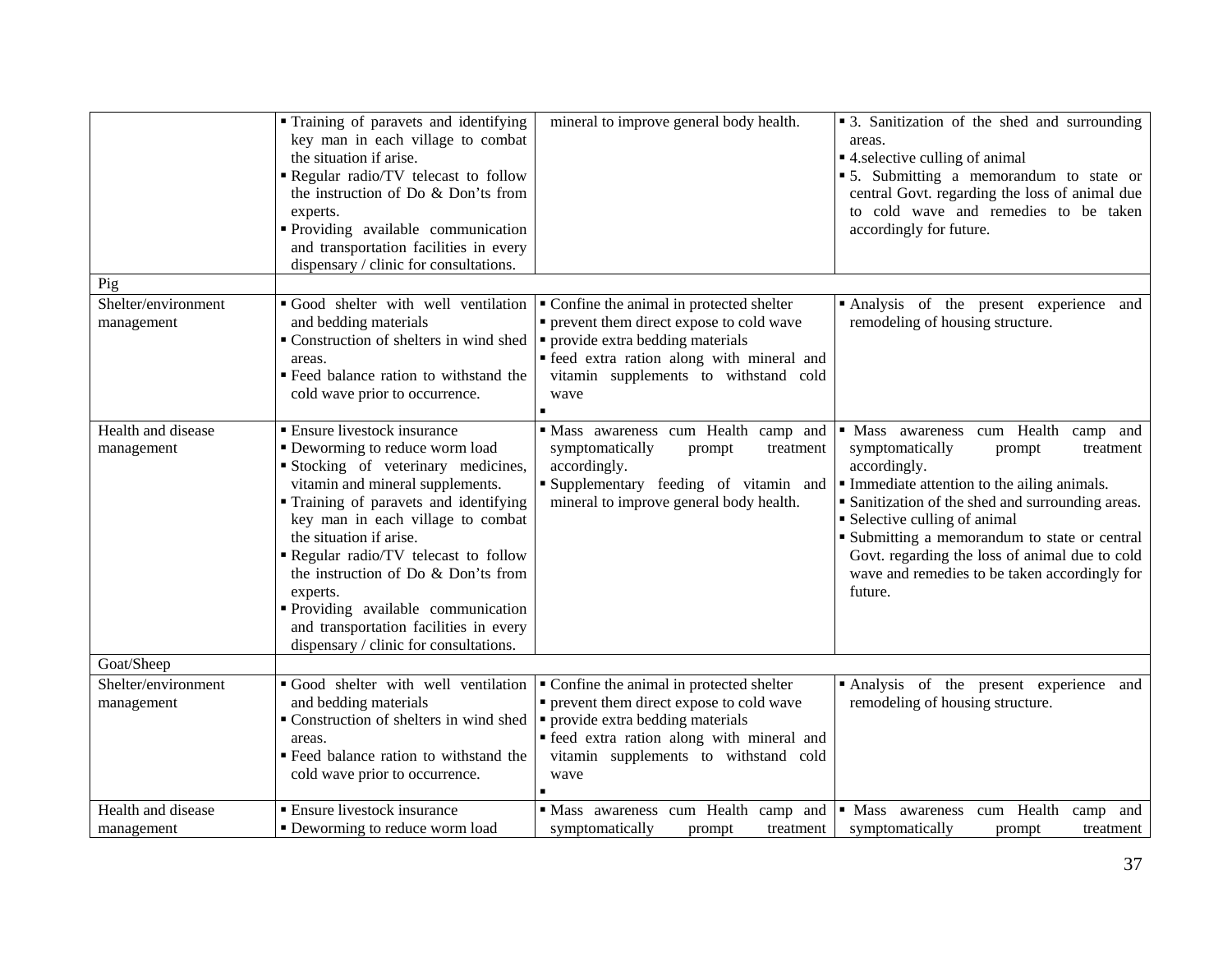|                   | Stocking of veterinary medicines,<br>vitamin and mineral supplements.<br>" Training of paravets and identifying<br>key man in each village to combat<br>the situation if arise.<br>Regular radio/TV telecast to follow<br>the instruction of Do & Don'ts from<br>experts.<br>Providing available communication<br>and transportation facilities in every<br>dispensary / clinic for consultations.                                                                         | accordingly.<br>"Supplementary feeding of vitamin and<br>mineral to improve general body health.                                                                                                                                                           | accordingly.<br>• Immediate attention to the ailing animals.<br>Sanitization of the shed and surrounding areas.<br>• Selective culling of animal<br>• Submitting a memorandum to state or central<br>Govt. regarding the loss of animal due to cold<br>wave and remedies to be taken accordingly for<br>future.                                                                                            |  |
|-------------------|----------------------------------------------------------------------------------------------------------------------------------------------------------------------------------------------------------------------------------------------------------------------------------------------------------------------------------------------------------------------------------------------------------------------------------------------------------------------------|------------------------------------------------------------------------------------------------------------------------------------------------------------------------------------------------------------------------------------------------------------|------------------------------------------------------------------------------------------------------------------------------------------------------------------------------------------------------------------------------------------------------------------------------------------------------------------------------------------------------------------------------------------------------------|--|
| Snowfall          | <b>Ensure livestock insurance</b><br>• Deworming to reduce worm load<br>Stocking of veterinary medicines,<br>vitamin and mineral supplements.<br>• Training of paravets and identifying<br>key man in each village to combat<br>the situation if arise.<br>Regular radio/TV telecast to follow<br>the instruction of Do & Don'ts from<br>experts.<br>Providing available communication<br>and transportation facilities in every<br>dispensary / clinic for consultations. | · Mass awareness cum Health camp and<br>symptomatically<br>treatment<br>prompt<br>accordingly.<br>"Supplementary feeding of vitamin and<br>mineral to improve general body health.                                                                         | · Mass awareness cum Health<br>camp and<br>symptomatically<br>treatment<br>prompt<br>accordingly.<br>Immediate attention to the ailing animals.<br>• Sanitization of the shed and surrounding areas.<br>• selective culling of animal<br>Submitting a memorandum to state or central<br>Govt. regarding the loss of animal due to cold<br>wave and remedies to be taken accordingly for<br>future.         |  |
| Earthquake        | NA                                                                                                                                                                                                                                                                                                                                                                                                                                                                         | <b>NA</b>                                                                                                                                                                                                                                                  | <b>NA</b>                                                                                                                                                                                                                                                                                                                                                                                                  |  |
| <b>Landslides</b> | <b>Ensure livestock insurance</b><br>• Deworming to reduce worm load<br>Stocking of veterinary medicines,<br>vitamin and mineral supplements.<br>" Training of paravets and identifying<br>key man in each village to combat<br>the situation if arise.<br>Regular radio/TV telecast to follow<br>the instruction of Do & Don'ts from<br>experts.<br>Providing available communication<br>and transportation facilities in every<br>dispensary / clinic for consultations. | Mass awareness cum Health camp and<br>symptomatically<br>prompt<br>treatment<br>accordingly.<br>"Supplementary feeding of vitamin and<br>mineral to improve general body health.<br>· immediate rescue operation<br>• Shifting of livestock to safe areas. | cum Health<br>• Mass awareness<br>camp and<br>symptomatically<br>treatment<br>prompt<br>accordingly.<br>• Immediate attention to the ailing animals.<br>• Sanitization of the shed and surrounding areas.<br>• selective culling of animal<br>• Submitting a memorandum to state or central<br>Govt. regarding the loss of animal due to<br>landslides and remedies to be taken<br>accordingly for future. |  |

<sup>s</sup> based on forewarning wherever available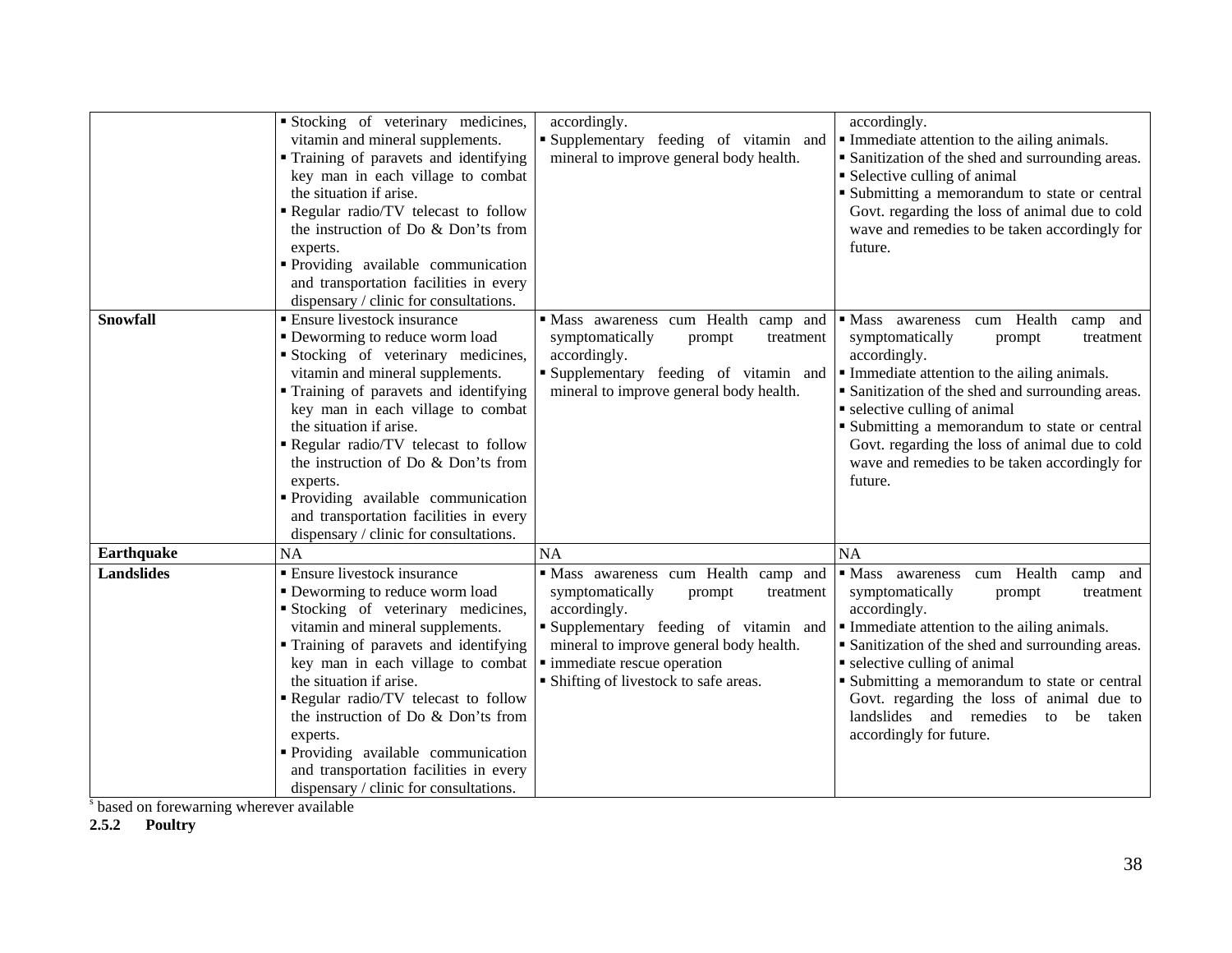|                                  |                                                                                                                                                                                                                                                                                                                                                                                                                                                                                            | <b>Convergence/linkages with</b><br>ongoing programs, if any                                                                                                                                                                                       |                                                                                                                                                                                                                                                                                                                                                          |                                       |
|----------------------------------|--------------------------------------------------------------------------------------------------------------------------------------------------------------------------------------------------------------------------------------------------------------------------------------------------------------------------------------------------------------------------------------------------------------------------------------------------------------------------------------------|----------------------------------------------------------------------------------------------------------------------------------------------------------------------------------------------------------------------------------------------------|----------------------------------------------------------------------------------------------------------------------------------------------------------------------------------------------------------------------------------------------------------------------------------------------------------------------------------------------------------|---------------------------------------|
|                                  | <b>Before the event</b>                                                                                                                                                                                                                                                                                                                                                                                                                                                                    | During the event                                                                                                                                                                                                                                   | After the event                                                                                                                                                                                                                                                                                                                                          |                                       |
| <b>Drought</b>                   |                                                                                                                                                                                                                                                                                                                                                                                                                                                                                            |                                                                                                                                                                                                                                                    |                                                                                                                                                                                                                                                                                                                                                          |                                       |
| Shortage of feed<br>ingredients  | Awareness on maze, pea and Use of stored feed<br>poultry feed<br>in bulk.<br>Installation of feed mixing<br>plant                                                                                                                                                                                                                                                                                                                                                                          | oil seed cultivation for use of $\bullet$ Use of feeds from the local<br>resources<br>Procurement of feed ingredients $\blacksquare$ Regular radio/TV telecast to<br>follow the instruction of Do $\&$<br>Don'ts from experts.                     | Availing insurance for the crop<br>loss.<br>Availing subsidiary schemes from<br>line deptt.                                                                                                                                                                                                                                                              | Schemes from Line<br>Deptt./RKVY/ATMA |
| Drinking water                   | Construction<br>of<br>harvesting structures.<br>Harvesting rain water & water<br>from natural source<br>Developing watershed areas.<br>follow the instruction of Do $\&$<br>Don'ts from experts.                                                                                                                                                                                                                                                                                           | water <b>P</b> rovision of potable water<br>Use of stored water from water<br>harvesting structure.<br>Fetching water from watershed<br>areas and natural stream/river.<br>through tankers from sate or<br>central Govt.                           | Submitting a memorandum to<br>sate or central Govt. regarding<br>amount of water shortfall during<br>drought and action to be initiate<br>accordingly.<br>Regular radio/TV telecast to Avail subsidy water supply Construction of permanent water<br>harvesting structure with a<br>planning to fulfill the water<br>requirement during drought.         |                                       |
| Health and disease<br>management | Regular<br>deworming<br>and<br>vaccination<br>against<br>viral<br>disease.<br>Stocking<br>of<br>veterinary<br>medicines, vitamin and mineral<br>supplements.<br>Training of<br>paravets<br>identifying key man in each<br>village to combat the situation<br>if arise.<br><b>Providing</b><br>available<br>communication<br>and<br>facilities<br>in<br>transportation<br>every dispensary / clinic for<br>consultations.<br>Proper ventilation system of<br>Housing to reduce heat stress. | Mass awareness cum Health<br>and<br>symptomatically<br>camp<br>prompt treatment accordingly.<br>Supplementary<br>feeding<br>heat stress<br>and <b>Regular</b> radio/ $TV$ telecast to<br>follow the instruction of Do $\&$<br>Don'ts from experts. | Mass awareness cum Health<br>and<br>symptomatically<br>camp<br>prompt treatment accordingly.<br>of $\blacktriangleright$ selective culling of bird<br>vitamin and mineral to reduce $\bullet$ Submitting a memorandum to<br>sate or central Govt. regarding<br>the loss of poultry due to Drought<br>and remedies to be taken<br>accordingly for future. |                                       |
| <b>Floods</b>                    |                                                                                                                                                                                                                                                                                                                                                                                                                                                                                            |                                                                                                                                                                                                                                                    |                                                                                                                                                                                                                                                                                                                                                          |                                       |
| Shortage of feed                 | Awareness on maze, pea and Use of stored feed                                                                                                                                                                                                                                                                                                                                                                                                                                              |                                                                                                                                                                                                                                                    | Availing insurance for the crop                                                                                                                                                                                                                                                                                                                          |                                       |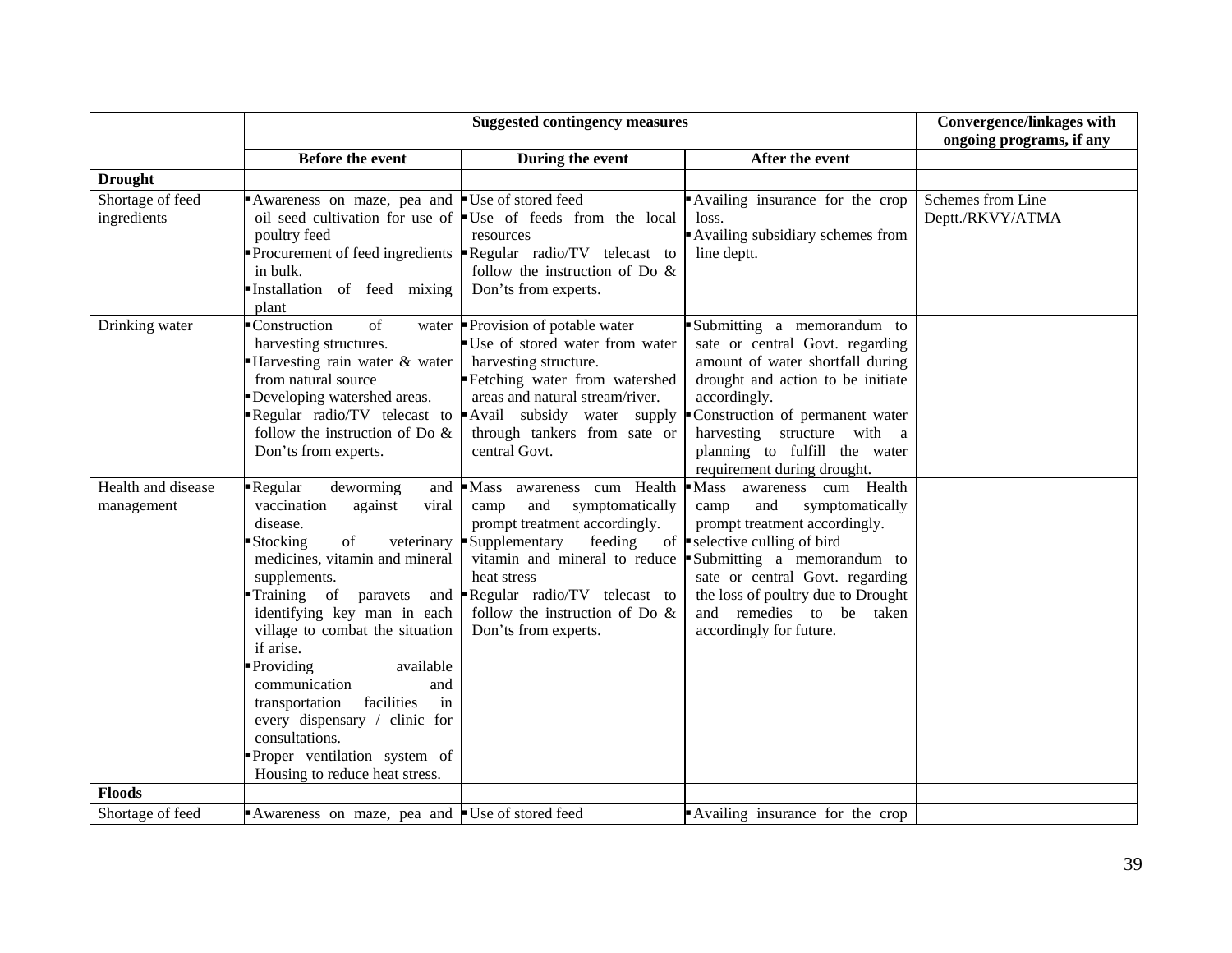| ingredients                      | poultry feed<br>in bulk and store in raise floor.<br>Installation of feed mixing<br>plant                                                                                                                                                                                                                                                                                                                                                                                 | oil seed cultivation for use of $\bullet$ Use of feeds from the local<br>resources<br>Procurement of feed ingredients <b>Regular</b> radio/TV telecast to<br>follow the instruction of Do &<br>Don'ts from experts.                                                                     | loss.<br>Availing subsidiary schemes from<br>line deptt.                                                                                                                                                                                                                                                               |           |
|----------------------------------|---------------------------------------------------------------------------------------------------------------------------------------------------------------------------------------------------------------------------------------------------------------------------------------------------------------------------------------------------------------------------------------------------------------------------------------------------------------------------|-----------------------------------------------------------------------------------------------------------------------------------------------------------------------------------------------------------------------------------------------------------------------------------------|------------------------------------------------------------------------------------------------------------------------------------------------------------------------------------------------------------------------------------------------------------------------------------------------------------------------|-----------|
| Drinking water                   | Storage of safe drinking water<br>in community tanks / water<br>harvesting structures which is<br>not prone to seepage of flood<br>water.<br>Installation of large sized sand<br>filters with charcoal.<br>Tying up with PHED Deptt. of<br>neighboring district to supply<br>water at needy time.<br>"Creating awareness amongst<br>public how to conserve water<br>and judiciously use in flood<br>situation.                                                            | Chlorination of the drinking<br>water and use of sand filter<br>Supply of fresh drinking water<br>from nearby district.<br>Regular radio/TV telecast to<br>follow the instruction of Do $\&$<br>Don'ts from experts.                                                                    | Cleaning of water storage tanks<br>Relief for damaged tanks and<br>community<br>pipe<br>line<br>for<br>reconstruction.                                                                                                                                                                                                 |           |
| Health and disease<br>management | deworming<br>Regular<br>vaccination<br>against<br>viral<br>disease.<br>of<br>Stocking<br>veterinary<br>medicines, vitamin and mineral<br>supplements.<br>Training of paravets<br>identifying key man in each<br>village to combat the situation<br>if arise.<br>Providing<br>available<br>communication<br>and<br>in<br>transportation<br>facilities<br>every dispensary / clinic for<br>consultations.<br>Proper ventilation system of<br>Housing to reduce heat stress. | and Mass awareness cum Health<br>and<br>symptomatically<br>camp<br>prompt treatment accordingly.<br>Supplementary<br>feeding<br>vitamin and mineral to reduce<br>heat stress<br>and <b>Regular</b> radio/ $TV$ telecast to<br>follow the instruction of Do $\&$<br>Don'ts from experts. | awareness cum Health<br>$\blacksquare$ Mass<br>and<br>symptomatically<br>camp<br>prompt treatment accordingly.<br>of $\bullet$ selective culling of bird<br>Submitting a memorandum to<br>sate or central Govt. regarding<br>the loss of poultry due to Drought<br>and remedies to be taken<br>accordingly for future. |           |
| Cyclone                          |                                                                                                                                                                                                                                                                                                                                                                                                                                                                           |                                                                                                                                                                                                                                                                                         |                                                                                                                                                                                                                                                                                                                        |           |
| Shortage of feed<br>ingredients  | NA                                                                                                                                                                                                                                                                                                                                                                                                                                                                        | NA                                                                                                                                                                                                                                                                                      | NA                                                                                                                                                                                                                                                                                                                     | <b>NA</b> |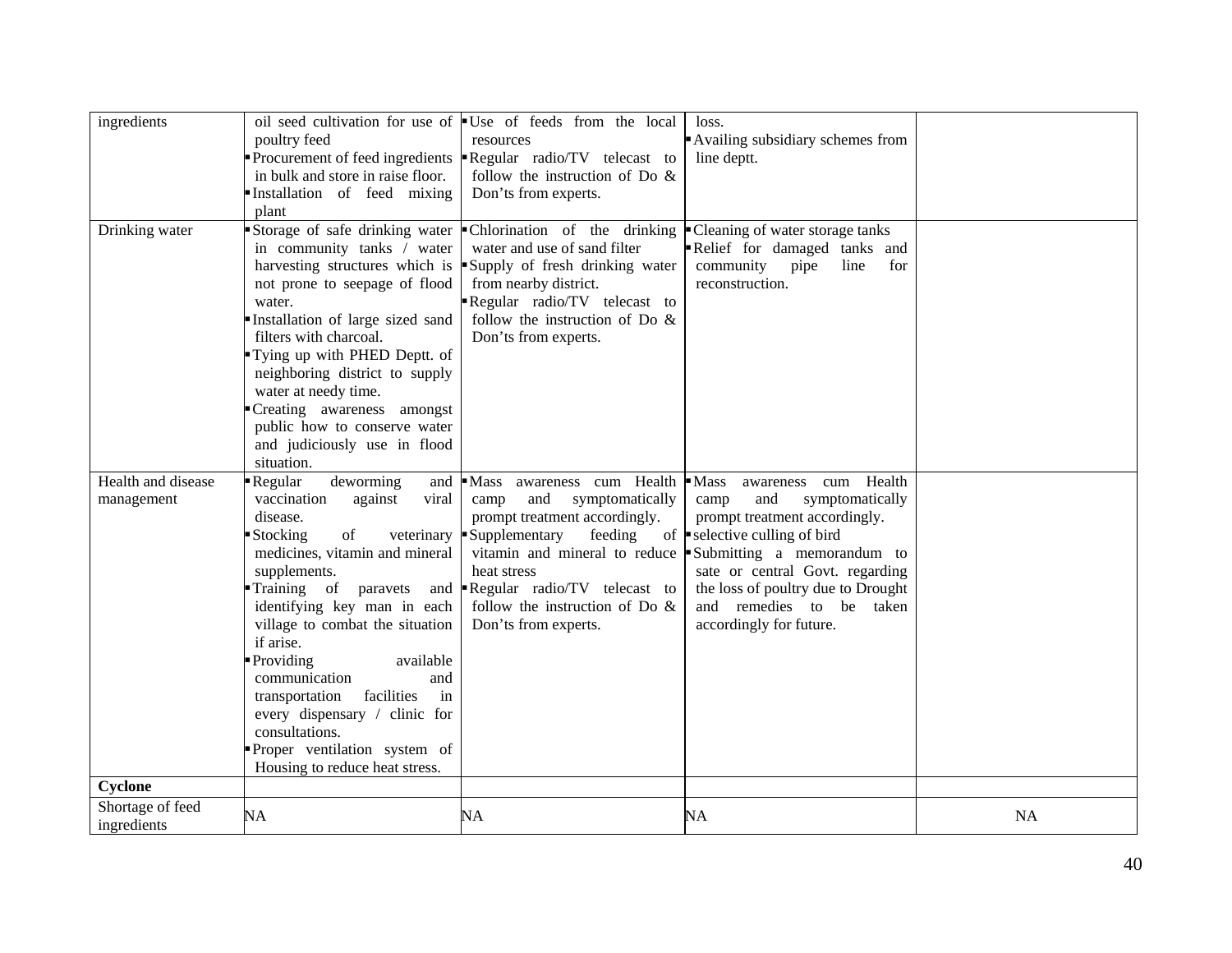| Drinking water      | NA                                                             | NA                                                                       | NA                                                              | NA        |
|---------------------|----------------------------------------------------------------|--------------------------------------------------------------------------|-----------------------------------------------------------------|-----------|
| Health and disease  | NA                                                             | NA                                                                       | NA                                                              | <b>NA</b> |
| management          |                                                                |                                                                          |                                                                 |           |
| <b>Heat wave</b>    |                                                                |                                                                          |                                                                 |           |
| Shelter/environment | • Advance early warning system                                 | • Confine the animal in protected                                        | • Adlib provision of potable water                              |           |
| management          | through Agromet advisories                                     | shelter                                                                  | of<br>$\blacksquare$ Analysis<br>the<br>present                 |           |
|                     | for preparedness to combat the<br>situation.                   | • prevent them direct expose to<br>heat wave                             | experience and remodeling of<br>housing structure.              |           |
|                     | $\blacksquare$ Good<br>shelter with well                       | $\blacksquare$ reduce upto 20% of the ration                             | • provide nutretical                                            |           |
|                     | ventilation<br>and<br>bedding                                  | • provide nutretical                                                     |                                                                 |           |
|                     | materials                                                      | Adlib provision of potable                                               |                                                                 |           |
|                     | Construction of shelters in                                    | water                                                                    |                                                                 |           |
|                     | wind shed areas.                                               | Avoid movement of animal                                                 |                                                                 |           |
|                     |                                                                | Increase the concentrate feed $\blacksquare$ Misting of water during the |                                                                 |           |
|                     | reduce<br>amount<br>and<br>the                                 | extreme heat to the animal                                               |                                                                 |           |
|                     | roughage diet.                                                 |                                                                          |                                                                 |           |
|                     | Adlib provision of potable<br>water                            |                                                                          |                                                                 |           |
| Health and disease  | <b>Ensure livestock insurance</b>                              | · Mass awareness cum Health                                              | • Immediate attention to the ailing                             |           |
| management          | Deworming to reduce worm                                       | camp and symptomatically                                                 | animals.                                                        |           |
|                     | load                                                           | prompt treatment accordingly.                                            | selective culling of injured                                    |           |
|                     | $\blacksquare$ Stocking<br>of<br>veterinary                    | • Supplementary<br>feeding of                                            | animal                                                          |           |
|                     | medicines.<br>vitamin<br>and                                   | vitamin and mineral to improve                                           | · Mass awareness cum Health                                     |           |
|                     | mineral supplements.                                           | general body health.                                                     | and<br>symptomatically<br>camp                                  |           |
|                     | Training of paravets<br>and                                    | selective culling of injured<br>animal                                   | prompt treatment accordingly.<br>· Sanitization of the shed and |           |
|                     | identifying key man in each<br>village to combat the situation |                                                                          | surrounding areas.                                              |           |
|                     | if arise.                                                      |                                                                          | Submitting a memorandum to                                      |           |
|                     | Regular radio/TV telecast to                                   |                                                                          | state or central Govt. regarding                                |           |
|                     | follow the instruction of Do $\&$                              |                                                                          | the loss of animal due to flood                                 |           |
|                     | Don'ts from experts.                                           |                                                                          | and remedies to be taken                                        |           |
|                     | • Providing<br>available                                       |                                                                          | accordingly for future.                                         |           |
|                     | communication<br>and                                           |                                                                          |                                                                 |           |
|                     | facilities<br>transportation<br>in                             |                                                                          |                                                                 |           |
|                     | every dispensary / clinic for<br>consultations.                |                                                                          |                                                                 |           |
| <b>Cold wave</b>    |                                                                |                                                                          |                                                                 |           |
| Shelter/environment | $\blacksquare$ Good<br>with<br>shelter                         | well Confine the bird in protected                                       |                                                                 |           |
| management          | ventilation<br>bedding<br>and                                  | shelter                                                                  | Analysis of the present experience                              |           |
|                     | materials                                                      | prove extra light to keep them                                           | and remodeling of housing                                       |           |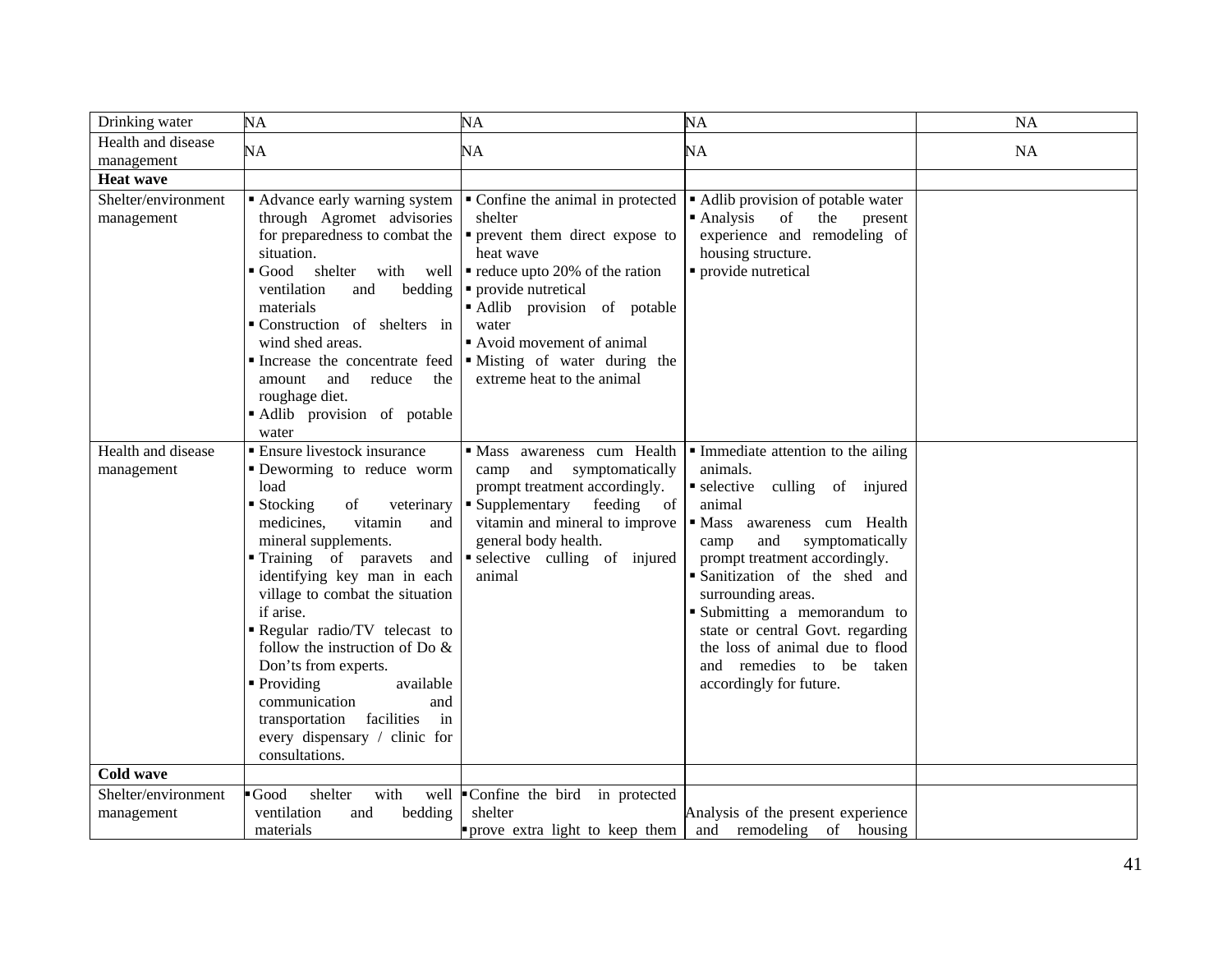|                    | Construction of shelters in wind                 | warm                                                                    | structure.                                       |    |
|--------------------|--------------------------------------------------|-------------------------------------------------------------------------|--------------------------------------------------|----|
|                    | shed areas.                                      | prevent them direct expose to                                           |                                                  |    |
|                    | balance<br>$\blacksquare$ Feed<br>ration<br>to   | cold wave                                                               |                                                  |    |
|                    | withstand the cold wave prior                    | provide extra bedding materials                                         |                                                  |    |
|                    | to occurrence.                                   | feed extra ration along with                                            |                                                  |    |
|                    |                                                  | vitamin<br>and<br>mineral                                               |                                                  |    |
|                    |                                                  | supplements to withstand cold                                           |                                                  |    |
|                    |                                                  | wave                                                                    |                                                  |    |
|                    |                                                  | Regular radio/TV telecast to                                            |                                                  |    |
|                    |                                                  | follow the instruction of Do $\&$                                       |                                                  |    |
|                    |                                                  | Don'ts from experts.                                                    |                                                  |    |
| Health and disease | Ensure livestock insurance                       | Mass awareness cum Health                                               | $-Mass$<br>Health                                |    |
|                    | Deworming to reduce worm                         |                                                                         | cum<br>awareness<br>and                          |    |
| management         |                                                  | and symptomatically<br>camp                                             | symptomatically<br>camp                          |    |
|                    | load and vaccination to protect<br>viral disease | prompt treatment accordingly.                                           | prompt treatment accordingly.                    |    |
|                    |                                                  | Supplementary<br>feeding                                                | of Immediate attention to the ailing<br>animals. |    |
|                    | veterinary<br>Stocking<br>of                     | vitamin and mineral to improve                                          |                                                  |    |
|                    | medicines, vitamin and mineral                   | general body health.                                                    | Sanitization of the shed and                     |    |
|                    | supplements.                                     | Regular radio/TV telecast to                                            | surrounding areas.                               |    |
|                    | Training of paravets<br>and                      | follow the instruction of Do $\&$ $\bullet$ selective culling of animal |                                                  |    |
|                    | identifying key man in each                      | Don'ts from experts.                                                    | Submitting a memorandum to                       |    |
|                    | village to combat the situation                  |                                                                         | state or central Govt. regarding                 |    |
|                    | if arise.                                        |                                                                         | the loss of animal due to cold                   |    |
|                    | Providing<br>available                           |                                                                         | wave and remedies to be taken                    |    |
|                    | communication<br>and                             |                                                                         | accordingly for future.                          |    |
|                    | facilities<br>in<br>transportation               |                                                                         |                                                  |    |
|                    | every dispensary / clinic for                    |                                                                         |                                                  |    |
|                    | consultations.                                   |                                                                         |                                                  |    |
| Snowfall           | Ensure livestock insurance                       | Mass awareness cum Health                                               | Mass awareness cum Health                        |    |
|                    | Deworming to reduce worm                         | camp and symptomatically                                                | camp and symptomatically                         |    |
|                    | load and vaccination to protect                  | prompt treatment accordingly.                                           | prompt treatment accordingly.                    |    |
|                    | against viral disease                            | Supplementary feeding of                                                | Immediate attention to the ailing                |    |
|                    | Stocking of veterinary                           | vitamin and mineral to improve                                          | animals.                                         |    |
|                    | medicines, vitamin and mineral                   | general body health.                                                    | Sanitization of the shed and                     |    |
|                    | supplements.                                     | Regular radio/TV telecast to                                            | surrounding areas.                               | NA |
|                    | Training of paravets and                         | follow the instruction of Do $\&$                                       | selective culling of animal                      |    |
|                    | identifying key man in each                      | Don'ts from experts                                                     | Submitting a memorandum to                       |    |
|                    | village to combat the situation                  |                                                                         | state or central Govt. regarding                 |    |
|                    | if arise.                                        |                                                                         | the loss of animal due to snow                   |    |
|                    | Providing available                              |                                                                         | fall and remedies to be taken                    |    |
|                    | communication and                                |                                                                         | accordingly for future.                          |    |